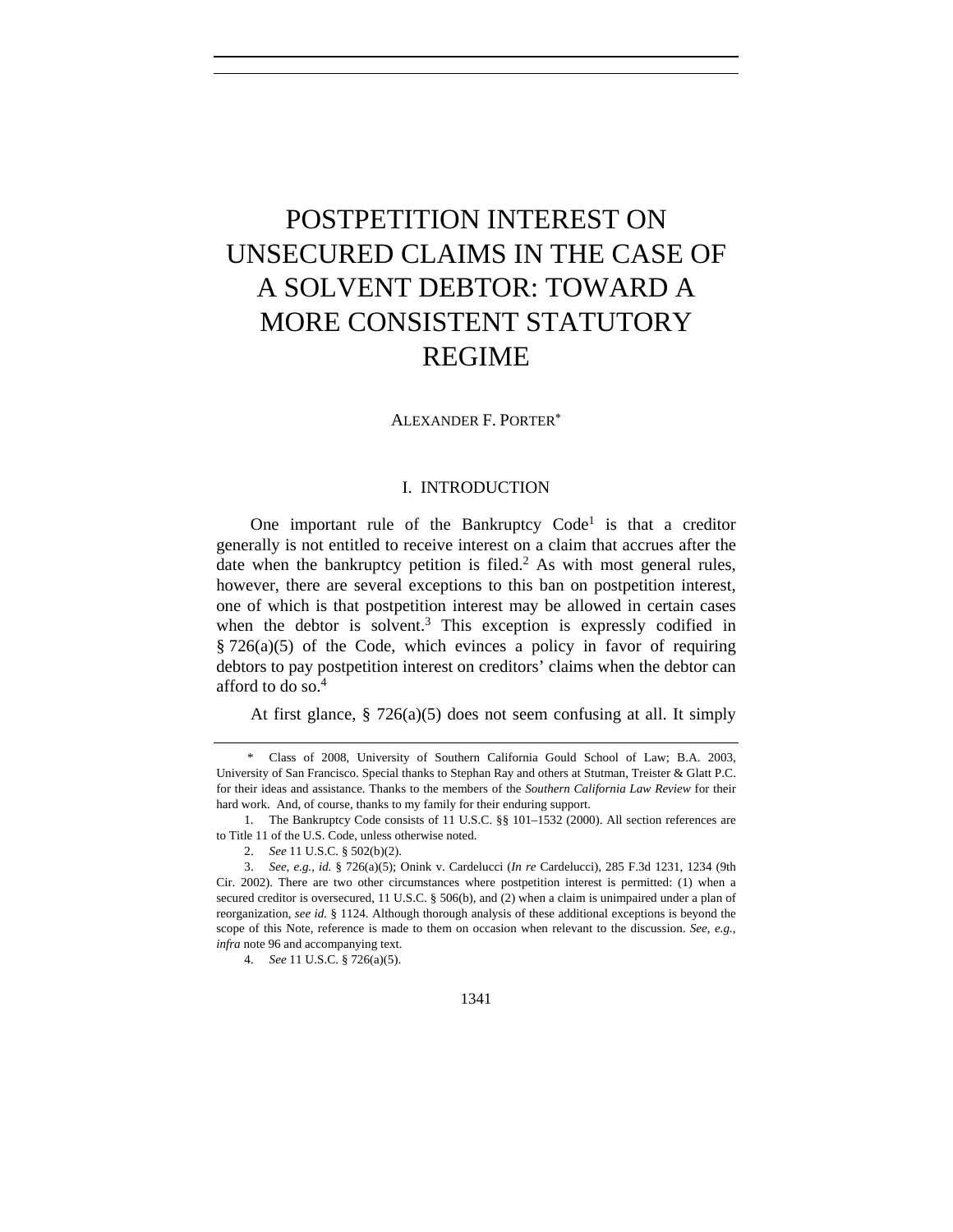says that if there is any property left in the estate at the end of a Chapter 7 liquidation,<sup>5</sup> then the debtor must pay postpetition interest to the creditors.<sup>6</sup> The devil, however, lies in the details. This Note will illustrate that the construction of several individual sections of the Bankruptcy Code and their interaction with other sections of the Code leaves open questions as to whether a debtor must pay postpetition interest when it is solvent, and if so, at what rate. Specifically, the language of  $\S 726(a)(5)$  is unclear because it says that postpetition interest should be awarded at the "legal rate" when a Chapter 7 debtor is solvent but does not specify what the legal rate is.<sup>7</sup> Furthermore, the mechanism by which  $\S$  726(a)(5) becomes applicable to Chapter 11 cases<sup>8</sup> through the "best-interest-of-creditors" test<sup>9</sup> has the potential to create inconsistent results because when a Chapter 11 debtor is reorganization solvent but liquidation insolvent, the debtor is not required to pay postpetition interest.<sup>10</sup> Add into the mix recent decisions where courts have awarded postpetition interest at the default contract rate pursuant to the "fair and equitable" requirement of  $\S$  1129(b),<sup>11</sup> and the answer to whether postpetition interest should be awarded, and at what rate, becomes even less clear.<sup>12</sup>

In Part II, this Note will describe the provisions of the Bankruptcy Code, and notable court decisions interpreting those provisions, that affect the allowance of postpetition interest in the case of a solvent debtor. In Part III, this Note will show how the current statutory regime has created three areas in which it is unclear whether postpetition interest is required in the case of a solvent debtor, and if so, at what rate. In Part IV, this Note will argue that Congress did not specifically intend to create these areas of uncertainty and potential for inconsistent results. Nor are these areas of uncertainty desirable because they have been a source of unnecessary litigation and conflict that does not further any legitimate purpose of the Bankruptcy Code. Finally, in Part V, this Note will propose a few simple amendments to the Code that Congress should adopt in order to lend clarity to the areas of uncertainty created by the current statutory regime and provide answers to some anticipated questions regarding the proposed

- 10. *See infra* Part III.B.
- 11. *See, e.g.*, Official Comm. of Unsecured Creditors v. Dow Corning Corp. (*In re* Dow Corning Corp.), 456 F.3d 668, 679 (6th Cir. 2006).

12. *See infra* Part III.C.

 <sup>5.</sup> *Id.* §§ 701–58.

<sup>6.</sup> *Id.* § 726(a)(5).

<sup>7.</sup> *See id.*

 <sup>8.</sup> *Id.* §§ 1101–74.

<sup>9.</sup> *See id.* § 1129(a)(7)(A).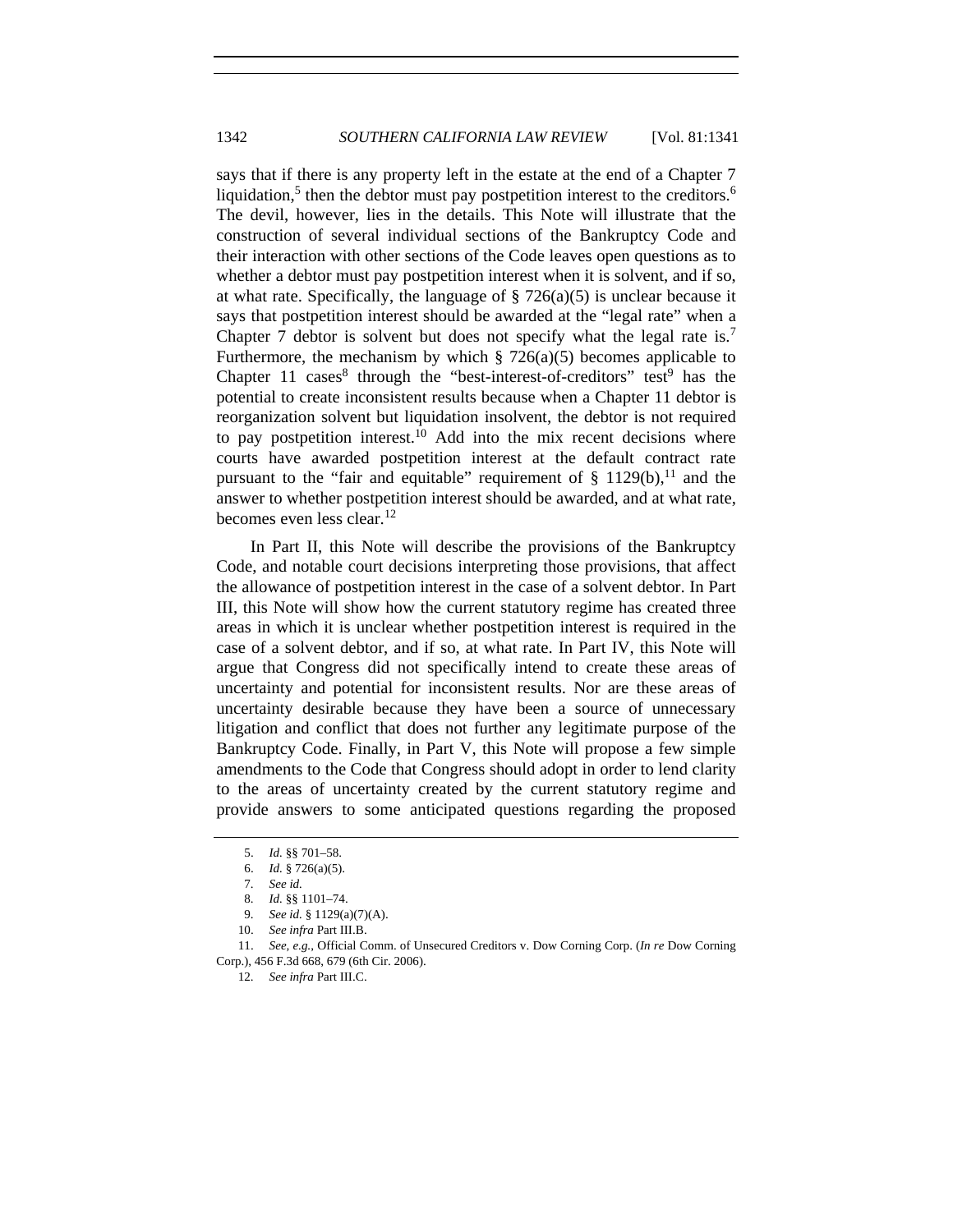amendments.

# II. POSTPETITION INTEREST IN THE CASE OF A SOLVENT DEBTOR UNDER THE CURRENT STATUTORY REGIME

Any discussion of postpetition interest necessarily begins with § 502(b)(2) of the Bankruptcy Code, which provides that claims for "unmatured interest" shall not be allowed.13 This provision of the Code effectively prevents a creditor from including postpetition interest in its claim against the debtor because, by definition, postpetition interest has not matured by the date of the bankruptcy petition.<sup>14</sup> Congress enacted § 502(b) in part to avoid the administrative inconvenience of having to continually compute the interest that would accrue on each individual claim throughout the life of the bankruptcy.<sup>15</sup> Thus,  $\S$  502(b) seemingly creates a bright-line rule establishing that postpetition interest is never allowed under the Bankruptcy Code.

One exception to § 502(b)'s general ban on postpetition interest, however, is § 726(a)(5).<sup>16</sup> Section 726 describes the order of distribution of the estate property in a Chapter 7 case.<sup>17</sup> It provides that, once all of the allowed claims are paid in full, the debtor must then pay "interest at the legal rate from the date of the filing of the petition" on any claims against the estate.<sup>18</sup> Simply put, pursuant to  $\S$  726(a)(5), if there is property remaining in the estate after a Chapter 7 debtor has been liquidated, and all of the allowed claims have been paid in full, then the debtor must pay postpetition interest to unsecured creditors at the legal rate.<sup>19</sup> There is a notable lack of legislative history regarding what Congress intended the

 <sup>13. 11</sup> U.S.C. § 502(b)(2).

<sup>14.</sup> *See* 4 COLLIER ON BANKRUPTCY ¶ 502.03[3][a] (Alan N. Resnick et al. eds., 15th ed. rev. 2005).

<sup>15.</sup> *See In re* Fesco Plastics Corp., 996 F.2d 152, 155 (7th Cir. 1993) ("One justification for [§  $502(b)(2)$ ] is that it promotes certainty and eases the administration of the estate by fixing a date when the affairs of the bankrupt are considered to be wound up. By setting a date when interest stops, the rule saves the trustee from having to continuously recalculate the amount due each creditor." (internal citation omitted)); 4 COLLIER ON BANKRUPTCY, *supra* note 14, ¶ 502.03[3][a] ("[F]ixing the cutoff point for the accrual of interest as of the date of the filing of the petition is a rule of convenience providing for equity in distribution.").

<sup>16.</sup> *See* 11 U.S.C. § 726(a)(5).

<sup>17.</sup> *Id.* § 726. Proceeds from a Chapter 7 liquidation are distributed first to priority claims under § 507; second to timely and certain tardily filed unsecured claims; third to unsecured claims tardily filed with knowledge or notice; fourth to fines, penalties, and damages not compensating a loss; fifth to postpetition interest; and finally, any surplus goes to the debtor. *Id.* § 726(a).

<sup>18.</sup> *Id.* § 726(a)(5).

<sup>19.</sup> *See id.*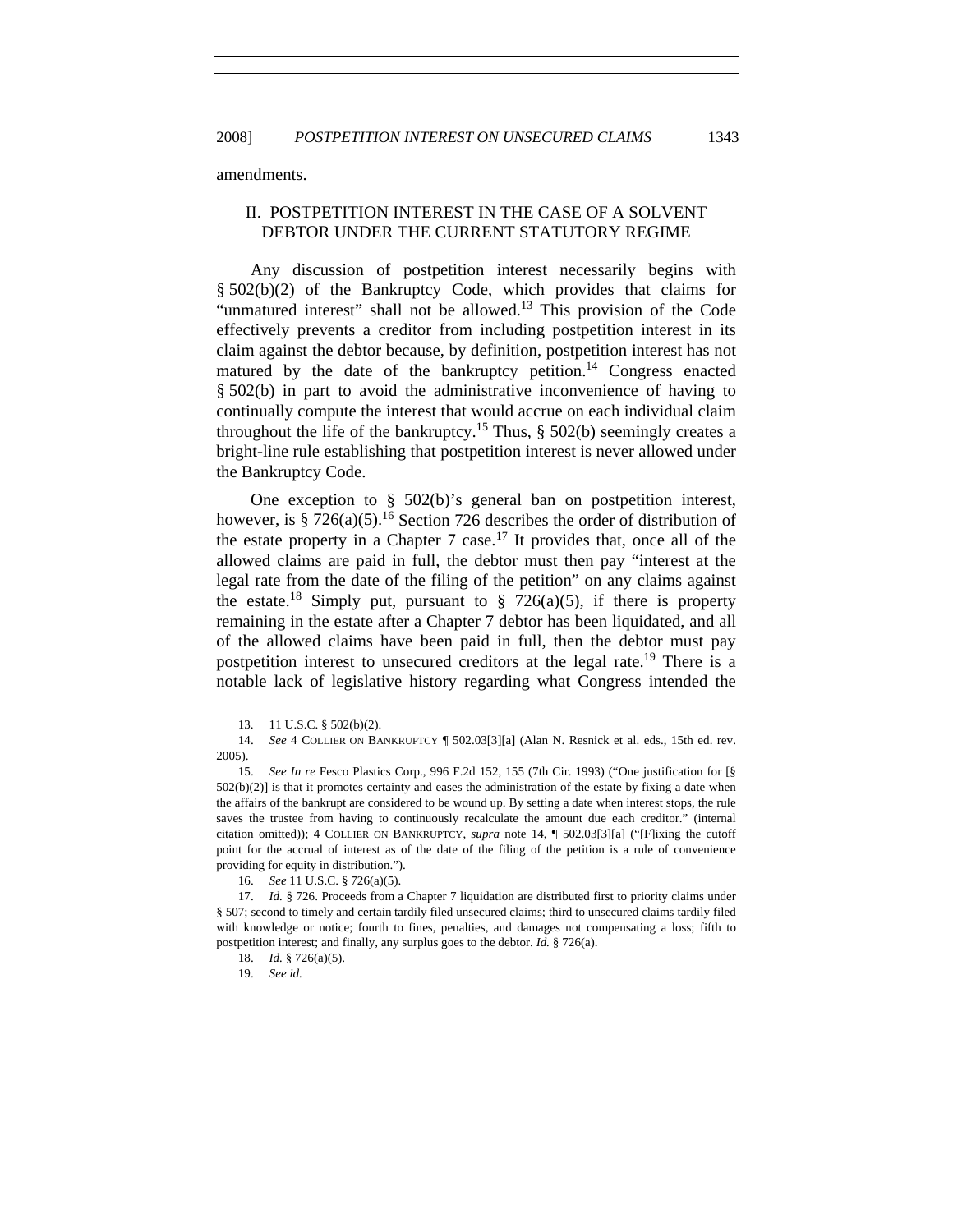legal rate to be,<sup>20</sup> which, as we will see, has led courts to define the legal rate in a variety of ways in different cases.<sup>21</sup>

Although on its face  $\S$  726(a)(5) appears to apply only in Chapter 7 cases,  $\S 726(a)(5)$  is made applicable to Chapter 11 reorganizations through the best-interest-of-creditors test of  $\S$  1129(a)(7).<sup>22</sup> The best-interest-ofcreditors test states that a court shall confirm a plan only if each holder of an impaired claim or interest either accepts the plan or will "retain under the plan . . . property of a value, as of the effective date of the plan, that is not less than the amount that such holder would so receive or retain if the debtor were liquidated under chapter 7 of this title on such date.<sup> $23$ </sup> Since § 726 details the order of distribution in a Chapter 7 case, it is made applicable to a Chapter 11 case through the best-interest-of-creditors test. Plainly stated, if an individual creditor does not consent to the plan, then the creditor must receive the same amount under the plan that it would receive if the debtor were to be liquidated.<sup>24</sup> Thus, if liquidation of the debtor would produce a surplus, then the Chapter 11 plan must provide for interest "at the legal rate" described in § 726(a)(5).<sup>25</sup>

The analysis with respect to  $\S 726(a)(5)$  and its application to Chapter 11 through the best-interest-of-creditors test is relatively straightforward when the court defines the legal rate. A less straightforward avenue for awarding postpetition interest in the case of a solvent debtor, however, has been developed by courts that have held that in order for a plan to be fair and equitable under § 1129(b), the plan should provide for postpetition interest.<sup>26</sup> This avenue for the allowance of postpetition interest is not as simple as  $\S$  726(a)(5) and the best-interest-of-creditors test because it

<sup>20.</sup> *See* Onink v. Cardelucci (*In re* Cardelucci), 285 F.3d 1231, 1234 (9th Cir. 2002) (noting the "paucity of legislative history regarding"  $§ 726(a)(5)$ ).

<sup>21.</sup> *See, e.g.*, *In re* Carter, 220 B.R. 411, 417 (Bankr. D. N.M. 1998) (holding that the appropriate rate of interest was the contract rate); Kellogg v. United States (*In re* W. Tex. Mktg. Corp.), 155 B.R. 399, 402 (Bankr. N.D. Tex. 1993) (applying interest at the rate specified by Texas statute); *In re* Godsey, 134 B.R. 865, 867–68 (Bankr. M.D. Tenn. 1991) (applying interest at the federal judgment rate).

<sup>22.</sup> *See* 11 U.S.C. § 1129(a)(7)(A). Section 1129(a) lists the requirements for a consensual confirmation. *Id.* § 1129(a).

<sup>23.</sup> *Id.* §1129(a)(7).

<sup>24.</sup> *See id.*

<sup>25.</sup> *See id.* It is conceptually possible that every single creditor in a class could consent to a plan, therefore excepting the plan from providing at least what the creditor would receive in a Chapter 7 liquidation. As a practical matter, however, since it takes only one dissenting creditor to trigger the bestinterest-of-creditors test, nearly every plan of reorganization provides for this baseline requirement.

<sup>26.</sup> *See, e.g.*, *In re* Dow Corning Corp. (*Dow II*), 244 B.R. 678, 695–96 (Bankr. E.D. Mich. 1999).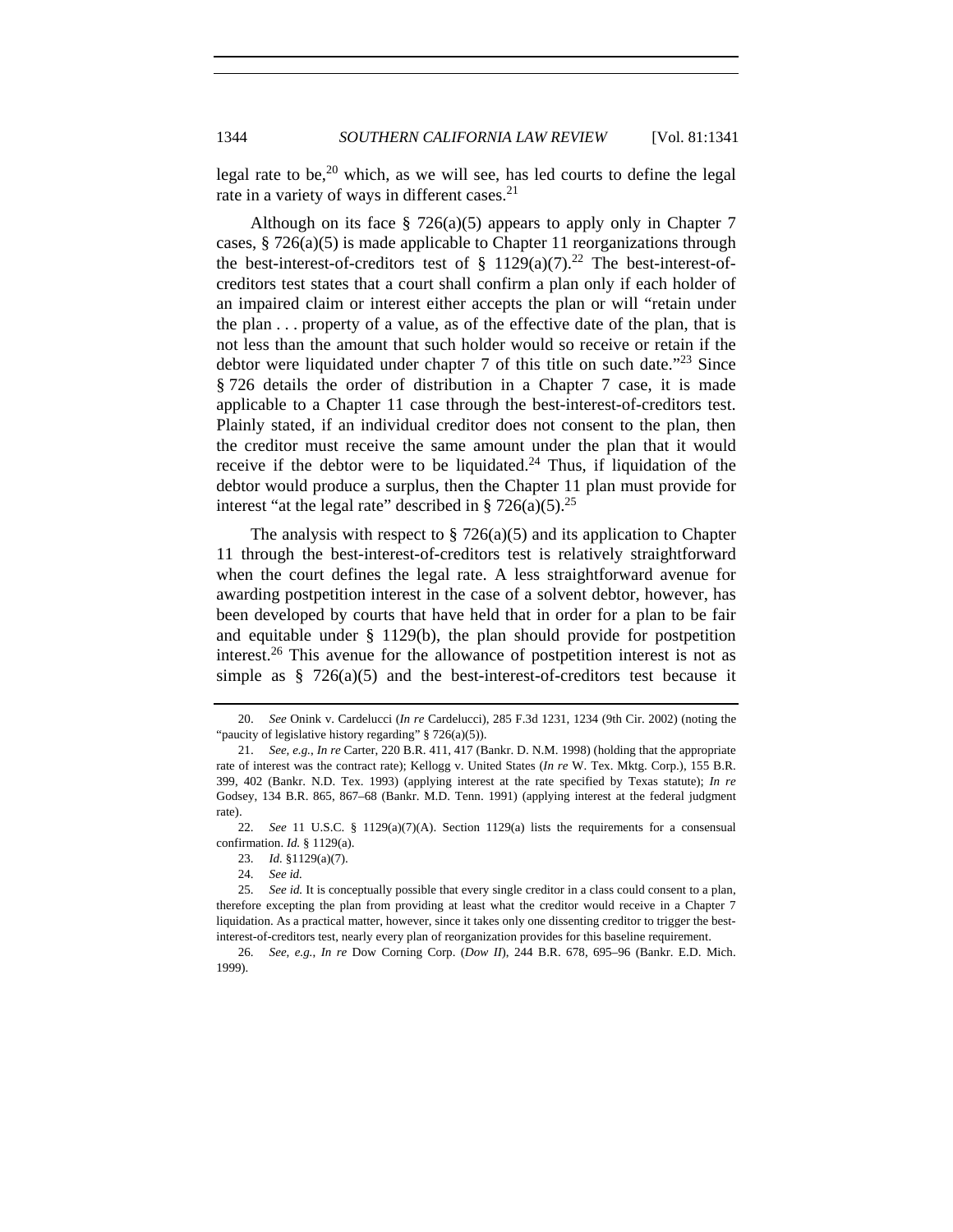requires courts to decide what rate of interest would be fair and equitable.<sup>27</sup> Notably, § 1129(b) makes no express mention of postpetition interest in the case of a solvent debtor.<sup>28</sup> Nevertheless, some courts have held that a plan must provide for postpetition interest when a debtor is solvent in order for the plan to be deemed fair and equitable.

In order to understand the approach used by these courts, it is necessary to understand the concept of a "cramdown." A cramdown occurs when one or more classes of creditors votes to reject the plan.<sup>29</sup> A court can confirm the plan and "cram it down" on the dissenting class only if the plan does not "discriminate unfairly" and is deemed "fair and equitable" with respect to each impaired class that votes to reject the plan. $30$  The Code says that the condition that a plan be fair and equitable requires that each holder of an unsecured claim will receive the allowed amount of its claim, or the holder of a claim junior to the class of unsecured claims will not retain any property under the plan.<sup>31</sup> This is known as the "absolute priority rule."<sup>32</sup> The absolute priority rule essentially says that a plan can be deemed fair and equitable even though the members of a dissenting class of creditors do not receive the full amount of their allowed claims under the plan so long as no junior creditors receive any value.<sup>33</sup>

<sup>27.</sup> *See* 11 U.S.C. § 1129(b)(2).

<sup>28.</sup> *See id.*

<sup>29.</sup> *See* 7 COLLIER ON BANKRUPTCY, *supra* note 14, ¶ 1129.04.

<sup>30.</sup> *See id.* The "unfair-discrimination" test is designed to ensure that a dissenting class is not treated unfairly as compared to other classes of equal rank. *See id.* ¶ 1129.04[3]. This does not mean, however, that every creditor class with the same liquidation preference must receive exactly the same consideration under the plan. *Id.* For example, unsecured creditors can be divided into tort creditors, trade creditors, and bondholders. *Id.* It may be permissible in certain circumstances to classify these creditors separately and to provide for different compensation to each under the plan. *See id.* This discrimination would not necessarily be prohibited. *Id.* The key is that the plan cannot discriminate "unfairly." *Id.* The test for whether a plan discriminates unfairly has taken on several different formulations. *Compare* Liberty Nat'l Enters. v. Ambanc La Mesa Ltd. P'ship (*In re* Ambanc La Mesa Ltd. P'ship), 115 F.3d 650, 656 (9th Cir. 1997) (adopting a four-part test for determination of whether discrimination is unfair), *with In re* Dow Corning Corp., 244 B.R. 705, 710 (Bankr. E.D. Mich. 1999) (adopting a rebuttable presumption standard when a class of the same priority receives a materially lower percentage of recovery or, regardless of the percentage of the recovery, when one class receives a materially greater risk).

<sup>31.</sup> *See* 11 U.S.C. § 1129(b)(2)(B).

<sup>32.</sup> *See* 7 COLLIER ON BANKRUPTCY, *supra* note 14, ¶ 1129.04[4][a][i].

<sup>33.</sup> *See id.* One possible exception to the absolute priority rule is known as the "new value" exception. Although the Supreme Court has never expressly confirmed the existence of the exception, some lower courts have implicitly recognized its existence. *See, e.g.*, *In re* Woodbrook Assocs., 19 F.3d 312, 319–20 (7th Cir. 1994). Under the new value exception, old equity holders can participate in the reorganization without full compensation to the dissenting creditors if the equity holders make a new contribution "(1) in money or money's worth, (2) that is reasonably equivalent to the value of the new equity interests in the reorganized debtor, and (3) that is necessary for implementation of a feasible reorganization plan." *Id.*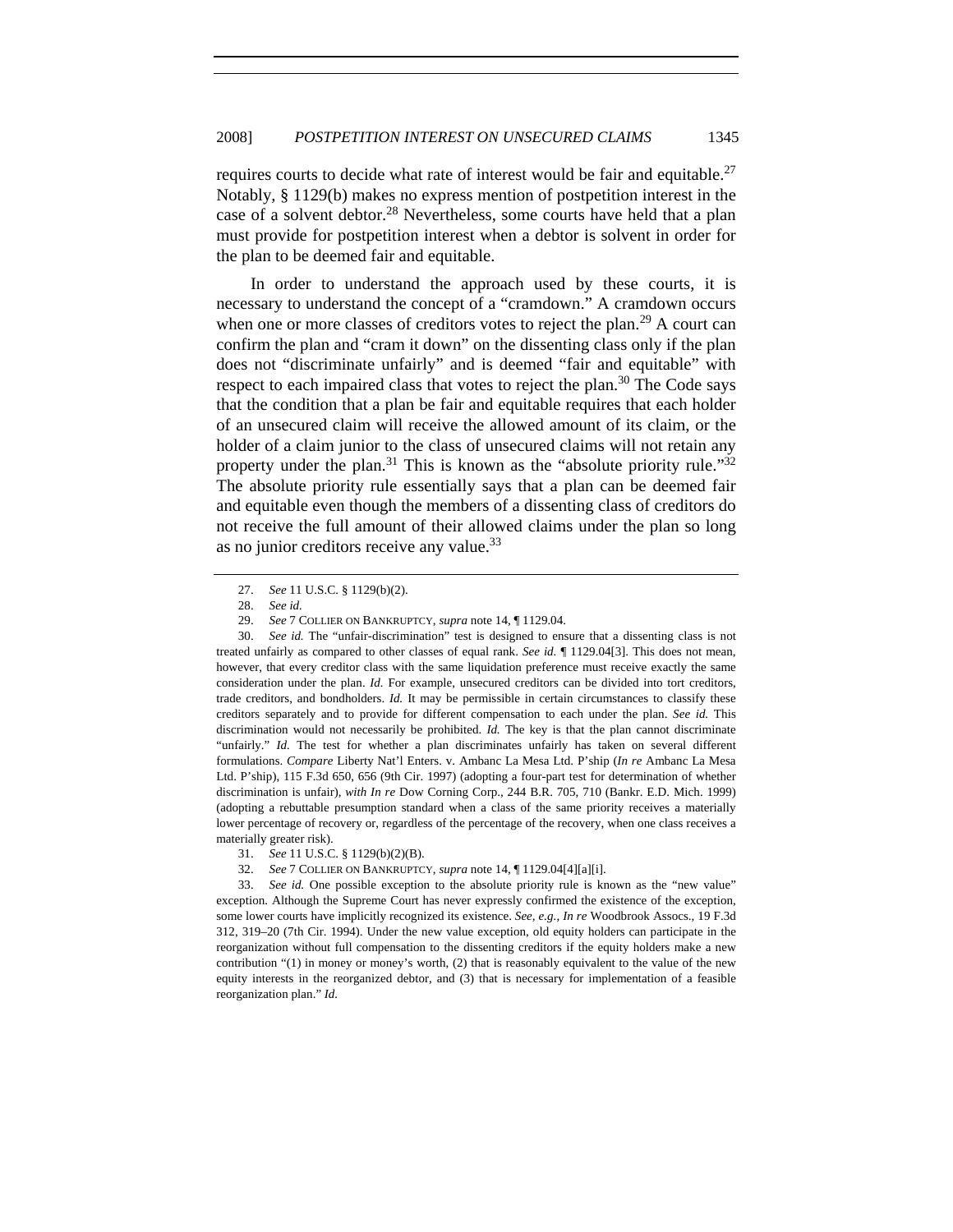Since the adoption of the Bankruptcy Code in 1978, there have been few cases where courts have held that postpetition interest can be paid to unsecured creditors of a solvent debtor under the fair and equitable provision of § 1129(b).<sup>34</sup> Illustrative of the approach taken by the few courts to adopt this approach is a series of opinions arising out of product liability litigation against the breast-implant manufacturer Dow Corning and its subsequent Chapter 11 bankruptcy filing.<sup>35</sup> The *Dow* cases were unique because the debtor was fully solvent when it filed its petition in 1995, it remained solvent throughout the reorganization, and never disputed its ability to pay all of its creditors.<sup>36</sup> The purpose of Chapter 11 was to facilitate "prompt and uniform settlement of the numerous breast-implantrelated lawsuits" against the debtor pending at the time of the filing.<sup>37</sup>

In the first of the opinions, *In re Dow Corning Corp.* ("*Dow I*"), the bankruptcy court was faced only with the issue of what the legal rate is under § 726(a)(5).<sup>38</sup> After a thorough analysis, the court determined that the legal rate should be interpreted as the federal judgment rate as defined by 28 U.S.C. § 1961(a).<sup>39</sup> As a result of the court's decision, the debtor provided for postpetition interest in the plan at the federal judgment rate.<sup>40</sup> A class of unsecured creditors voted to reject the plan, however, thereby requiring the debtor to proceed via the cramdown provision of  $\S 1129(b)$ <sup>41</sup>

The case came before the bankruptcy court again a few months later in *In re Dow Corning Corp.* ("*Dow II*").<sup>42</sup> This time the dissenting class argued that the plan provision providing postpetition interest at the federal

For an examination of the history of the absolute priority rule, including its roots in fraudulentconveyance law, see Bruce A. Markell, *Owners, Auctions, and Absolute Priority in Bankruptcy Reorganizations*, 44 STAN. L. REV. 69, 74–90 (1991).

<sup>34.</sup> *See* Official Comm. of Unsecured Creditors v. Dow Corning Corp. (*In re* Dow Corning Corp.), 456 F.3d 668, 679–80 (6th Cir. 2006); *Liberty Nat'l Enters.*, 115 F.3d at 654 (holding that a plan violated the absolute priority rule because it did not provide for interest on creditors' unsecured claims, but not specifying the appropriate rate of interest); *Dow II*, 244 B.R. 678, 687 (Bankr. E.D. Mich. 1999).

<sup>35.</sup> *See In re Dow Corning Corp.*, 456 F.3d at 679–80; *Dow II*, 244 B.R. at 687; *In re* Dow Corning Corp. (*Dow I*), 237 B.R. 380 (Bankr. E.D. Mich. 1999).

<sup>36.</sup> *See In re Dow Corning Corp.*, 456 F.3d at 671.

<sup>37.</sup> *Id.* During the 1970s and 1980s, Dow Corning sold more than one million silicone breast implants, making it the largest breast-implant manufacturer and supplier. Barnaby J. Feder, *Dow Corning in Bankruptcy over Lawsuits*, N.Y. TIMES, May 16, 1995, at A1. The plaintiffs who filed claims against Dow Corning reported ruptured or leaking implants that allegedly caused various autoimmune diseases. *Id.*

<sup>38.</sup> *See Dow I*, 237 B.R. at 385.

<sup>39.</sup> *See id.* at 412.

<sup>40.</sup> *See Dow II*, 244 B.R. at 680.

<sup>41.</sup> *See id.*

<sup>42.</sup> *Id.*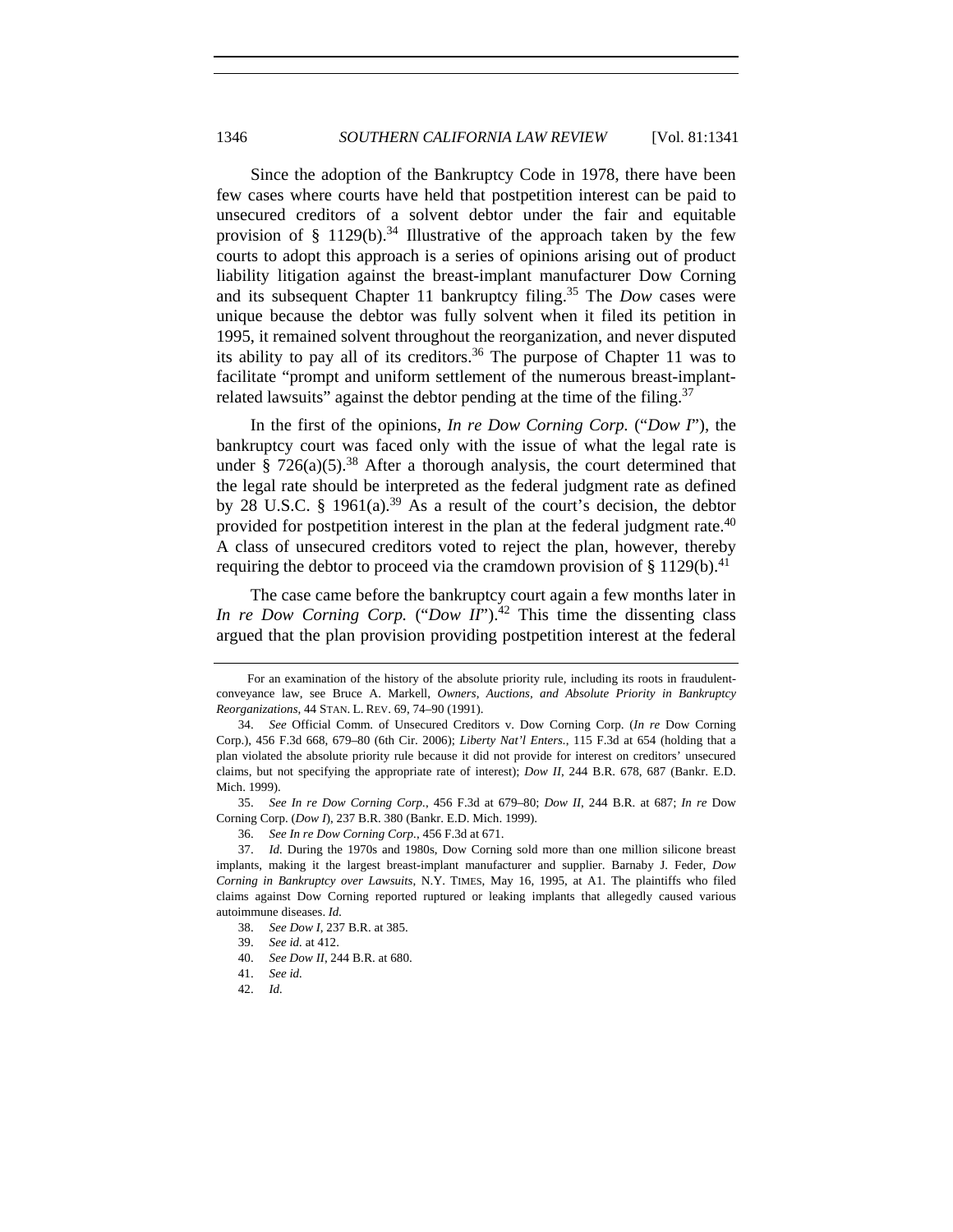judgment rate was not fair and equitable under § 1129(b) because the plan only provided for interest at the federal judgment rate, not at the rates that creditors had bargained for in their contracts with the debtor.<sup>43</sup> The court began its analysis by affirming its prior decision that the legal rate under  $§ 726(a)(5)$  was indeed the federal judgment rate.<sup>44</sup> However, the court reasoned that  $\S$  726(a)(5), as made applicable to Chapter 11 cases through the best-interest-of-creditors test, "simply establishes a *minimum* payment requirement" in a Chapter 11 cramdown case.<sup>45</sup> The court reasoned that if Congress had "intended to supplant the contractual right to interest with the [federal judgment rate], one would expect that intention to be plainly expressed."46 Since no such expression exists, the court refused to infer that Congress had intended to preclude creditors from being paid at a higher rate in the context of a cramdown.<sup>47</sup>

Going on to consider whether the fair and equitable provision of § 1129(b) allows for postpetition interest at a rate higher than the federal judgment rate, the court put much emphasis on the fact that  $\S 1129(b)(2)$ uses the word "includes" when it describes the conditions that make a plan fair and equitable.<sup>48</sup> Therefore, the court did not put much weight on the fact that  $\S 1129(b)$  makes no mention of postpetition interest.<sup>49</sup> Instead, the court reasoned that since the word "includes" is not limiting, postpetition interest could be allowed in certain circumstances.<sup>50</sup> The court held that the contract rate of interest should be awarded for the simple reason that "[a] debtor with the financial wherewithal to honor its contractual commitments should be required to do so."<sup>51</sup> The court thereafter sustained the creditors' objection and verbally amended the plan to provide interest at the nondefault rates established in the contracts between the creditors and the  $dektor.<sup>52</sup>$ 

The unsecured creditors were not satisfied with their victory, however, and they appealed the court's decision on the grounds that they should have

49. *See id.* at 690–91.

<sup>43.</sup> *See id.* at 680–81.

<sup>44.</sup> *Id.* at 686.

<sup>45.</sup> *Id.*

<sup>46.</sup> *Id.*

<sup>47.</sup> *See id.*

<sup>48.</sup> *See id.* at 690.

<sup>50.</sup> *See id.* at 692.

<sup>51.</sup> *Id.* at 695.

<sup>52.</sup> *See id.* It made no difference to the court that a vast majority of the objecting class had acquired their claims at a discount after the filing of the petition. *Id.* The court noted that there was no allegation that the claimants had acquired the claims improperly, and therefore held that they had the same contractual rights as the original claim holders. *Id.* at 696.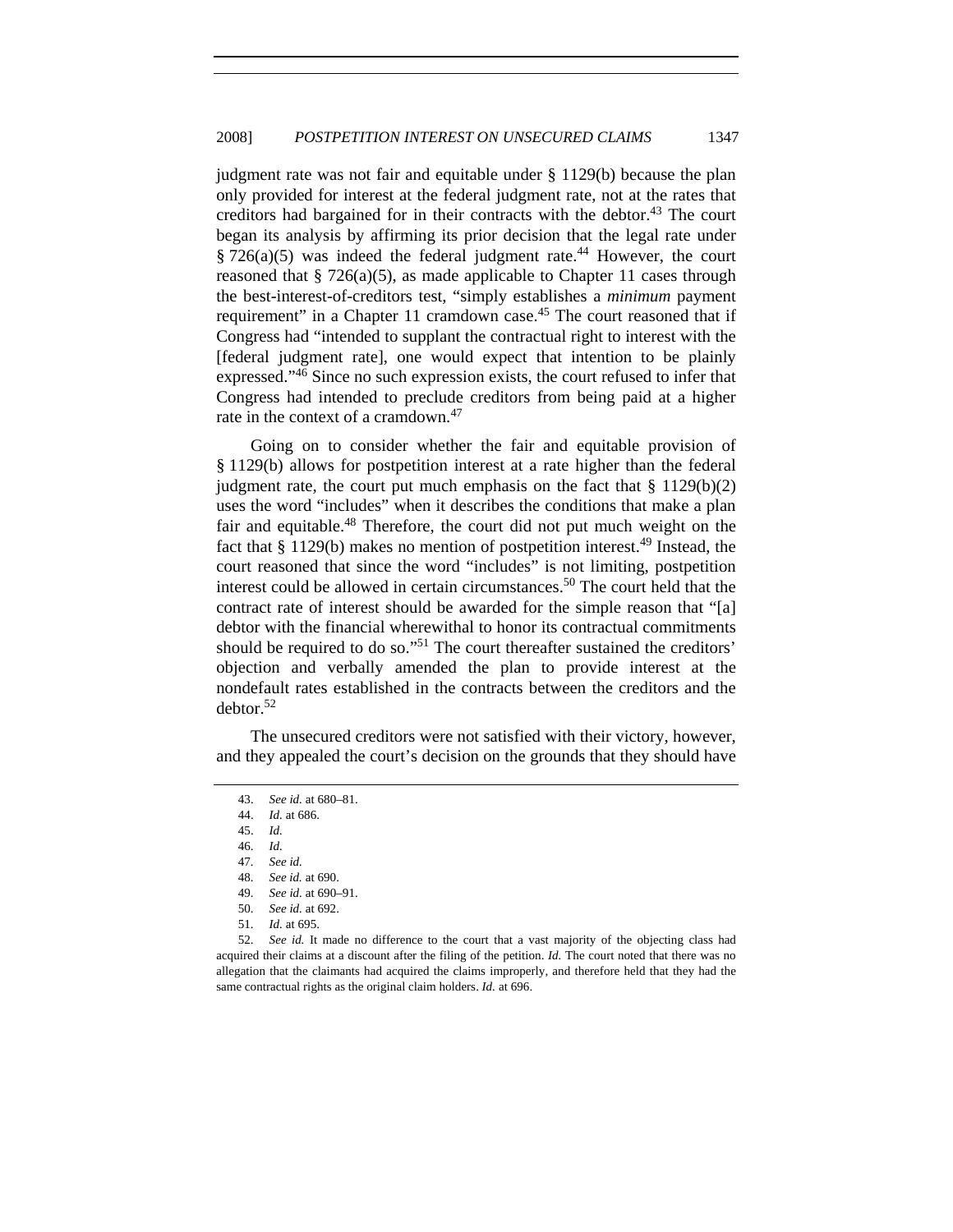been awarded interest at the default rate of interest specified in their contracts with the debtor, not at the nondefault rate specified in the contracts as of the petition date.<sup>53</sup> The appeal was taken up by the Court of Appeals for the Sixth Circuit in *Official Committee of Unsecured Creditors v. Dow Corning Corp.* ("*Dow III*").<sup>54</sup> The creditors argued that the bankruptcy court's decision not to give effect to the default provisions of the contracts violated the absolute priority rule because junior interest holders, the Dow Corning shareholders, stood to retain millions of dollars while the creditors in the dissenting class would not be paid the full amount of their claims.55 The court noted that although the absolute priority rule applies with equal force when the debtor is solvent, it "imposes somewhat different requirements when a solvent debtor seeks confirmation of its plan."56 The court also noted legislative history that said, "'in order for a plan to be fair and equitable, unsecured and undersecured creditors' claims must be paid in full, including postpetition interest, before equity holders may participate in any recovery."<sup>57</sup>

Going on to consider whether default interest rates may be permitted under the fair and equitable standard, the court noted that rather than considering equitable principles, courts have enforced creditors' prepetition rights against the debtor.<sup>58</sup> The court reasoned that "[d]efault interest rates are intended to transfer some of the risk of default from creditors to the debtor."59 Therefore, if the court awarded interest at the nondefault rate, it would be shifting that risk back to the creditor—a move that would vitiate the creditors' contractual rights. $60$  Thus, the court said "absent compelling equitable considerations, when a debtor is solvent, it is the role of the

<sup>53.</sup> *See* Official Comm. of Unsecured Creditors v. Dow Corning Corp. (*In re* Dow Corning Corp.), 456 F.3d 668, 671 (6th Cir. 2006).

<sup>54.</sup> *Id.*

<sup>55.</sup> *Id.* at 678.

<sup>56.</sup> *Id.*

<sup>57.</sup> *Id.* (quoting 140 CONG. REC. H10,768 (daily ed. Oct. 4, 1994) (statement of Rep. Brooks)). It is interesting to note that this statement from Representative Brooks was made in 1994, not in 1978 when the Bankruptcy Code was originally enacted. Also notable is that the cases cited in support of this statement were all decided under the preceding Bankruptcy Act. *See* Consol. Rock Prods. Co. v. Du Bois, 312 U.S. 510, 527 (1941), *superseded by statute*, Bankruptcy Code, 11 U.S.C. §§ 101–1532 (2000); Debentureholders Protective Comm. of Cont'l Inv. Corp. v. Cont'l Inv. Corp., 679 F.2d 264, 269 (1st Cir. 1982) (applying pre-Code law even though it was decided four years after passage of the Bankruptcy Code). The statement was made when referring to an amendment to § 1124, which changed the rules regarding impairment giving creditors the right to vote for or against a plan with the hope of receiving postpetition interest when the debtor is solvent. 140 CONG. REC. H10,768 (daily ed. Oct. 4, 1994) (statement of Rep. Brooks).

<sup>58.</sup> *In re Dow Corning Corp.*, 456 F.3d at 679.

<sup>59.</sup> *Id.*

<sup>60.</sup> *See id.*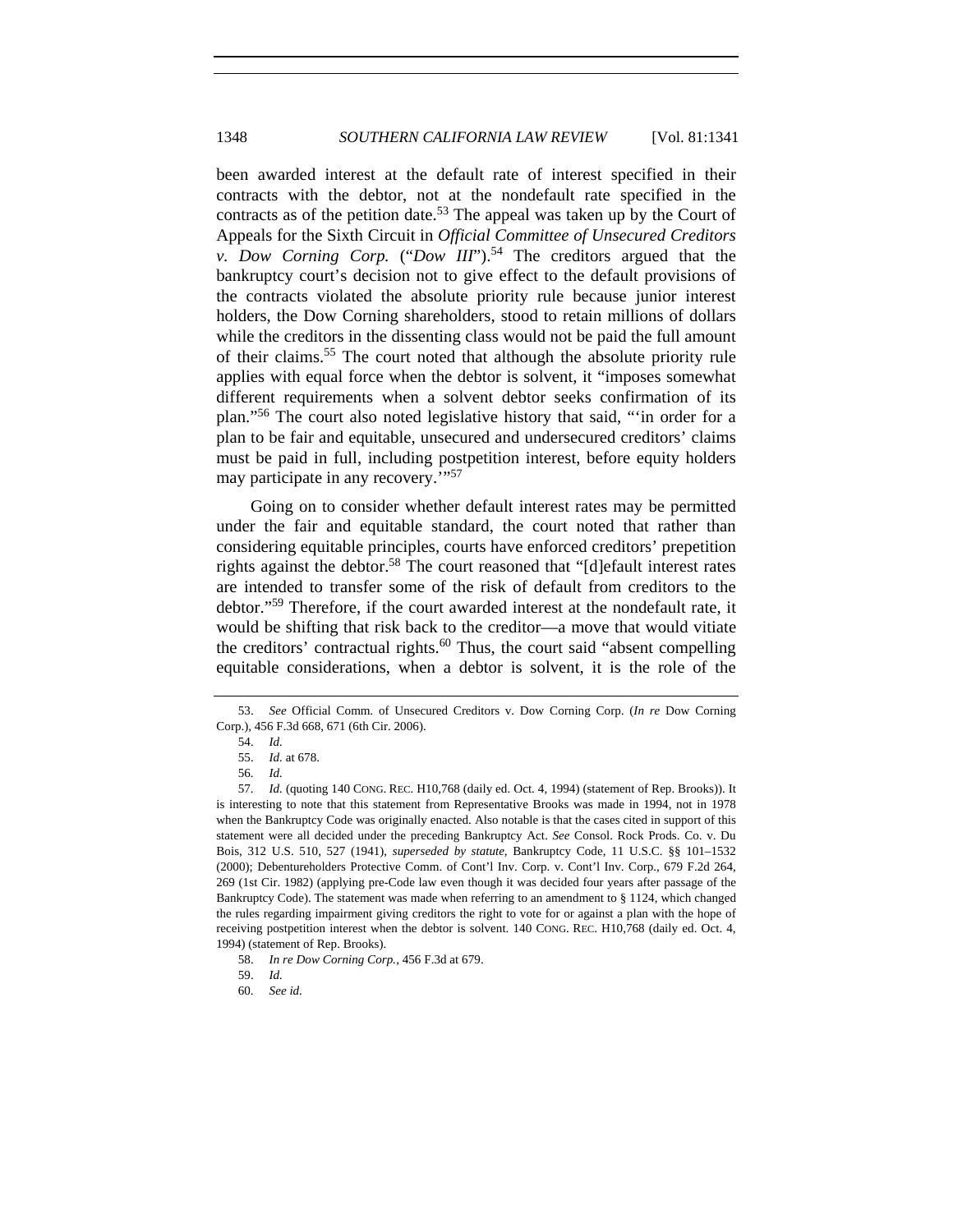bankruptcy court to enforce the creditors' contractual rights."61 Because the record before the court was not sufficiently developed to make a finding on any other relevant equitable factors, however, the court remanded the case to the bankruptcy court to make a final determination as to the appropriate rate of interest.<sup>62</sup>

The rulings in *Dow II* and *III* were met with commentary and criticism in the legal community because the decisions opened up the possibility that unsecured creditors could receive postpetition interest at alarmingly high rates.<sup>63</sup> One commentator noted the importance of the decisions and the fact that solvent debtor bankruptcies could be quite profitable for unsecured creditors with high default rates of interest in their contracts with the debtor.64 Other commentators criticized the decision in the *Dow II* and *III* cases, finding error with the court's reasoning.65 They argued that the court's decision in *Dow III* lacked a firm textual basis in the Code and that it conflicted with the court's earlier ruling that the Code limits the court's equitable powers when determining whether, and at what rate, postpetition interest should be awarded.<sup>66</sup>

In one article, the authors argued that the *Dow II* court's decision was flawed because it failed to consider the rights of junior dissenting classes.<sup>67</sup> The authors argued that if there had been a junior dissenting class, then the court's decision would have violated the guarantee to junior classes that creditors with a higher priority will only receive interest at the legal rate pursuant to  $\S 1129(a)(7)$ .<sup>68</sup> They also asserted that the court arguably erred in concluding that the use of the term "includes" in  $\S$  1129(b) allows the

<sup>61.</sup> *Id.*

<sup>62.</sup> *Id.* at 680.

<sup>63.</sup> *See* Carmen H. Lonstein & Steven A. Domanowski, *Payment of Post-Petition Interest to Unsecured Creditors: Federal Judgment Rate Versus Contract Rate*, 12 AM. BANKR. INST. L. REV. 421, 437 (2004); *Sixth Circuit Finds Default in Dow Corning's Argument*, BANKR. UPDATE (Akin Gump Strauss Hauer & Feld LLP, Dallas, Tex.), Dec. 2006, at 7 [hereinafter *Sixth Circuit Finds Default*]; *Sixth Circuit Weighs in on Debate Over the Payment of Postpetition Interest to Unsecured Creditors in Chapter 11 when Debtor Is Solvent*, INSOLVENCY NOTES (White & Case LLP, New York, N.Y.), Aug. 2006, at 1 [hereinafter *Sixth Circuit Weighs in on Debate*]; *The Sixth Circuit Rules that Unsecured Creditors of a Solvent Debtor Are Entitled to Pendency Interest at the Contractual Default Rate and Reimbursement of Expenses*, CORP. RESTRUCTURING & BANKR. UPDATE (Kramer Levin Naftalis & Frankel LLP, New York, N.Y.), Dec. 1, 2006, at 2.

<sup>64.</sup> *See Sixth Circuit Finds Default*, *supra* note 63, at 8.

<sup>65.</sup> *See* Lonstein & Domanowski, *supra* note 63, at 436–38; *Sixth Circuit Weighs in on Debate*, *supra* note 63, at 6.

<sup>66.</sup> *See Sixth Circuit Weighs in on Debate*, *supra* note 63, at 6.

<sup>67.</sup> *See* Lonstein & Domanowski, *supra* note 63, at 436.

<sup>68.</sup> *See id.* at 436. The rule that the authors refer to is an uncodified element of the absolute priority rule, which states that creditors in classes senior to the dissenting class should not receive more than 100 percent of their claims. *See* 7 COLLIER ON BANKRUPTCY, *supra* note 14, ¶ 1129.04[4][a][ii].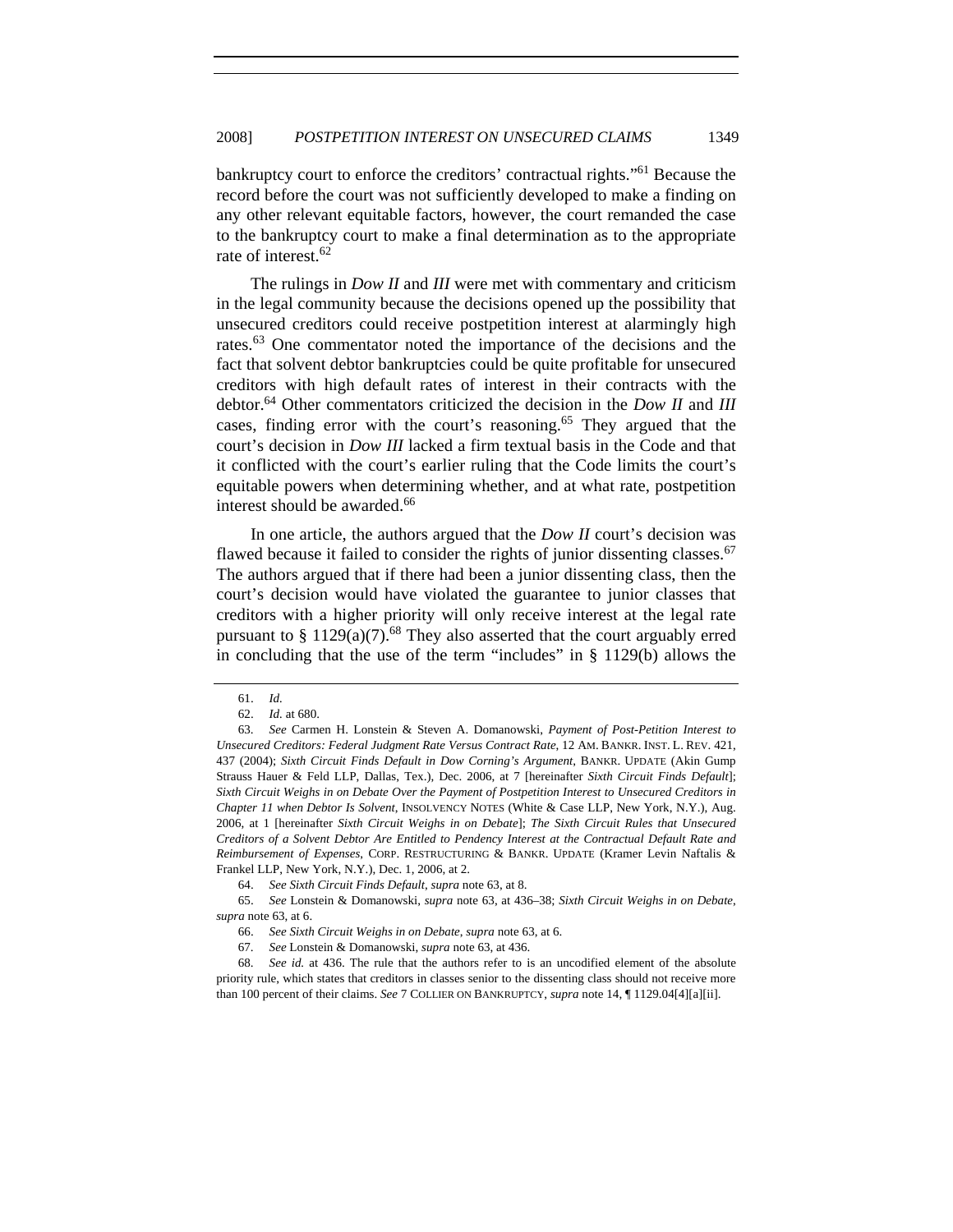court to add a requirement to what makes a plan fair and equitable.<sup>69</sup> Furthermore, the authors pointed out that the court had essentially adopted a "balancing-of-the-equities" test similar to the pre-Code practice that has since been roundly rejected by other courts.<sup>70</sup>

The legal community's criticism of the *Dow II* and *III* decisions reveals that it is far from settled that postpetition interest should be awarded pursuant to the fair and equitable provision of § 1129(b). The disquietude in the legal community on the issue appears to be due, at least in part, to the perception that the *Dow II* and *III* courts were motivated to pay interest at a higher rate because of a general concern for fairness instead of a firm textual foundation in the Code. In *Dow III*, the court went out of its way to emphasize the fact that the debtor was quite solvent and that there was more than \$1 billion in unsecured claims that was not receiving its contractual rate of interest throughout the life of the bankruptcy.<sup>71</sup> It appears that the courts thought it was unfair that the debtor was using the bankruptcy process to pay interest to its creditors at a lower rate. In order to remedy the situation, the courts read a previously nonexistent requirement of postpetition interest into the fair and equitable standard of  $\S$  1129(b).<sup>72</sup>

Whether the court's decision to read a requirement of postpetition interest into § 1129(b)'s fair and equitable provision was the correct decision is debatable. Although the court may have considered it unfair that the debtor entered bankruptcy as a solvent entity, there is no provision in the Bankruptcy Code that requires a debtor to be insolvent before it files for bankruptcy.<sup>73</sup> A court maintains the ability, however, to dismiss a bankruptcy case if it feels that the petition was filed in bad faith.<sup>74</sup> In the

<sup>69.</sup> *See* Lonstein & Domanowski, *supra* note 63, at 438.

<sup>70.</sup> *See id.* at 438–39.

<sup>71.</sup> *See* Official Comm. of Unsecured Creditors v. Dow Corning Corp. (*In re* Dow Corning Corp.), 456 F.3d 668, 671 (6th Cir. 2006).

<sup>72.</sup> *See id.* at 678; *Dow II*, 244 B.R. 678, 696 (Bankr. E.D. Mich. 1999).

<sup>73.</sup> *See* 2 COLLIER ON BANKRUPTCY, *supra* note 14, ¶ 101.13.

<sup>74.</sup> *See* 7 *id.* ¶ 1112.07. The many circumstances in which good faith has been found to be lacking include:

<sup>(1)</sup> use of bankruptcy as a vehicle to defraud others, (2) the persistent failure to comply with applicable court orders, rules, or procedures, (3) use of the bankruptcy process to escape familial obligations, (4) the secretion of property and other efforts to avoid the disclosure of assets, (5) use of the bankruptcy system simply to avoid the consequences of prior misconduct, (6) the filing of a case to avoid an obligation under circumstances in which the debtor is not in need of reorganization, (7) the absence of legitimate debt, (8) the absence of any likelihood of rehabilitation, (9) use of bankruptcy as a vehicle to resolve disputes solely between equity participants, (10) use of the bankruptcy process merely to frustrate the rights of creditors . . . or to coerce unfair treatment, (11) successive filings without any change in financial condition, and (12) the so-called new debtor syndrome, in which a debtor is created, or property is transferred, solely for the purpose of commencing a bankruptcy case.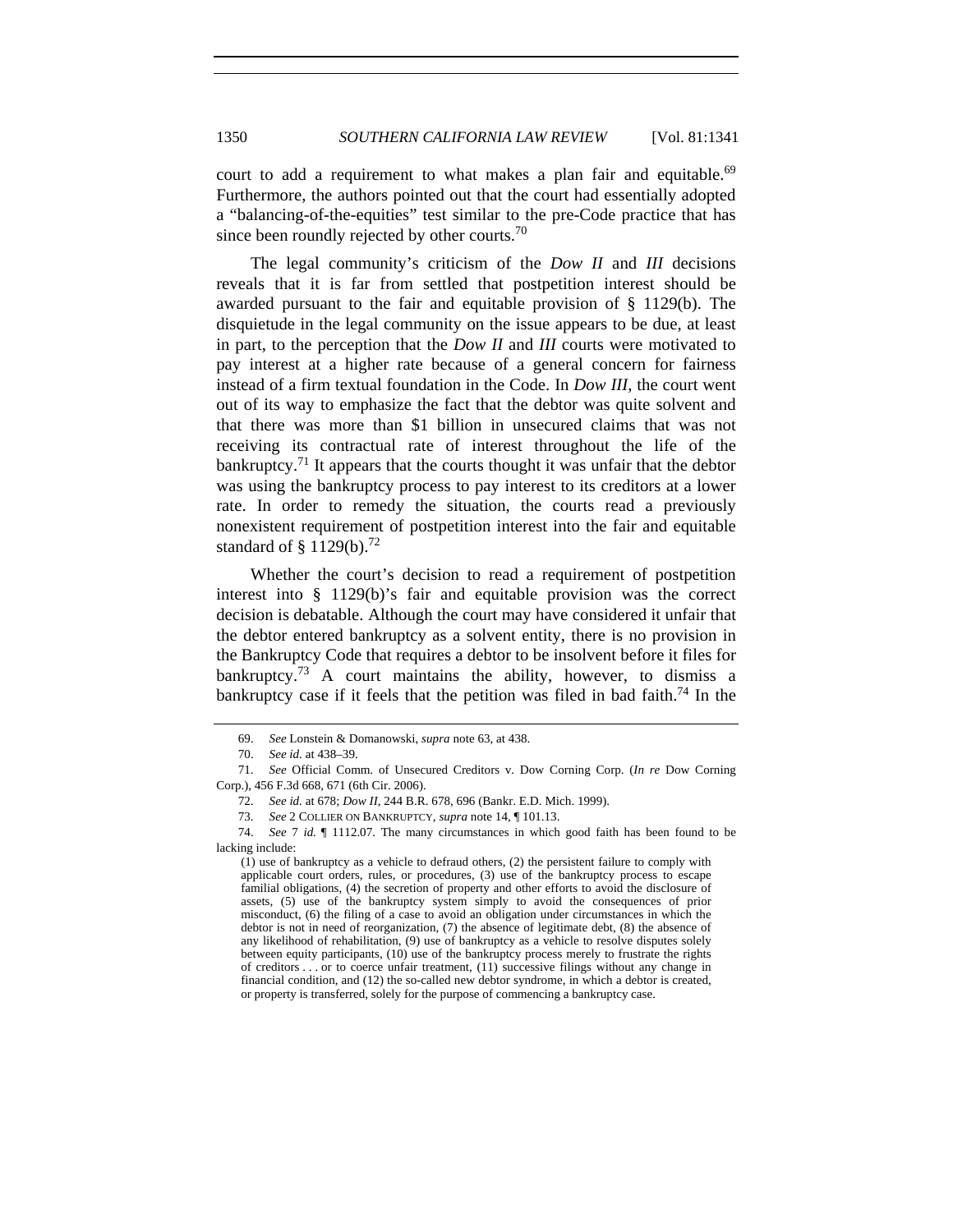*Dow II* and *III* decisions, it seems that the courts felt there was bad faith due to the fact that the debtor filed for bankruptcy in order to settle the product-liability lawsuits, not because the debtor was facing imminent insolvency. But if this is how the court felt, perhaps it should have made a finding of bad faith instead of creating a new exception for postpetition interest.

Nevertheless, it remains to be seen whether other circuits will adopt the same reasoning as the Sixth Circuit. Until other circuits address the issue, it will remain unclear whether the fair and equitable provision of § 1129(b) requires—or even allows—postpetition interest in the case of a solvent debtor, and if so, at what rate.<sup>75</sup>

# III. UNCERTAINTY AND POTENTIAL FOR INCONSISTENT OUTCOMES CREATED BY THE CURRENT STATUTORY REGIME

As the preceding section illustrated, postpetition interest can be awarded in three different ways to unsecured creditors when a debtor is solvent: (1) in a Chapter 7 case pursuant to  $\S 726(a)(5)$ ; (2) in a Chapter 11 case where  $\S$  726(a)(5) is made applicable through the best-interest-ofcreditors test of § 1129(a)(7); and (3) although not yet widely adopted by courts, in a Chapter 11 cramdown over the objections of a dissenting class in order to make the plan fair and equitable pursuant to § 1129(b). The following discussion explains how the ambiguous wording of  $\S 726(a)(5)$ and the way that it interacts with other sections of the Code creates three areas of uncertainty with regard to when, and at what rate, postpetition interest should be awarded when a debtor is solvent. This uncertainty has the potential to create inconsistent and unpredictable outcomes to such an extent that Congress should amend the Code to clarify precisely when and at what rate postpetition interest should be awarded in the case of a solvent debtor.

#### A. AMBIGUOUS DEFINITION OF THE LEGAL RATE OF § 726(A)(5)

The most glaring and well-documented problem with the current

Id.  $\P$  1112.07[7] (internal footnotes omitted). Indeed, courts have dismissed Chapter 11 cases for lack of good faith because the debtor was solvent and civil liability was not certain and imminent. *Id.* (citing *In re* SGL Carbon Corp., 200 F.3d 154, 165–66 (3d Cir. 1994)).

 <sup>75.</sup> The only other federal appeals court that has awarded postpetition interest pursuant to § 1129(b) is the Ninth Circuit. *See* Liberty Nat'l Enters. v. Ambanc La Mesa Ltd. P'ship (*In re* Ambanc La Mesa Ltd. P'ship), 115 F.3d 650, 654 (9th Cir. 1997) (holding that a plan violated the absolutepriority rule because it did not provide for interest on the creditor's unsecured claim, but not specifying the appropriate rate of interest).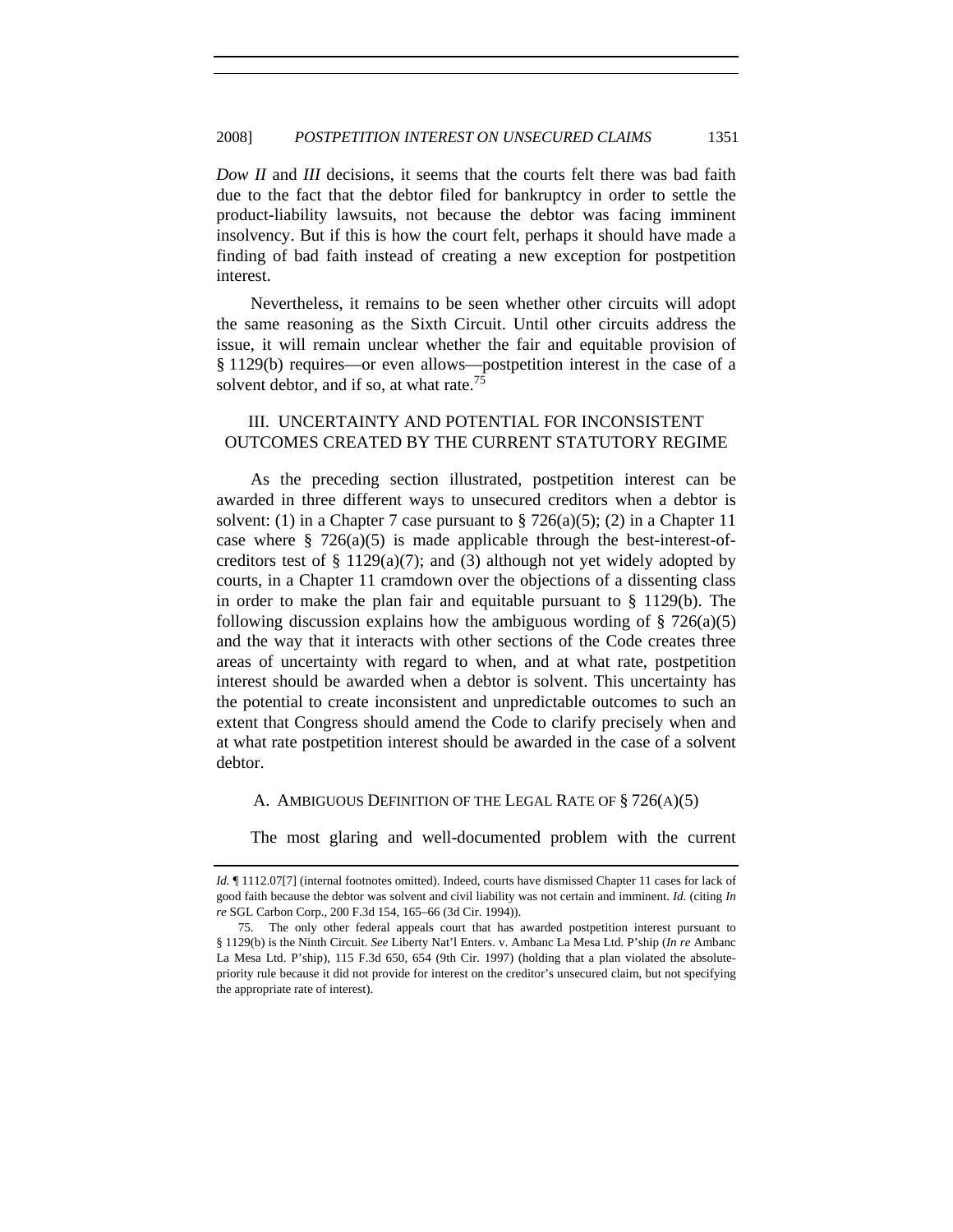statutory regime is that the legal rate of  $\S 726(a)(5)$  is not clearly defined.<sup>76</sup> The ambiguous wording of  $\S$  726(a)(5) has spawned numerous judicial decisions in which courts have come to contrary conclusions with regard to the definition of the legal rate.<sup>77</sup> The two conflicting approaches taken by courts are often referred to as the "state law approach" and the "federaljudgment-rate approach."78 Courts adopting the state law approach apply interest at the rate specified in an existing contract between the creditor and the debtor or at the rate specified by an applicable state statute.<sup>79</sup> Courts adopting the federal-judgment-rate approach apply interest at the rate specified by 28 U.S.C. § 1961(a), the rate at which interest is awarded on the delay in payment of federal court judgments.<sup>80</sup> Numerous courts and commentators have confronted the various rationales for both of these approaches.<sup>81</sup>

The problem with the lack of clarity in the statute is that any time there is a solvent Chapter 7 or Chapter 11 debtor, the parties engage in contentious litigation in order to determine what approach the court should use. Since very few federal appeals courts have decided the issue,  $82$ occasionally bankruptcy courts in the same district, or even the same bankruptcy court itself, have applied different rates in different cases.<sup>83</sup>

<sup>76.</sup> *See* 11 U.S.C. § 726(a)(5) (2000).

<sup>77.</sup> *See, e.g.*, *In re* Carter, 220 B.R. 411, 417 (Bankr. D. N.M. 1998) (holding that the appropriate rate of interest was the contract rate); Kellogg v. United States (*In re* W. Tex. Mktg. Corp.), 155 B.R. 399, 402 (Bankr. N.D. Tex. 1993) (applying interest at the rate specified by Texas statute); *In re* Godsey, 134 B.R. 865, 867–68 (Bankr. M.D. Tenn. 1991) (applying interest at the federal judgment rate).

<sup>78.</sup> *See* Beguelin v. Volcano Vision, Inc. (*In re* Beguelin), 220 B.R. 94, 99 (B.A.P. 9th Cir. 1998).

 <sup>79.</sup> *See id.*

<sup>80.</sup> *See id.*

<sup>81.</sup> *See, e.g.*, Onink v. Cardelucci *(In re* Cardelucci)*,* 285 F.3d 1231, 1234–36 (9th Cir. 2002); *Dow I*, 237 B.R. 380, 394–412 (Bankr. E.D. Mich. 1999); Lonstein & Domanowski, *supra* note 63, at 424–34.

 <sup>82.</sup> It appears that of all the circuits, only the Ninth Circuit has unequivocally defined the legal rate. *See In re Cardelucci*, 285 F.3d at 1233 (defining the legal rate as the federal judgment rate). In *Dow III*, the Sixth Circuit affirmed the bankruptcy-court ruling that interest should be awarded in order to make the plan fair and equitable, but it did not address whether the bankruptcy court was correct in holding that the legal rate is the federal judgment rate. *See* Official Comm. of Unsecured Creditors v. Dow Corning Corp. (*In re* Dow Corning Corp.), 456 F.3d 668, 679–80 (6th Cir. 2006).

<sup>83.</sup> For example, in *In re Shaffer Furniture Co.*, the bankruptcy court adopted the state law approach and held that postpetition interest should be awarded at the state statutory rate. *In re* Shaffer Furniture Co., 68 B.R. 827, 831 (Bankr. E.D. Pa. 1987), *abrogated by In re* Chiapetta, 159 B.R. 152, 160 (Bankr. E.D. Pa. 1993). Six years later in a different case, the same bankruptcy judge changed course and awarded postpetition interest at the federal judgment rate. *In re Chiapetta*, 159 B.R. at 160. Explaining his change of position, the judge said that the federal judgment rate was not an option proposed by the parties in *Shaffer*. *Id.*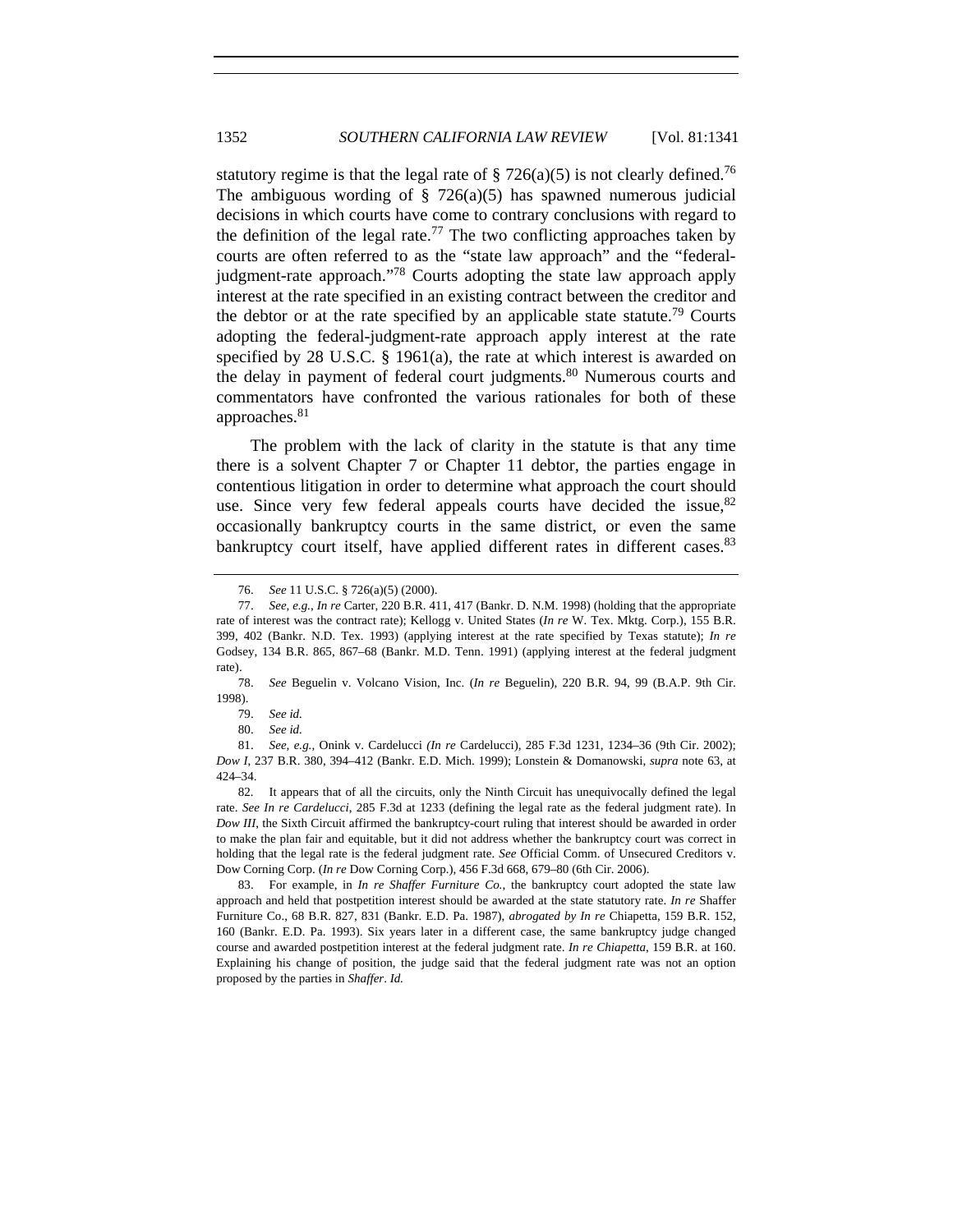This creates a lack of predictability and inconsistent results. The inconsistent results not only affect solvent Chapter 7 cases, but also Chapter 11 cases as well, since § 726 is made applicable to Chapter 11 cases through the best-interest-of-creditors test of § 1129(a)(7).<sup>84</sup>

# B. THE REORGANIZATION SOLVENT BUT LIQUIDATION INSOLVENT **DEBTOR**

The second problem that the current statutory regime creates is that it is unclear whether postpetition interest is required in a Chapter 11 case when the debtor is reorganization solvent but liquidation insolvent. This problem arises because there are certain circumstances when the reorganization value, or going-concern value, of a debtor would be such that the debtor would be solvent, in the sense that the reorganization value of the company is greater than its liabilities.<sup>85</sup> If the same company were liquidated, however, the debtor would be insolvent. $86$  This creates problems determining whether the debtor is required to pay postpetition interest, because the only provision of the Code that expressly requires postpetition interest in the case of a solvent Chapter 11 debtor is  $\S$  726(a)(5), as made applicable through the best-interest-of-creditors test. $87$  The best-interest-of-

<sup>84.</sup> *See* 11 U.S.C. § 1129(a)(7) (2000).

 <sup>85.</sup> The Bankruptcy Code defines "insolvent" with respect to an individual or corporation as a "financial condition such that the sum of such entity's debts is greater than all of such entity's property, at a fair valuation." *Id.* § 101(32)(A).

 <sup>86.</sup> This phenomenon occurs because the value that can be obtained for individual assets at a liquidation sale is often less than the fair market value of the entity as a going concern. Issues of valuation are central to any Chapter 11 reorganization and vary depending on the circumstances and the purpose of the valuation:

The value ascribed to an asset ultimately depends on the assumptions made regarding its use or disposition. For example, if one assumes that the property must be sold on a forced liquidation, the resulting valuation of the asset (often referred to as "liquidation value") may be less than would be the case if one assumes that the property is to be sold at arms' length between a willing buyer and seller, neither being required to sell or buy (often referred to as "fair market value"). Similarly, the method of valuation used to value a business enterprise will depend on whether one assumes a liquidation of assets on a piecemeal basis or its operation as a going concern. In the latter case, the test of value is "going concern value" based on a capitalization of future earnings of the business. Thus, any contest over the appropriate method of valuation to be adopted in any given context will necessarily focus on the assumed use or disposition of the asset that underlies the valuation.

Isaac M. Pachulski, *The Cram Down and Valuation Under Chapter 11 of the Bankruptcy Code*, 58 N.C. L. REV. 925, 951 (1980) (internal citation omitted). Determining an enterprise's going-concern value requires the parties in interest to project the enterprise's future income stream and then to determine a discounted present value for that income stream by multiplying the average annual projected income by a multiplier based on an appropriate capitalization rate. *Id.* at 940. The capitalization rate reflects the expected annual rate of return that investors would require on an investment of comparable risk. *Id.* at 940 n.69.

<sup>87.</sup> *See* 11 U.S.C. § 1129(a)(7).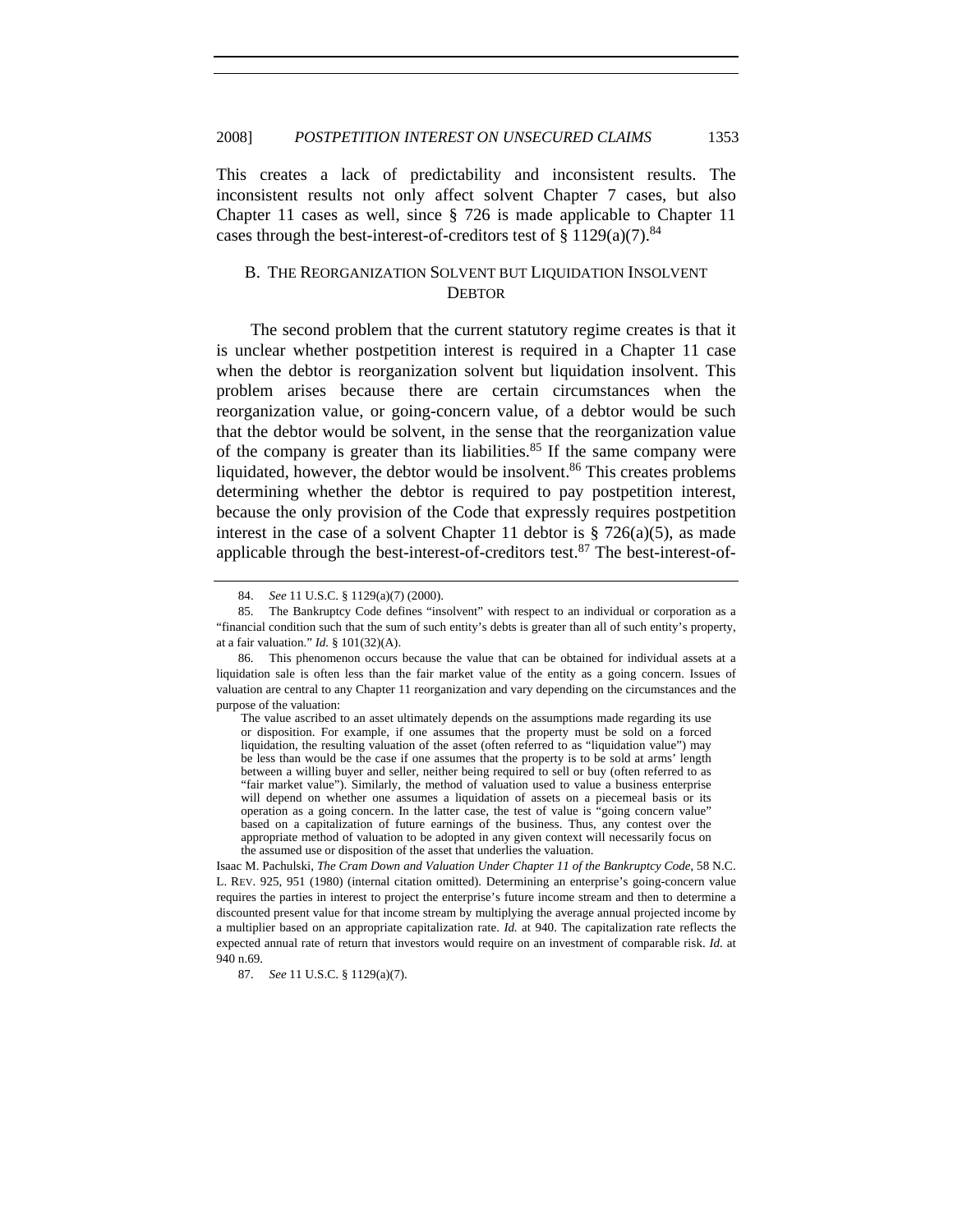creditors test would not mandate postpetition interest when the debtor is liquidation insolvent because the test only requires that a creditor receive at least as much as it would if the debtor were liquidated.<sup>88</sup> Since in this case, if the debtor were liquidated the estate would be insolvent,  $\S$  726(a)(5) clearly would not mandate interest at the legal rate. Thus, there is no express statutory requirement that the reorganization solvent debtor must pay postpetition interest to its creditors.

One possible solution for this problem, however, is that a court could direct the reorganization solvent but liquidation insolvent debtor to pay postpetition interest in order to satisfy the fair and equitable requirement of § 1129(b). In fact, this appears to be the approach taken by the bankruptcy court in *In re Coram Healthcare Corp*. <sup>89</sup> *Coram Healthcare* is a rare case where the debtor was reorganization solvent but liquidation insolvent.<sup>90</sup> In *Coram Healthcare*, the going-concern value of the company was \$317 million but the liquidation value of the company was only \$134 million.<sup>91</sup> Since the debtor owed at least \$300 million to creditors, the debtor was reorganization solvent but liquidation insolvent.<sup>92</sup> The creditors argued that they were entitled to postpetition interest pursuant to the absolute priority rule codified in § 1129(b).<sup>93</sup> On the other hand, the equity committee argued that the absolute priority rule did not require the payment of postpetition interest because § 502(b) does not include unmatured interest in the amount of a creditor's allowed claim.<sup>94</sup>

The court rejected the equity committee's argument. Citing *Dow II*, the court reasoned that  $\S$  502(b)(2) "does not prohibit the award of interest to creditors in all circumstances."95 The court noted that the Bankruptcy Code provides several exceptions to  $\S$  502(b)'s general ban on postpetition interest, including § 506(b) when a creditor is oversecured, § 726(a)(5) and the best-interest-of-creditors test when the debtor is liquidation solvent, and  $§$  1124 when a creditor is unimpaired under a plan.<sup>96</sup> Therefore, the court concluded that "payment of post-petition interest before any distribution to equity holders in a chapter 11 case is not prohibited by the Code and, in

<sup>88.</sup> *See id.*

 <sup>89.</sup> *In re* Coram Healthcare Corp., 315 B.R. 321 (Bankr. D. Del. 2004).

<sup>90.</sup> *See id.* at 345.

<sup>91.</sup> *Id.*

<sup>92.</sup> *See id.*

<sup>93.</sup> *See id.* at 343.

<sup>94.</sup> *See id.* at 343–44.

<sup>95.</sup> *Id.* at 344.

<sup>96.</sup> *See id.*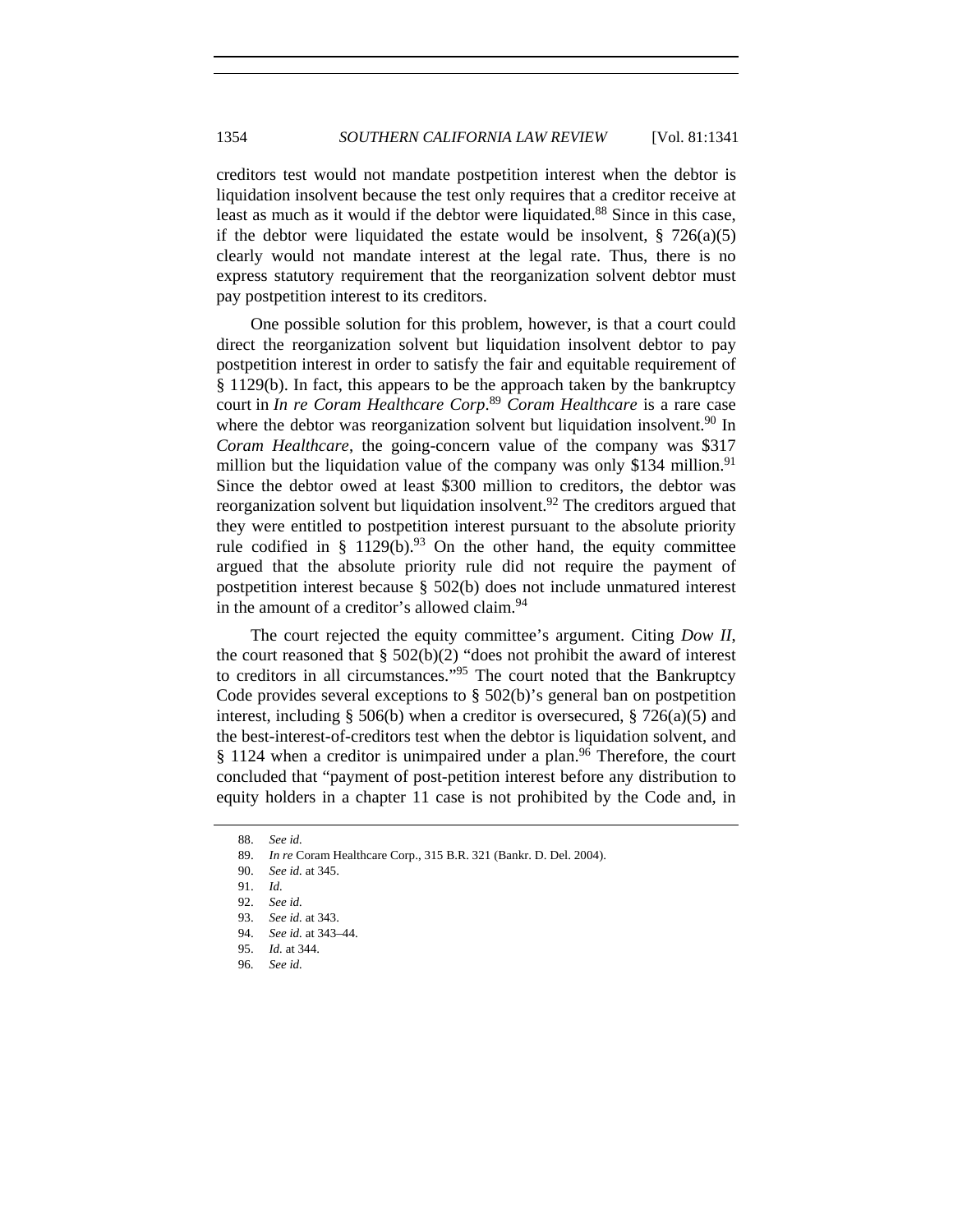fact, may be required."97

Before making its final determination that postpetition interest should be awarded, the court dealt briefly with the reorganization solvent but liquidation insolvent problem.98 The court seemingly recognized the problem that postpetition interest was not required pursuant to the bestinterest-of-creditors test because if the debtor had been liquidated it would have been insolvent.<sup>99</sup> The court summarily concluded, however, that "[i]n this case, though, it is relevant to compare the amount of the debt to the confirmation value . . . because the Debtors are reorganizing instead of liquidating. Under that scenario the Debtors are solvent, and post-petition interest should be paid before shareholders get a distribution."100 As authority for this statement, the court cited to *In re Cardelucci* and *Dow II*. 101

It is unclear to what in the Ninth Circuit *Cardelucci* decision the court was citing to support the conclusion that postpetition interest should be awarded in the case of a reorganization solvent but liquidation insolvent debtor; *Cardelucci* makes no mention of either § 1129(b) or the liquidation insolvent problem.<sup>102</sup> One possibility is that the court was citing to the general statement in *Cardelucci* that "[w]here a debtor in bankruptcy is solvent, an unsecured creditor is entitled to 'payment of interest at the legal rate from the date of the filing of the petition' prior to any distribution of remaining assets to the debtor." $103$  It is doubtful, however, that this statement from *Cardelucci* provides support for the court's conclusion that interest should be paid if the debtor is reorganization solvent but liquidation insolvent because the *Cardelucci* court clearly quoted from and cited to § 726(a)(5).<sup>104</sup> In fact, § 726(a)(5) is precisely the source of the uncertainty with respect to whether the debtor is required to pay postpetition interest in the *Coram Healthcare* case. In that case, the debtor was liquidation insolvent,  $105$  but by virtue of its application to Chapter 11 through the bestinterest-of-creditors test,  $\S 726(a)(5)$  did not require interest in the case of a

101. *Id.* (citing Onink v. Cardelucci (*In re* Cardelucci), 285 F.3d 1231, 1234 (9th Cir. 2002); *Dow II*, 244 B.R. 678, 686 (Bankr. E.D. Mich. 1999)).

<sup>97.</sup> *Id.*

<sup>98.</sup> *See id.* at 345.

<sup>99.</sup> *See id.*

<sup>100.</sup> *Id.*

<sup>102.</sup> *See In re Cardelucci*, 285 F.3d at 1234.

<sup>103.</sup> *Id.* (citing 11 U.S.C. § 726(a)(5) (2000)).

<sup>104.</sup> *Id.*

<sup>105.</sup> *See In re Coram Healthcare Corp.*, 315 B.R. at 344–45.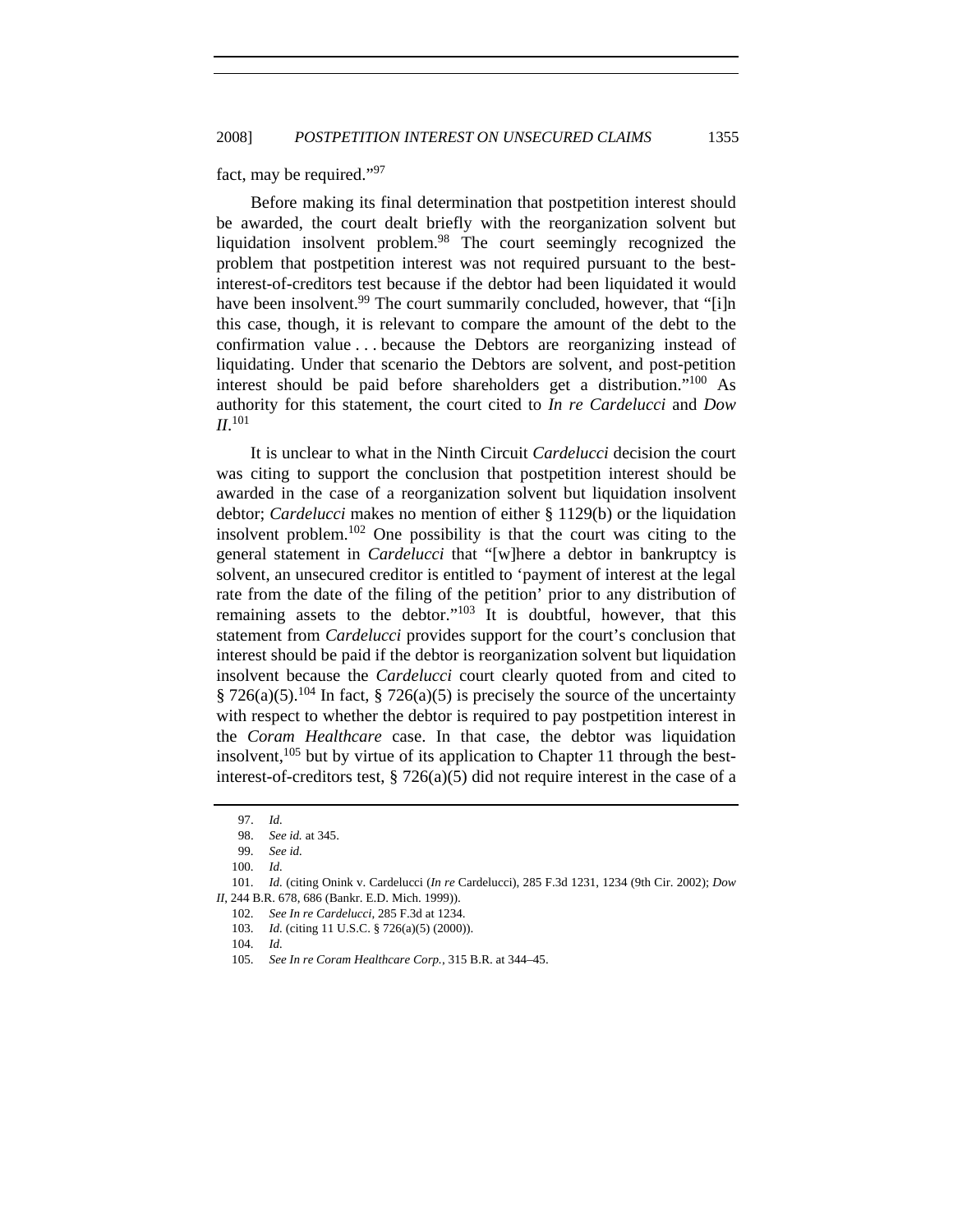liquidation insolvent debtor.106 It appears, therefore, that *Cardelucci* is not sound authority for the *Coram Healthcare* court's summary conclusion that postpetition interest should be awarded when the debtor is reorganization solvent but liquidation insolvent.

The more authoritative source for the *Coram Healthcare* court's conclusion that postpetition interest should be paid even though the debtor was liquidation insolvent is the court's citation to *Dow II*. 107 A fair interpretation of the *Coram Healthcare* decision is that the court followed the reasoning of the *Dow II* court and found that postpetition interest should be awarded in order to make the plan fair and equitable pursuant to § 1129(b). Therefore, by awarding postpetition interest, the *Coram Healthcare* court solved the reorganization solvent but liquidation insolvent problem by using the broad fair and equitable provision of § 1129(b).

The *Coram Healthcare* decision is instructive because it demonstrates one way that a court could deal with the reorganization solvent but liquidation insolvent problem. Since it is one of the only published opinions to expressly consider the problem, it is especially persuasive. It is unclear, however, whether the *Coram Healthcare* court's approach of using the fair and equitable provision of  $\S$  1129(b) to award postpetition interest in the case of a reorganization solvent but liquidation insolvent debtor will significantly reduce the amount of uncertainty that exists with respect to whether postpetition interest should be paid to unsecured creditors in such a case.

One reason why the *Coram Healthcare* decision might not significantly reduce the amount of uncertainty is that, outside of the Sixth Circuit, courts have not yet established to what extent they will award postpetition interest pursuant to § 1129(b) in order to make a plan fair and equitable.108 As previously discussed, the *Dow II* and *III* decisions are quite recent developments in the law and they have been met with much criticism in the legal community.<sup>109</sup> One could hardly say that these decisions have received widespread acceptance as of yet, and it is not clear whether they will in the future.

Another reason why the *Coram Healthcare* court's approach does not

<sup>106.</sup> *See* 11 U.S.C. § 1129(a)(7).

<sup>107.</sup> *See Dow II*, 244 B.R. 678, 696 (Bankr. E.D. Mich. 1999).

 <sup>108.</sup> While it has been established in the Ninth Circuit that the absolute priority rule requires postpetition interest in the case of a solvent debtor, it is still unclear at what rate. *See* Liberty Nat'l Enters. v. Ambanc La Mesa Ltd. P'ship (*In re* Ambanc La Mesa Ltd. P'ship), 115 F.3d 650, 654 (9th Cir. 1997).

<sup>109.</sup> *See supra* note 63.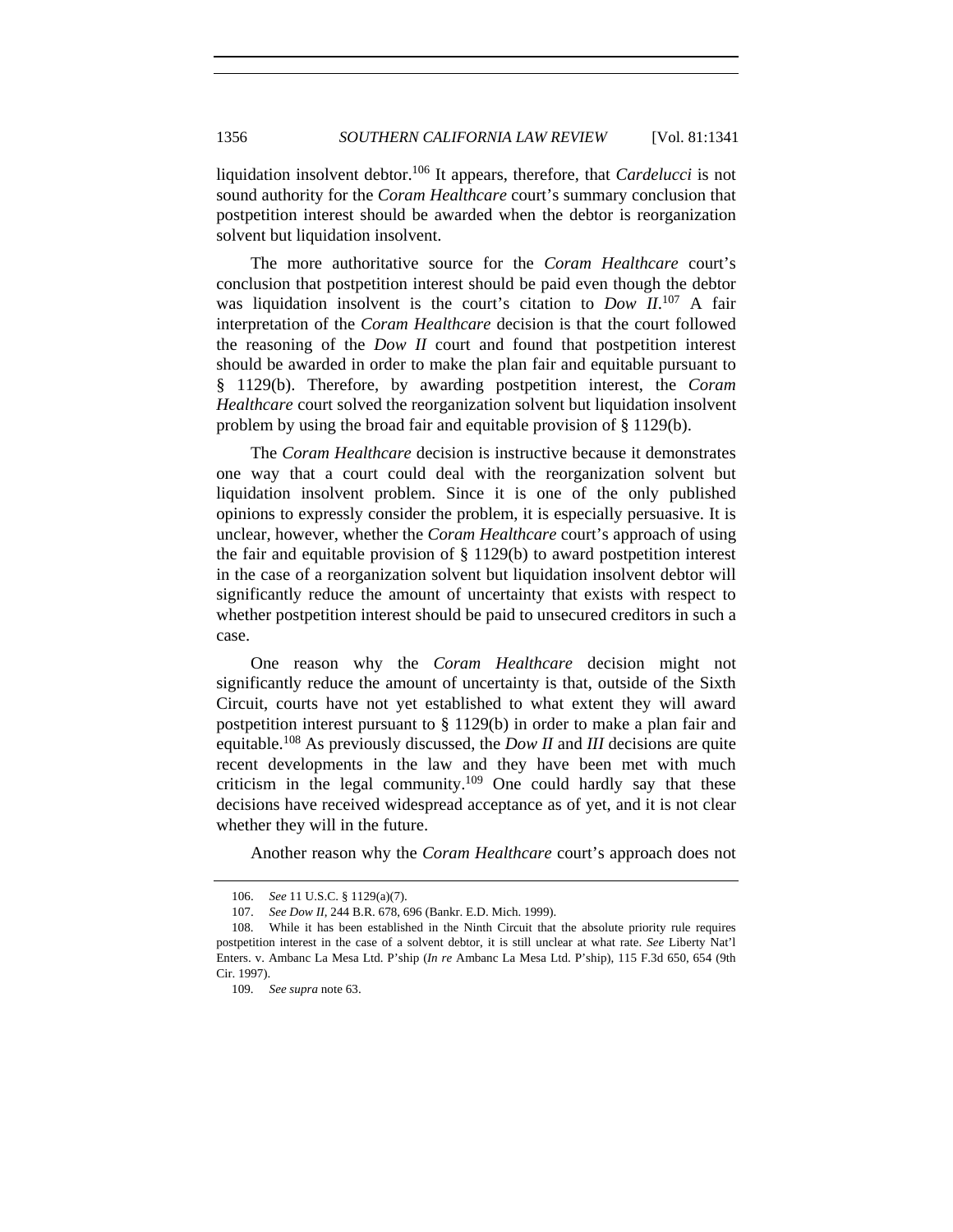make it expressly clear whether postpetition interest should be awarded in the case of a reorganization solvent but liquidation insolvent debtor is that, even if other courts were to widely adopt the *Dow II* and *III* approach of awarding postpetition interest pursuant to the fair and equitable provision of § 1129(b), nothing mandates that courts in fact award postpetition interest under that standard. When all courts have to rely on is the broad standard of fair and equitable, the decision of whether postpetition interest is required comes down to the equities of the case, and there is nothing to mandate that the court award any postpetition interest whatsoever in the case of a reorganization solvent but liquidation insolvent debtor. In essence, relying on fair and equitable makes it clear that postpetition interest is *possible* in the case of a reorganization solvent but liquidation insolvent debtor, but it is far from clear whether postpetition interest is *required* at any rate.<sup>110</sup> Whereas the best-interest-of-creditors test clearly establishes that a creditor is entitled to at least as much in a reorganization as it would have received in a liquidation, $111$  awarding postpetition interest pursuant to § 1129(b)'s fair and equitable provision does not provide for such a clearly defined outcome. Indeed, in *Dow II*, the court noted that the fair and equitable inquiry is "as broad as it sounds" giving the court "wide parameters" in determining matters concerning postpetition interest.<sup>112</sup> Therefore, if the award of postpetition interest were left up to an inquiry of whether it is fair and equitable, any number of outcomes would be possible.

In fact, it is possible that a court might not award any postpetition interest at all if only the fair and equitable standard applied, because there is no minimum interest rate required in the case of a reorganization solvent but liquidation insolvent debtor. The *Dow II* decision effectively established a floor with respect to the lowest rate of postpetition interest that can be awarded in the case of a solvent Chapter  $11$  debtor.<sup>113</sup> Under *Dow II*, the court determined that the floor was the federal judgment rate because the best-interest-of-creditors test made  $\S$  726(a)(5) applicable to the liquidation solvent debtor and required that interest be paid at the legal rate, which *Dow I* had determined was the federal judgment rate.<sup>114</sup> The problem with relying on the reasoning of *Dow II* is that in the case of the reorganization solvent but liquidation insolvent debtor, the floor is knocked

 <sup>110.</sup> Except, of course, in the Sixth and Ninth Circuits, where the courts of appeals have said that postpetition interest is required in order to make a plan fair and equitable with respect to a dissenting class of unsecured creditors when the debtor is solvent. *See infra* note 186.

<sup>111.</sup> *See* 11 U.S.C. § 1129(a)(7).

<sup>112.</sup> *See Dow II*, 244 B.R. at 694–95.

<sup>113.</sup> *See id.* at 686.

<sup>114.</sup> *See id.*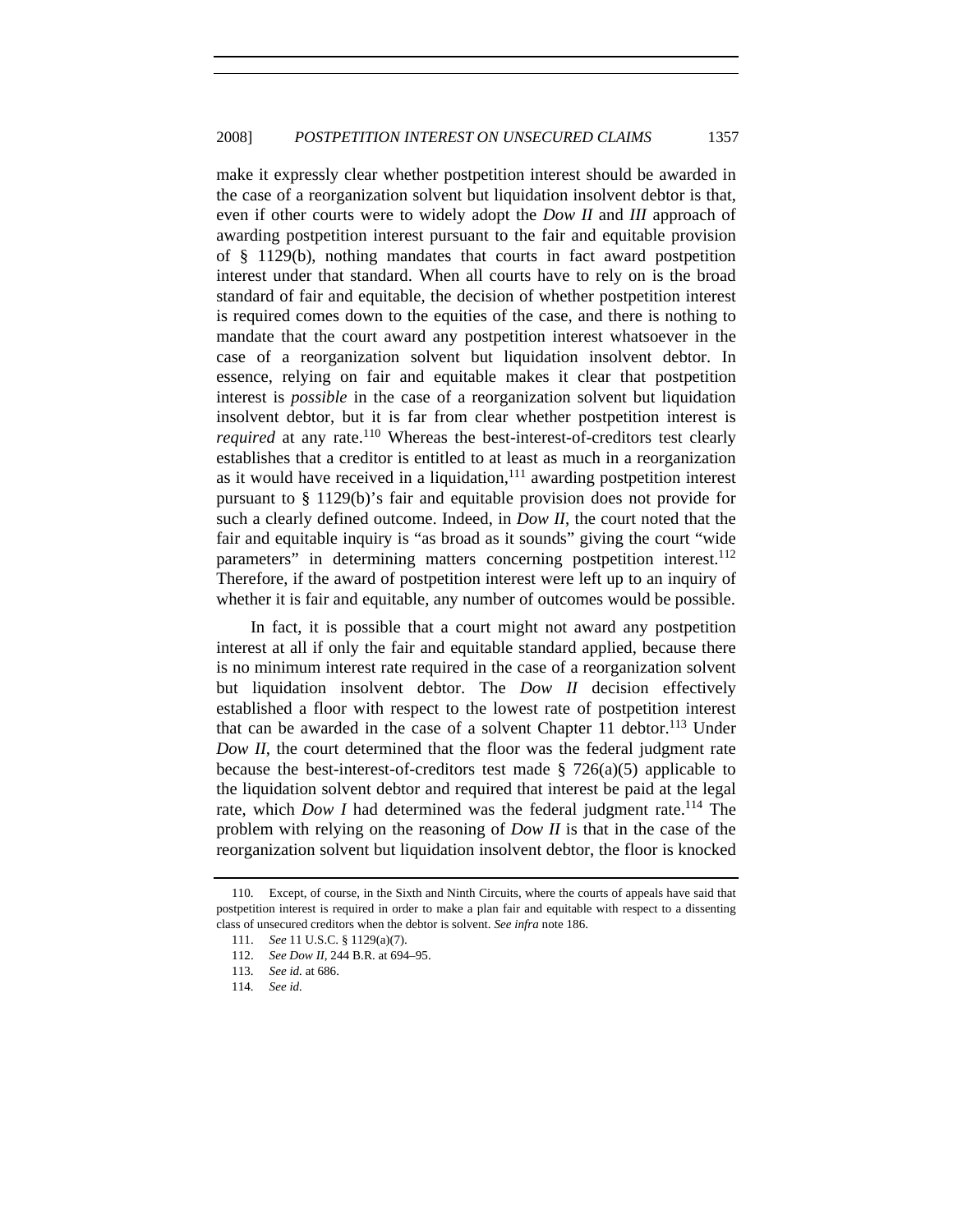out. The best-interest-of-creditors test no longer establishes the floor because the debtor is liquidation insolvent. The court could award interest based on the fair and equitable provision of § 1129(b), but nothing in § 1129(b) mandates such a result.

In conclusion, the case of a reorganization solvent but liquidation insolvent debtor provides an example of a case where the current statutory framework does not provide a clear answer to whether postpetition interest is allowed, much less whether it is required. The *Coram Healthcare* court's conclusion that postpetition interest should be paid pursuant to the fair and equitable provision of § 1129(b) in the case of a reorganization solvent but liquidation insolvent debtor is instructive because it shows one way that postpetition interest could be awarded, despite the fact that the bestinterest-of-creditors test does not mandate such a result.<sup>115</sup> It remains uncertain, however, to what extent the *Coram Healthcare* decision clarifies whether postpetition interest is required in the case of a reorganization solvent but liquidation insolvent debtor because it is uncertain whether other courts would adopt the same approach. Courts might not adopt the same approach that the *Coram Healthcare* court took because it relied on the *Dow II* and *III* decisions, and the reasoning of the *Dow II* and *III* decisions has been widely criticized.116 Furthermore, even if courts outside the Sixth Circuit were to adopt the reasoning of *Dow II* and *III*, postpetition interest would only be *allowed* in certain circumstances, not *required* in all circumstances.

# C. THE DISCRETION GIVEN TO JUDGES TO CHOOSE FROM A BROAD RANGE OF INTEREST RATES CREATES UNPREDICTABLE, INCONSISTENT RESULTS

Although it is still open for debate whether *Dow II* and *III* were correctly decided with respect to whether postpetition interest should be awarded under the fair and equitable requirement of  $\S$  1129(b), one thing is certain: the introduction of the possibility of awarding postpetition interest to make a plan fair and equitable gives judges discretion to award postpetition interest from within a broad range of interest rates. This broad range of interest rates undoubtedly has the potential to cause unpredictable and inconsistent results in otherwise similar Chapter 11 cases.

In the simple case of a reorganization and liquidation solvent debtor, creditors would be entitled to interest at the legal rate by virtue of the best-

<sup>115.</sup> *See In re* Coram Healthcare Corp., 315 B.R. 321, 345 (Bankr. D. Del. 2004).

<sup>116.</sup> *See supra* note 63.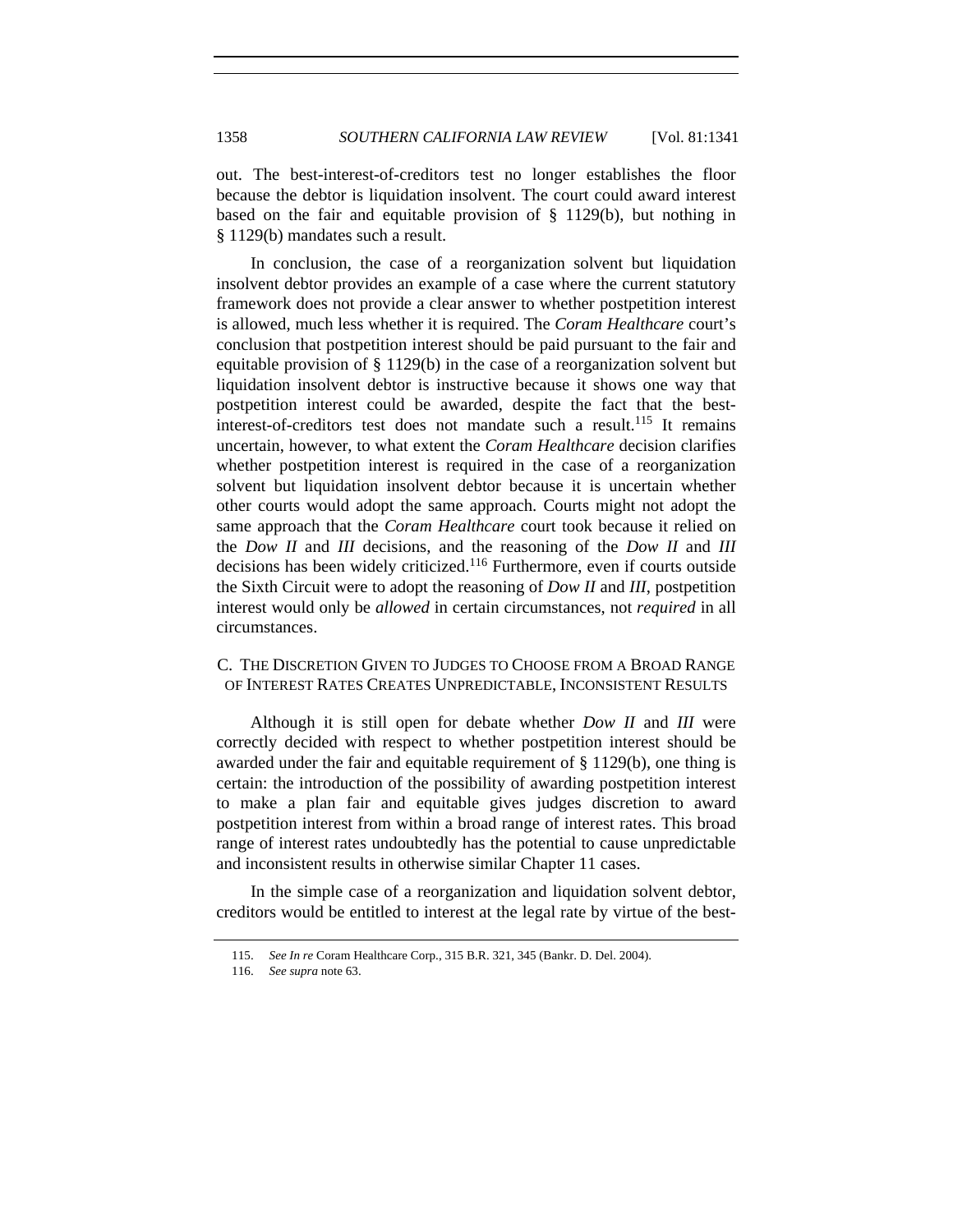interest-of-creditors test.<sup>117</sup> Assuming that the legal rate is defined as the federal judgment rate, $118$  the floor on the rate of interest would most likely be quite low. In July 2008, the federal judgment rate was approximately 4 percent.119 The introduction of the fair and equitable approach, and the *Dow III* court decision that postpetition interest could be awarded at the default contract rate, opened up the possibility of awarding interest to unsecured creditors at soaring interest rates.120 If the court decides that the equities do in fact allow for interest at the default contract rate, the rate of interest could be quite high. It is conceivable that contracts between the debtor and creditors could provide for interest at default rates up to 20 percent.121 The only restriction on the court's discretion would be to make sure that the default rate is not usurious.<sup>122</sup> Therefore, the rate at which postpetition interest could be awarded could range from as low as 4 percent to as high as 20 percent—a spread of 16 percent. When there are billions of dollars in unsecured claims, there almost certainly would be a protracted dispute about the appropriate rate for postpetition interest because hundreds of millions of dollars would be on the line. The only guidance to the court's decision would be whether the rate it chooses is fair and equitable.

An even more dramatic illustration of the breadth of the court's discretionary power to award postpetition interest is the situation of a reorganization solvent but liquidation insolvent debtor. As discussed previously, nothing in the Code currently requires such a debtor to pay postpetition interest to its creditors at the federal judgment rate because the best-interest-of-creditors test does not apply to a reorganization solvent but liquidation insolvent debtor.<sup>123</sup> The fair and equitable standard, however, opens up the possibility that if a class of unsecured creditors votes to reject the plan, the court might decide that postpetition interest should be paid.<sup>124</sup> As the *Dow III* case illustrates, under the fair and equitable standard,

<sup>117.</sup> *See* 11 U.S.C. § 1129(a)(7) (2000).

 <sup>118.</sup> The current trend is to define the legal rate as the federal judgment rate. *See infra* note 172 and accompanying text.

<sup>119.</sup> *See* Federal Reserve Statistical Release, Selected Interest Rates, http://www.federalreserve.gov/releases/h15/ (last visited Sept. 9, 2008) [hereinafter Selected Interest Rates] (providing the rate for the ten-year Treasury Constant Maturity Bond, the federal judgment rate).

<sup>120.</sup> *See* Official Comm. of Unsecured Creditors v. Dow Corning Corp. (*In re* Dow Corning Corp.), 456 F.3d 668, 680 (6th Cir. 2006).

 <sup>121.</sup> Although none of the *Dow* decisions explicitly state what the default interest rate was, in *Coram Healthcare* the default interest rate was 15 percent. *In re* Coram Healthcare Corp., 315 B.R. 321, 347 (Bankr. D. Del. 2004). Especially in today's tight credit market, it is conceivable that default rates in other cases could be as high as 20 percent.

<sup>122.</sup> *See* 4 COLLIER ON BANKRUPTCY, *supra* note 14, ¶ 502.03[2][b][ii].

<sup>123.</sup> *See supra* Part III.B.

<sup>124.</sup> *See, e.g.*, *Dow II*, 244 B.R. 678, 696 (Bankr. E.D. Mich. 1999).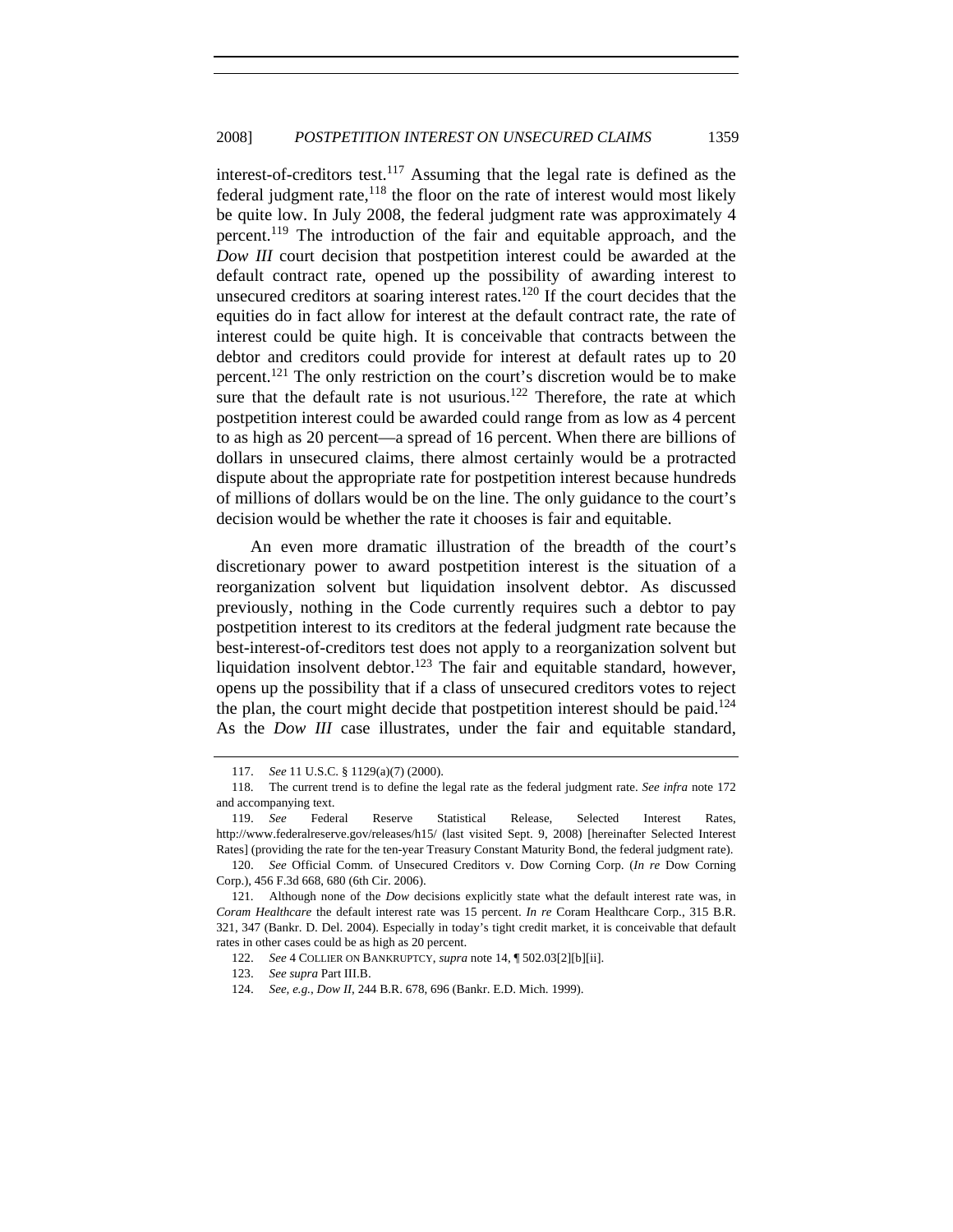interest could be paid as high as the default contract rate.<sup>125</sup> Therefore, hypothetically, a court would have the discretion to award interest anywhere from 0 percent at the low end to 20 percent at the high end—a spread of 20 percent. This creates an even broader range of potential interest rates than in the case of a reorganization and liquidation solvent debtor.

In conclusion, the introduction of the possibility that postpetition interest can be awarded in order to make a plan fair and equitable, gives judges discretion to award interest within an alarmingly broad range of rates. This broad range of rates can mean the difference of hundreds of millions of dollars in recovery to creditors. The potential for inconsistent or unpredictable results in otherwise similar Chapter 11 cases is high because the range of rates is so broad and the only standard guiding a given judge's decision is whether the rate is fair and equitable.

# IV. CONGRESSIONAL INTENT AND THE DESIRABILITY OF THE RESULTING OUTCOMES

## A. CONGRESS'S INTENT WITH RESPECT TO THE AREAS OF UNCERTAINTY AND THE POTENTIAL FOR INCONSISTENT RESULTS

Given the three identified areas of uncertainty with respect to whether postpetition interest is required, and at what rate, when a debtor is solvent, it is necessary to consider whether Congress intended to create such uncertainty and the potential for inconsistent results. Legislative intent is important because bankruptcy law is defined by the Bankruptcy Code.<sup>126</sup> Courts obviously play a vital role in interpreting the Code, but much of the interpretive process amounts to discerning the legislative intent.<sup>127</sup> Thus, if lawmakers anticipated and intended the various inconsistent outcomes of the Code, there would be little reason to advocate amending the Code. In the cases of the three areas of uncertainty with respect to the allowance of

<sup>125.</sup> *See In re Dow Corning Corp.*, 456 F.3d at 680.

<sup>126.</sup> *See* Richard I. Aaron, *The Bankruptcy Reform Act of 1978: The Full-Employment-for-Lawyers Bill*, 1979 UTAH L. REV. 1, 22 (noting that "legislative intent will be important in construing the statute"). *See also* 1 COLLIER ON BANKRUPTCY, *supra* note 14, ¶ 1.01[1].

 <sup>127. &</sup>quot;Courts and legal scholars often look to the legislative history of the [Bankruptcy Reform Act of 1978] in order to determine the precise meaning of certain words or provisions." Kenneth N. Klee, *Legislative History of the New Bankruptcy Law*, 28 DEPAUL L. REV. 941, 942 (1978). Interpretation of such legislative intent can be challenging, however, because the Bankruptcy Reform Act of 1978 was the product of ten years of work involving hundreds of participants and many congressional hearings. *Id. See also* Zuber v. Allen, 396 U.S. 168, 186 (1969) (noting that committee reports on bankruptcy bills provide the most authoritative statement of the legislature's intent).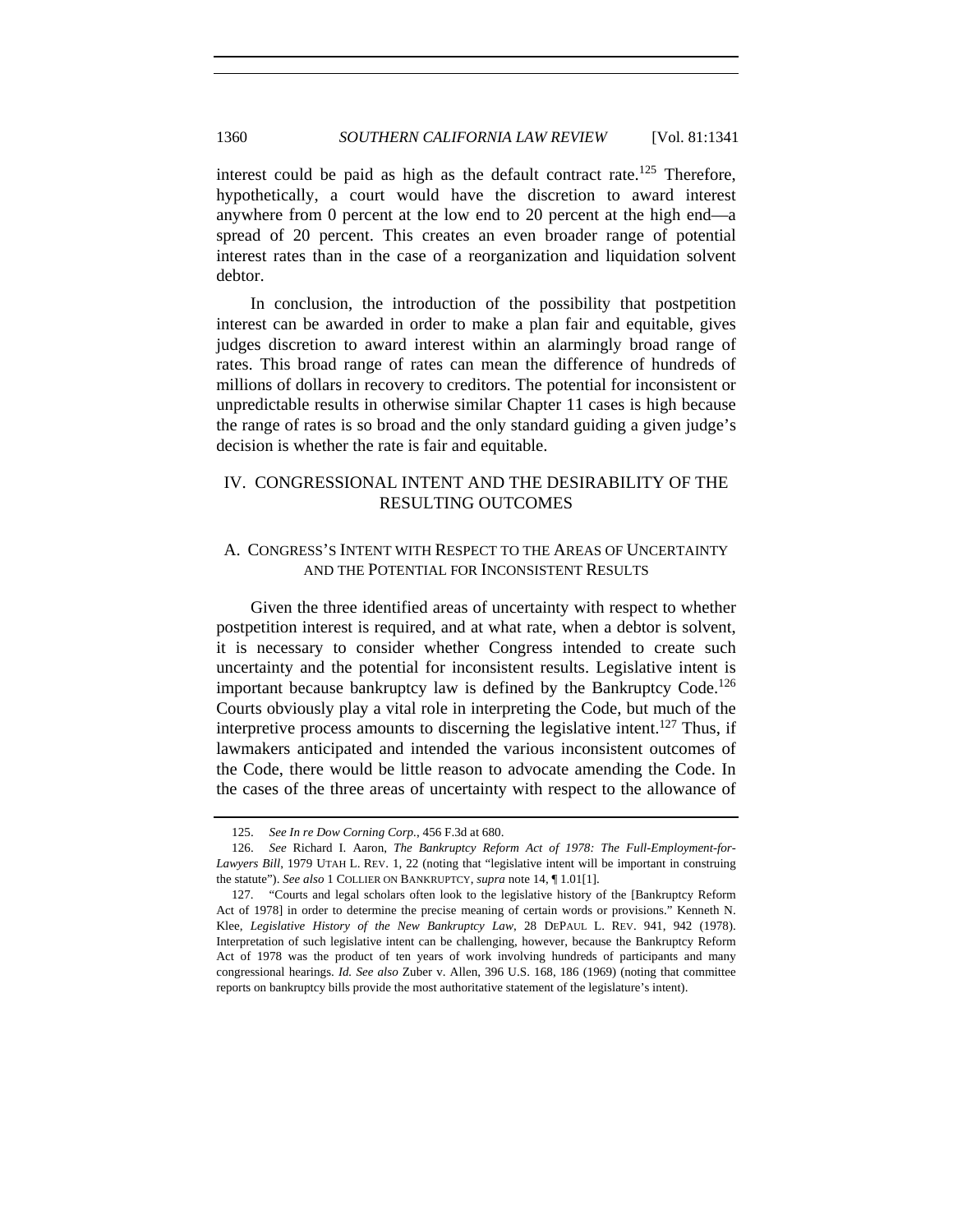postpetition interest to solvent debtors, however, it is unlikely that Congress intended to create such uncertainty.

First of all, it probably is not the case that Congress intended to create such conflicting decisions among the courts when it created  $\S$  726(a)(5), mandating that interest should be awarded at the legal rate in the case of a surplus. In fact, it is likely that Congress intended the exact opposite. Although courts have noted "a paucity of legislative history" on the matter,  $128$  it is unlikely that Congress intended for courts to differ in their interpretation of what the legal rate means. The construction of  $\S 726(a)(5)$ itself indicates that Congress intended for only one rate of interest to be used.<sup>129</sup> As several courts and commentators have noted, Congress decided to use the definite article "the," instead of the indefinite "a" or "an," to precede the ambiguously defined legal rate.<sup>130</sup> Courts have interpreted the use of the definite article to indicate that Congress intended for a single source to define the rate at which postpetition interest should be calculated.131 Furthermore, in *Dow I*, Judge Spector commented that he believed Congress hoped to eliminate a "haphazard subjective method for determining post-petition interest ... when it enacted § 726(a)(5).<sup>"132</sup>

Secondly, nothing in the legislative history suggests that Congress intended to create uncertainty about whether postpetition interest is required when a debtor is reorganization solvent but liquidation insolvent.133 It is unclear from the legislative history whether Congress contemplated the possibility of such a debtor, much less whether postpetition interest should be paid in that scenario. Since it is a relatively obscure factual occurrence, it is not surprising that the legislative history reveals no indication that Congress specifically contemplated the possibility that a creditor of a reorganization solvent but liquidation insolvent debtor might not receive any postpetition interest on its claim.

Finally, Congress probably did not intend to create the possibility of inconsistent and unpredictable outcomes resulting from the discretion given

<sup>128.</sup> Onink v. Cardelucci (*In re* Cardelucci), 285 F.3d 1231, 1234 (9th Cir. 2002).

<sup>129.</sup> *See id.*

<sup>130.</sup> *See, e.g.*, *id.* at 1234–35; Lonstein & Domanowski, *supra* note 63, at 426–27.

<sup>131.</sup> *See, e.g.*, *In re Cardelucci*, 285 F.3d at 1234.

 <sup>132.</sup> *Dow I*, 237 B.R. 380, 396 n.11 (Bankr. E.D. Mich. 1999).

 <sup>133.</sup> While it is always difficult to prove a negative, review of many different sources of legislative history reveals that Congress did not consider the issue. *See* H.R. REP. NO. 95-595 (1977); H.R. DOC. NO. 93-137 (1973); S. REP. NO. 95-989 (1978); 124 CONG. REC. S17403–34 (daily ed. Oct. 6, 1978) (statement of Sen. DeConcini); 124 CONG. REC. S17403–34 (daily ed. Oct. 6, 1978) (statement of Sen. DeConcini); 124 CONG. REC. H11047-11117 (daily ed. Sept. 28, 1978) (statement of Rep. Edwards).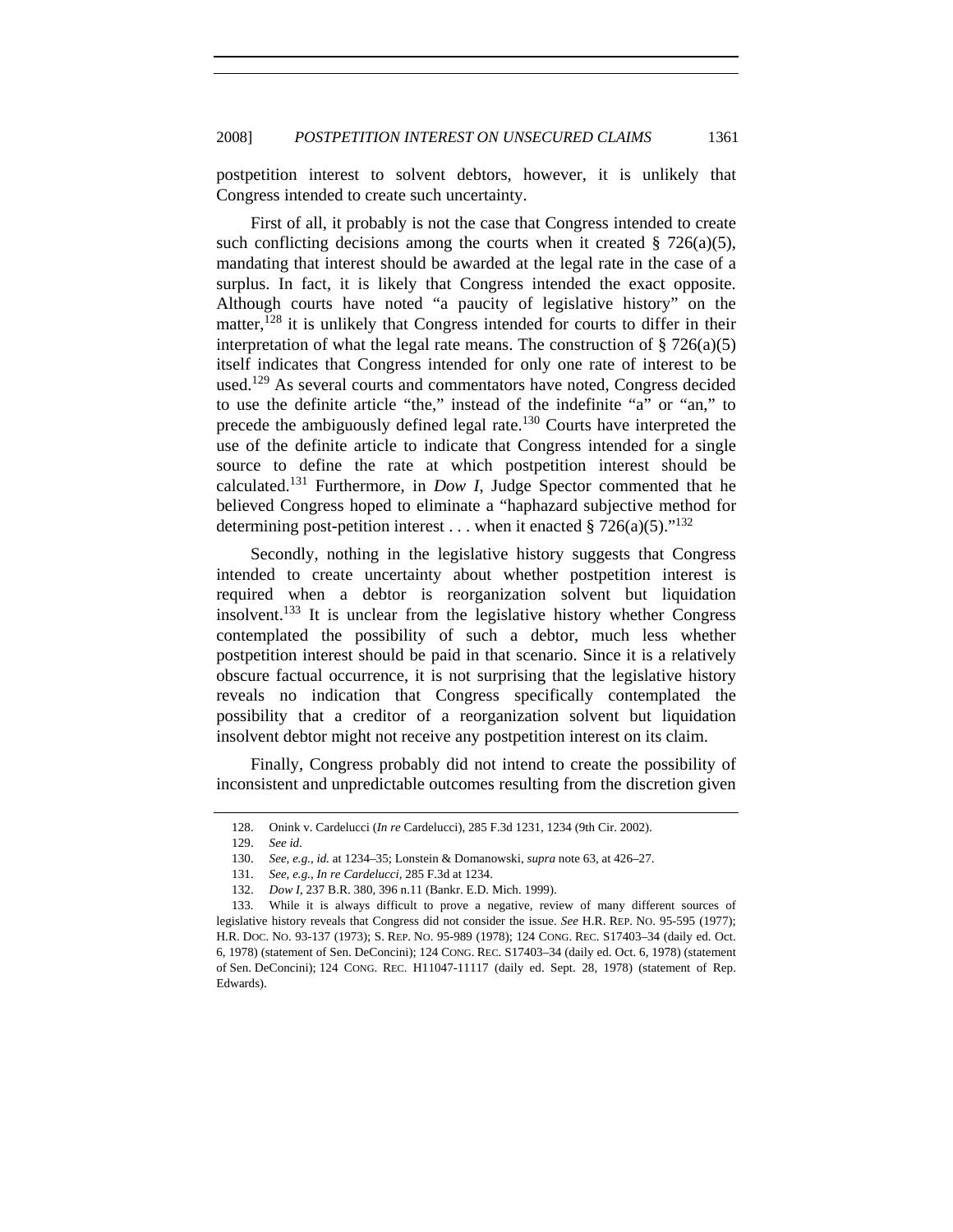to judges to award postpetition interest within a broad range of rates. There is no indication from the legislative history that Congress thought giving judges such a broad range of rates from which to choose would be desirable.134 There is also no indication that Congress specifically intended to create what have subsequently become the low and high ends of the range within which judges have discretion to choose. On the low end of the range, for instance, the legislative intent behind the phrase "legal rate" is unclear.<sup>135</sup> Additionally, as discussed above, it is not clear whether Congress intended for postpetition interest to be paid at all in the case of a reorganization solvent but liquidation insolvent debtor.

On the high end of the range, it is similarly unclear to what extent Congress intended for postpetition interest to be awarded under the fair and equitable provision of § 1129(b). It is through the fair and equitable avenue that courts have held that judges can award interest as high as the default rate of interest defined in the contract.<sup>136</sup> Although some legislative history suggests that Congress intended for the pre-Code practice of awarding postpetition interest under the fair and equitable provision to survive,  $137$  it is not evident from that legislative history whether Congress intended for interest awarded under the provision to be at the contract rate, much less at the default rate of interest in the contract between the debtor and the creditor.

*Dow III* is the only case since the enactment of the Code to endorse the possibility that interest could be awarded at a high default rate of interest.138 In that case, the court noted the statement in the legislative history that "courts have held that where an estate is solvent, in order for a plan to be fair and equitable, unsecured and undersecured creditors' claims must be paid in full, including postpetition interest, before equity holders may participate in recovery."<sup>139</sup> The court's conclusion, however, that postpetition interest could be awarded at the nondefault contract rate or at the default contract rate does not necessarily follow from this statement of

<sup>134.</sup> *See supra* note 133.

 <sup>135.</sup> As discussed later, the *Dow I* court found that an article written by one of the people involved with writing the Code implied that legislators had intended for the legal rate to be the federal judgment rate. *See infra* note 183. At best, however, the *Dow I* court's conclusion would be considered secondhand knowledge of legislative intent. There is no clear statement of legislative intent with respect to the meaning of the legal rate in the legislative history.

<sup>136.</sup> *See* Official Comm. of Unsecured Creditors v. Dow Corning Corp. (*In re* Dow Corning Corp.), 456 F.3d 668, 680 (6th Cir. 2006).

<sup>137.</sup> *See id.* at 678.

<sup>138.</sup> *See id.* at 680.

<sup>139.</sup> *Id.* at 678 (quoting 140 CONG. REC. H10,768 (daily ed. Oct. 4, 1994) (statement of Rep. Brooks)).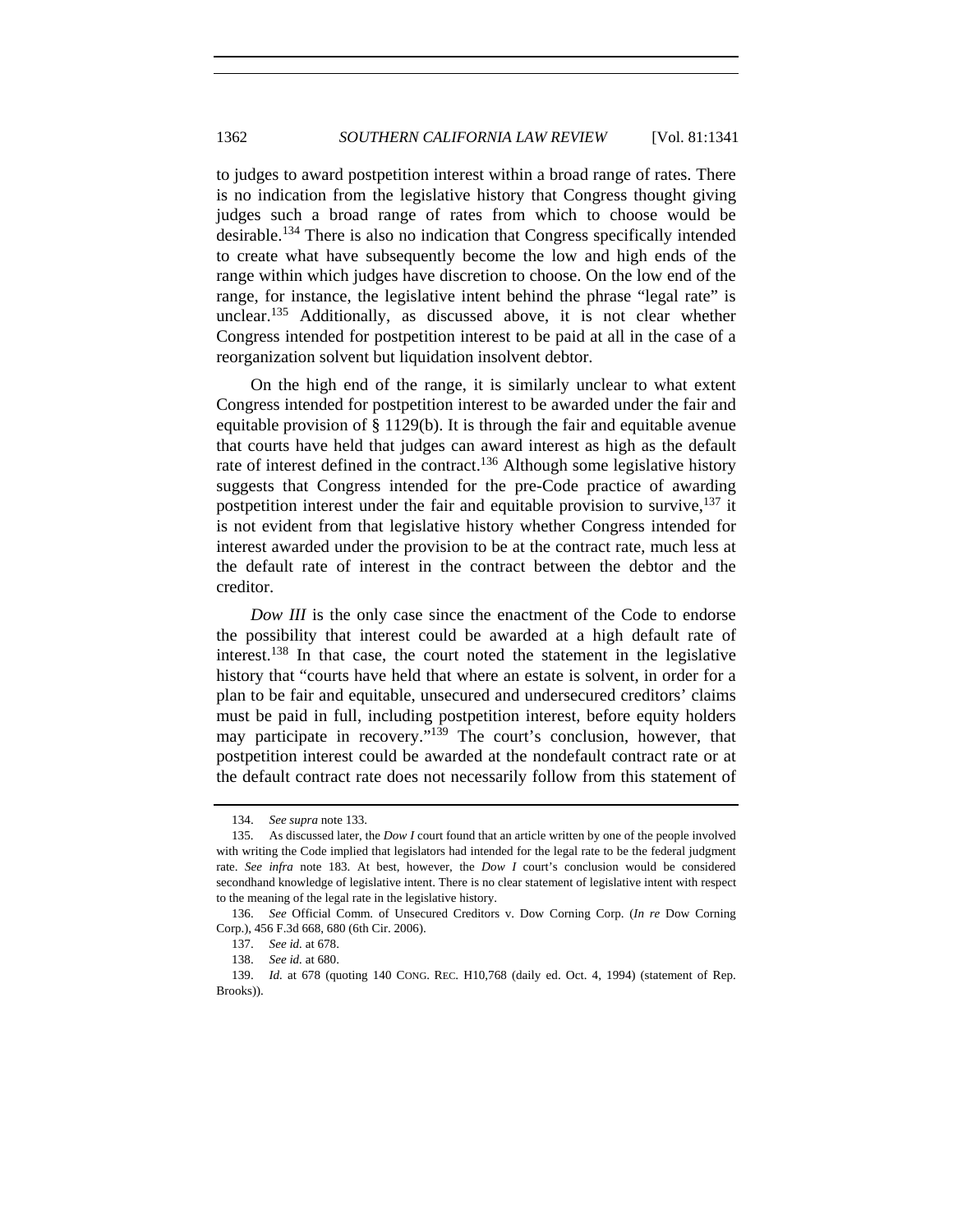legislative intent. It seems relatively clear that Congress intended for postpetition interest to be paid under the fair and equitable provision, but Congress did not go so far as to specifically say that interest should be awarded at the nondefault or at default contract rate.

In *Dow II*, the court thoroughly examined the legislative intent.<sup>140</sup> In that case, the court noted that Congress had clearly failed to specify whether interest should be awarded at the contract rate.<sup>141</sup> The court went on to say that if Congress had deliberately failed to specify the appropriate rate of interest, it would "suggest that the drafters chose to take the middle ground—neither categorically requiring nor prohibiting recognition of contract interest rates."142 The *Dow II* court recognized that it was not entirely clear from the legislative history whether Congress intended for interest to be awarded at the nondefault or the default contract rate in order to make the plan fair and equitable. Given this absence of clear legislative intent, it remains uncertain how broad Congress intended the range of rates to be, within which judges would have the discretion to award postpetition interest.

Thus, an examination of the legislative intent with respect to the three areas of uncertainty under the current statutory regime reveals that Congress most likely did not specifically intend to create those uncertainties. Rather, it is likely that Congress intended for the legal rate to be given a single meaning by all courts. There is no clear indication from the legislative history that Congress specifically contemplated, much less intended to create, the uncertainty surrounding whether postpetition interest should be paid in the case of a reorganization solvent but liquidation insolvent debtor. It is also uncertain whether Congress intended to give judges such a broad range of rates from which to award postpetition interest under the fair and equitable standard of § 1129(b).

# B. THE DESIRABILITY OF THE RESULTING AREAS OF UNCERTAINTY AND THE POTENTIAL FOR INCONSISTENT OUTCOMES

If Congress did not specifically intend to create the uncertainty surrounding the award of postpetition interest to solvent debtors and the inconsistent outcomes that have resulted, the next necessary inquiry is whether this uncertainty and potential for inconsistent results is nevertheless a good thing. Furthermore, if they do not serve an important

<sup>140.</sup> *See Dow II*, 244 B.R. 678, 690–92 (Bankr. E.D. Mich. 1999).

<sup>141.</sup> *See id.* at 691.

<sup>142.</sup> *Id.*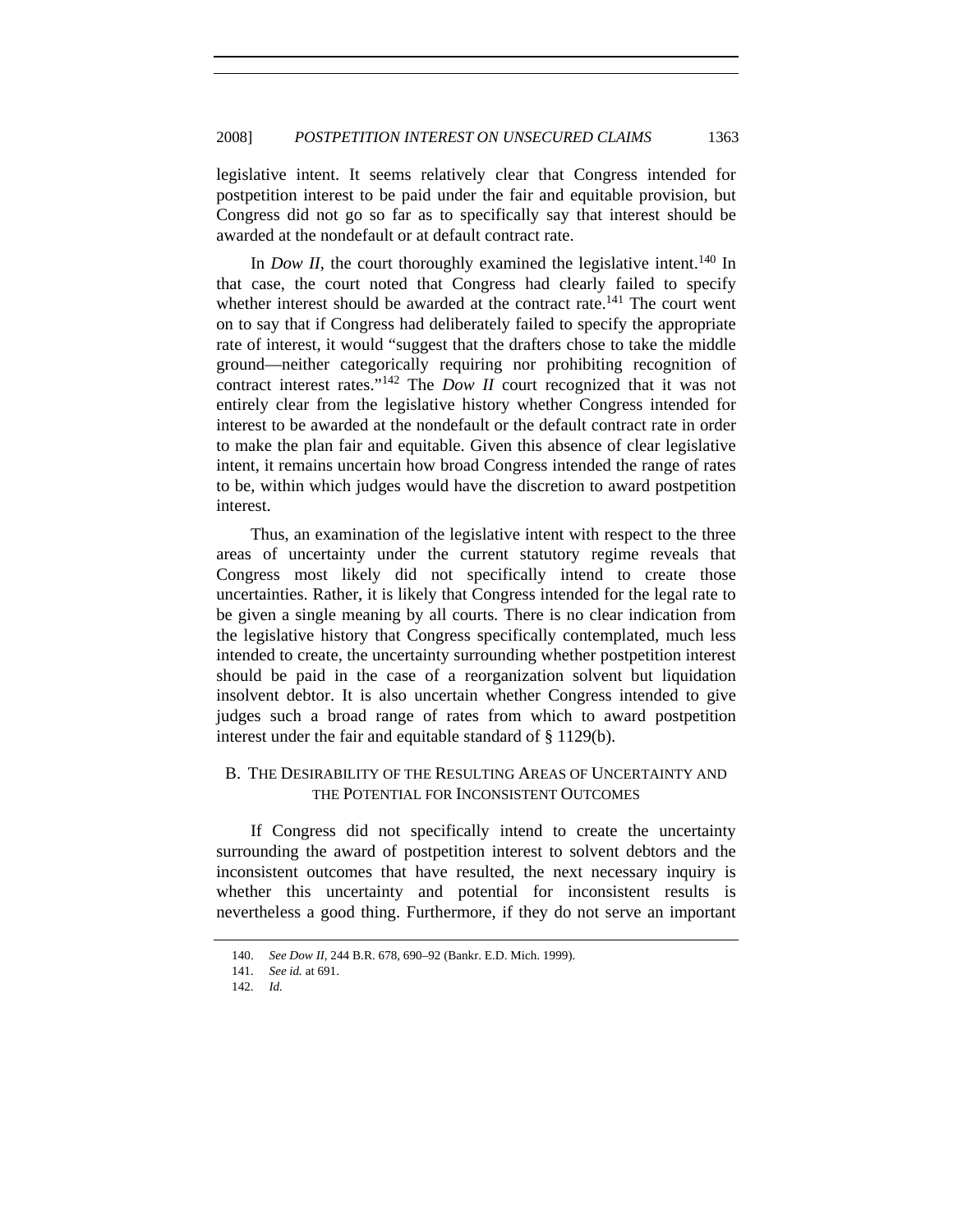purpose, then one must ask whether Congress should take action in order to clarify when postpetition interest should be awarded and at what rate.

It is hard to imagine any reasons why having different interpretations of the legal rate from court to court is a good thing. Generally, courts dislike when a provision of the Code is interpreted differently by different courts.143 The practice offends general principles of statutory interpretation.144 In addition, ambiguous language like "legal rate" is a source of unnecessary litigation whenever the issue arises.<sup>145</sup> It seems clear, therefore, that the courts' conflicting interpretations of the provision does not serve any legitimate purpose and Congress should clarify what it meant when it decided to award interest at the legal rate.

Similarly, it is hard to imagine any good reasons why the uncertainty with respect to whether postpetition interest is required in the case of a reorganization solvent but liquidation insolvent debtor is desirable. Since it is most likely that Congress did not even consider the possibility that a reorganization solvent but liquidation insolvent debtor would not have to pay postpetition interest, if brought to Congress's attention, Congress probably would take the opportunity to clarify its intentions on the matter. If the lack of clarity is allowed to persist, then courts may follow the approach used by the *Coram Healthcare* court and use the fair and equitable provision of § 1129(b) to allow or disallow postpetition interest at

<sup>143.</sup> *See* 73 AM. JUR. 2D *Statutes* § 175 (2001) ("Where the language of a statute is ambiguous, the courts will strive to avoid an interpretation producing a senseless distinction or discrimination, or the unequal operation generally, of the statute." (internal footnotes omitted)). One of the original reasons the overhaul of the bankruptcy laws in 1978 was the fact that, under the old Bankruptcy Act, there was a lack of uniform standards among the courts that resulted in the "unequal treatment of creditors and debtors." H.R. DOC. NO. 93-137, at 4 (1973). A Rand Corporation study also found that there was a "considerable variation in the treatment of like cases of debtors between jurisdictions." D.J. DREYFUSS, P.W. GREENWOOD, & M.R. FIORELLO, THE IMPACT OF PROPOSED CHANGES IN BANKRUPTCY ADMINISTRATION (1973), *reprinted in* REPORT OF THE COMMISSION ON THE BANKRUPTCY LAWS OF THE UNITED STATES, PART III, H.R. Doc. No. 93-137, at § 5, at v. (1973).

 <sup>144.</sup> *See* 73 AM. JUR. 2D *Statutes* § 178 ("In the interpretation of statutes, a court should be astute in avoiding a construction which may be productive of much litigation and insecurity, or which would throw the meaning or administration of the law . . . into hopeless confusion or uncertainty." (internal footnotes omitted)).

<sup>145.</sup> *See* Joseph Pomykala, *Bankruptcy Reform: Principles and Guidelines*, REG.: THE CATO REV. OF BUS. & GOV'T, Nov. 4, 1997, at 7, *available at* http://www.cato.org/pubs/regulation/reg20n4e.html ("[U]ndefined legal terms such as 'fair rent' and 'interest at the legal rate' . . . foster subjective interpretation by judges and wasteful litigation."). Indeed, one of the main reasons for enacting the Bankruptcy Code in the first place was the fact that the old Bankruptcy Act had become incredibly inefficient. In the House Report establishing the Bankruptcy Study Commission, Congress made clear that the goal was to "revis $[e]$ ... the present system [so] that our bankruptcy laws can be brought up to date and be administered with a minimum cost both to the Government and to litigants." H.R. REP. NO. 91-927 (1970), *as reprinted in* 1970 U.S.C.C.A.N. 3559, 3560.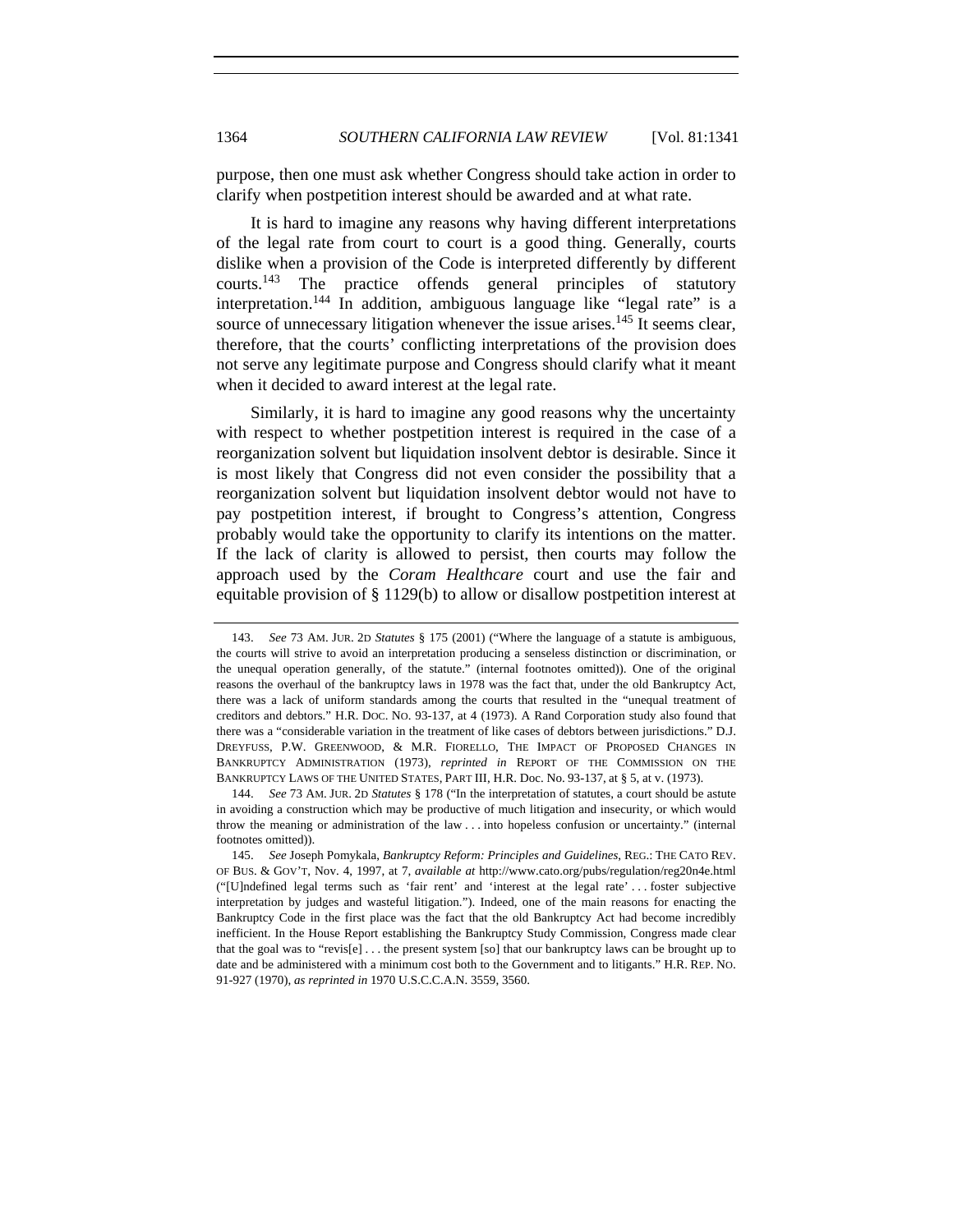the judge's discretion.<sup>146</sup> This would create the same problems of unpredictability and potential for inconsistent outcomes involved with the broad discretion given to judges under  $\S 1129(b)$  generally.<sup>147</sup>

With respect to the question of whether it is desirable to give judges the discretion to award a broad range of interest rates, the argument could be made that some ambiguity or lack of clarity in the Code is desirable because it gives parties room to negotiate and reach a decision on their own. The reasoning is that if parties do not know exactly what they stand to receive in a cramdown, then they would have an incentive to bargain and to reach a compromise. The broad discretion given to judges, therefore, could have the effect of promoting out-of-court settlement between parties instead of a contentious court battle because neither party could predict the outcome in court. $148$ 

Interestingly, this argument in favor of a broad range of possible rates applies with even more force to the argument in favor of a clearly defined interest rate. The argument in favor of a broad range of interest rates is that parties will have an incentive to reach an agreement about the rate of postpetition interest because they are uncertain about what the judge will award. On the other hand, if the rate of postpetition interest is clearly defined by statute, it would be even easier for parties to agree on the appropriate rate of interest because there would be no debatable issue. If the interest rate is clearly defined, then the parties would not waste time reaching a middle ground on the issue. Instead, parties could focus on more important issues and avoid the transaction costs of reaching an agreement on the appropriate rate for postpetition interest.

Furthermore, while the argument in favor of a broad range of rates for postpetition interest may retain some persuasive force, it is unlikely that the marginal benefit that the broad range of rates confers on the overall process of confirming a plan outweighs the costs of such uncertainty. There comes a point at which, even though the discretion given to judges serves some purpose, the benefit is outweighed by competing costs. One such cost created by the current broad range of rates is unnecessary and wasteful

<sup>146.</sup> *See In re* Coram Healthcare Corp., 315 B.R. 321, 346 (Bankr. D. Del. 2004).

<sup>147.</sup> *See supra* Part III.C.

 <sup>148.</sup> In the context of valuation, which can be even more uncertain than the appropriate rate of postpetition interest, one scholar has noted that since there are so many possible ways to value a debtor, "[d]etermining . . . the proper method of valuation to be used in any given context may be extremely difficult and give rise to protracted litigation." Pachulski, *supra* note 86, at 965. The author asserts, however, that "[t]he resulting uncertainty over the value that will be ascribed . . . by the court should spur the parties in interest to reach compromises that will avoid a battle over valuation." *Id.*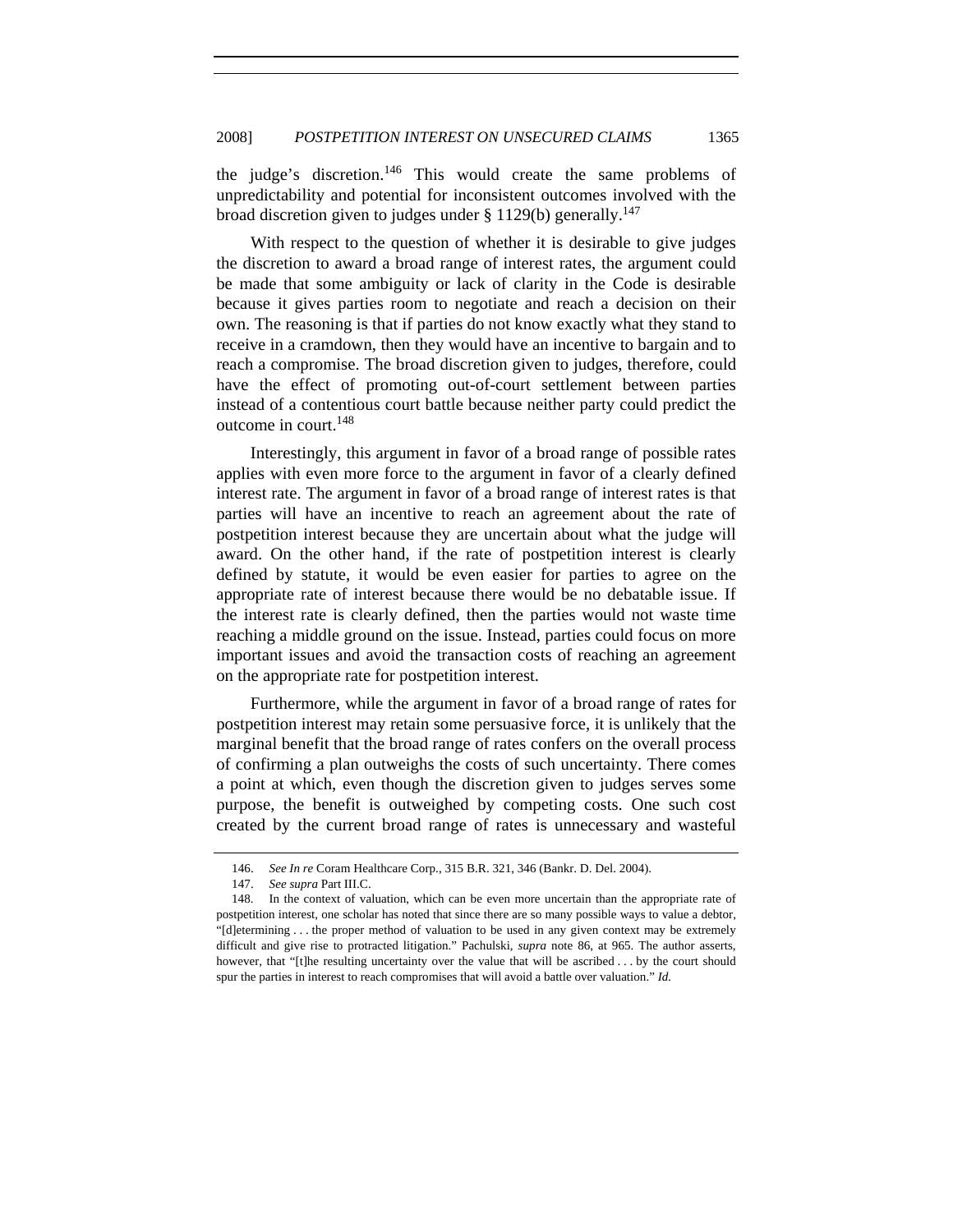litigation.<sup>149</sup> When there are large sums of money on the line, and there is a broad range of rates at which interest could be awarded, it is inevitable that there will be a protracted legal battle over the appropriate rate.<sup>150</sup> It is nice to think that a court battle could be avoided because the ambiguity would encourage parties to reach an out-of-court agreement on the appropriate rate. That, however, is not always going to be the case. For one reason or another, parties might not be able to agree on the appropriate rate and they will resort to the courts to resolve the dispute. The dispute will undoubtedly deplete the estate's assets and reduce what each of the creditors could have otherwise recovered.

It should also be remembered that the class of cases being discussed are often surplus cases where little stands in the way of a successful reorganization other than the postpetition interest issue.<sup>151</sup> By definition, in surplus cases the unsecured creditors stand to receive the full value of their allowed claim.152 Confirmation of the plan in such cases should be smooth and easy, but the lack of clarity with respect to the appropriate rate of postpetition interest could be the difference between a successful reorganization and an unsuccessful one. It seems self-evident that Congress should provide for a clear rate of interest so that the parties can promptly and easily confirm the plan.

Finally, another drawback to the broad range of rates is the uncertainty it creates in capital markets. It is well established that lenders need certainty in the bankruptcy laws.153 When there is a lack of certainty, everybody suffers because "[d]efining the risks and making them predictable permits lenders to price loans and make financing available. Uncertainty, on the other hand, not only raises the cost of capital but also

<sup>149.</sup> *See* NAT'L BANKR. REV. COMM'N, BANKRUPTCY: THE NEXT TWENTY YEARS 259–63 (1997), *reprinted in* G COLLIER ON BANKRUPTCY, *supra* note 14, app. pt. 44-1, § 1.5.3. [hereinafter BANKRUPTCY: THE NEXT TWENTY YEARS] (noting that uncertainty around the appropriate interest rate causes unnecessary litigation); 7 COLLIER ON BANKRUPTCY, *supra* note 14, ¶ 1100.11[6][b] (noting that one of the weaknesses of § 77B under the former Bankruptcy Act was that it contained a plethora of ambiguities that led to unnecessary litigation); Pomykala, *supra* note 145, at 8.

 <sup>150.</sup> The *Dow* cases are a good example of such a protracted legal dispute. *Dow I* was decided in 1999, and *Dow III* was not decided until seven years later in 2006. *See Dow I*, 237 B.R. 380 (Bankr. E.D. Mich. 1999); Official Comm. of Unsecured Creditors v. Dow Corning Corp. (*In re* Dow Corning Corp.), 456 F.3d 668 (6th Cir. 2006).

 <sup>151.</sup> Again, the *Dow* cases are a good example of this. The only other issue holding up confirmation in *Dow III* was the issue of professionals' fees and expenses. *See In re Dow Corning Corp.*, 456 F.3d at 680.

<sup>152.</sup> *See* 11 U.S.C. §§ 726(a)(5), 1129(a)(7) (2000) (mandating that allowed claims be paid in full before postpetition interest is awarded).

<sup>153.</sup> *See, e.g.*, Craig H. Averch, *Bankruptcy Laws: What is Fair?*, LAW IN TRANSITION, Spring 2000, at 26, 31, *available at* http://www.ebrd.com/country/sector/law/insolve/about/fairlaw.pdf.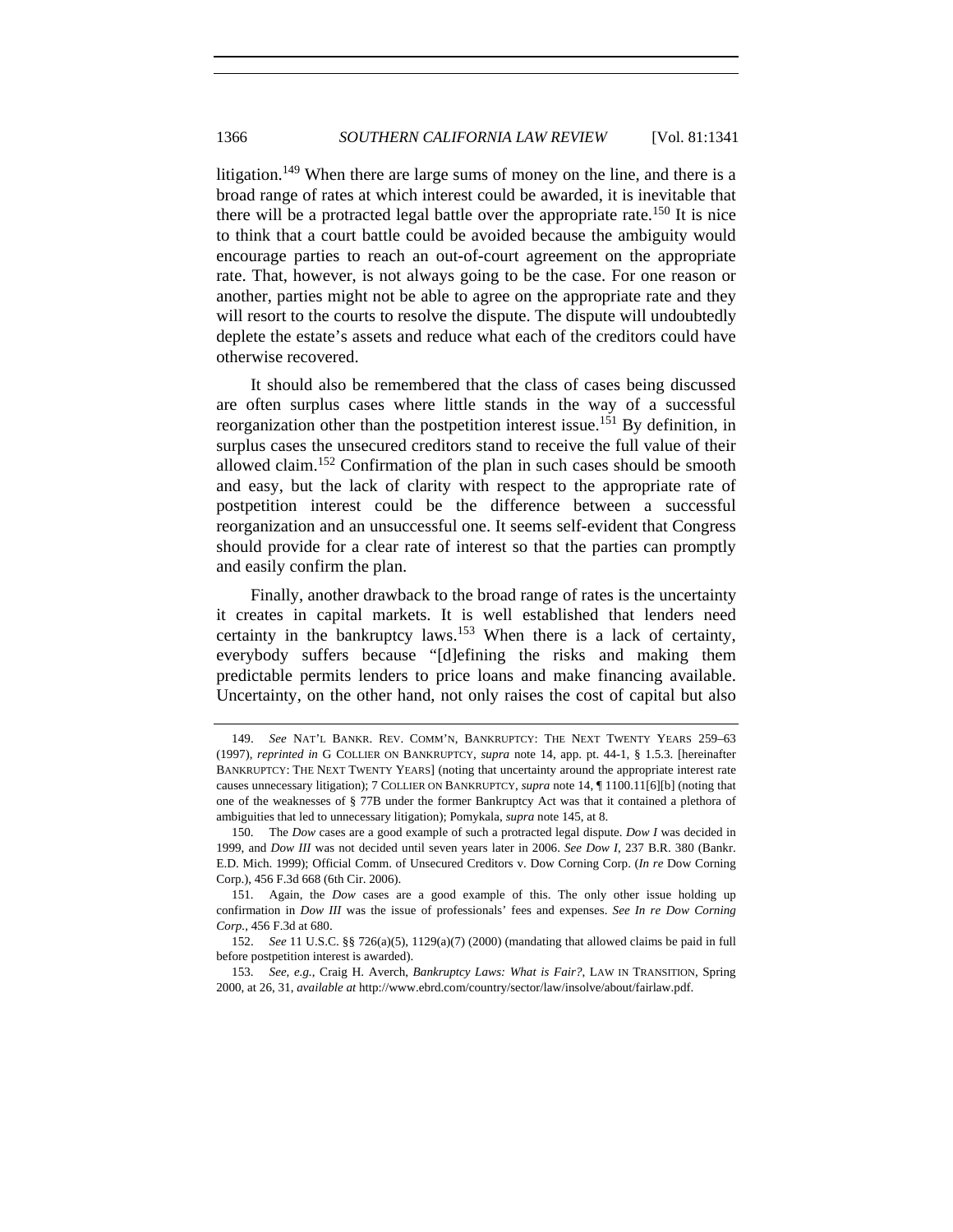limits the availability of capital."<sup>154</sup> If lenders do not know how much they stand to receive in bankruptcy, the availability of credit will shrink and cost of capital to borrowers will increase.155 This effect on the capital markets holds true even on an issue as rare as postpetition interest in the case of a solvent debtor. This is another reason why it may not be desirable to have such a broad range of rates at which postpetition interest can be awarded.

While the broad range of rates may provide some marginal benefit by encouraging the parties to reach an agreement on the appropriate rate, it is unlikely that this small benefit outweighs the costs of wasteful litigation,  $156$ of forestalling an otherwise smooth plan confirmation process, and of reducing available credit in the capital markets. To avoid these costs, Congress should speak clearly to the issue of at what rate postpetition should be awarded. $157$ 

## V. PROPOSED AMENDMENTS TO THE CODE

In order to remedy the uncertainty and potential for inconsistent outcomes that the current statutory regime has created, Congress should make three minor amendments to the Code. First, Congress should clearly define the legal rate in § 726(a)(5) of the Code as the federal judgment rate. Second, Congress should amend § 1129(b) to specify that in order for a plan to be fair and equitable when a Chapter 11 debtor is solvent, the plan must provide for postpetition interest at the federal judgment rate. Finally,

<sup>154.</sup> *Id.*

<sup>155.</sup> *See id.*

 <sup>156.</sup> Limiting unnecessary litigation is a widely recognized reason to clarify provisions of the Code through statutory amendment. *See, e.g.*, BANKRUPTCY: THE NEXT TWENTY YEARS, *supra* note 149, at 259–63 (advocating amending the Code because the current uncertainty in the Code causes unnecessary litigation).

 <sup>157.</sup> Indeed, Congress has amended the Code in the past when it was unsatisfied with how the then-existing statutory regime dealt with the issue of postpetition interest. In 1994, Congress responded to the court's decision in *In re* New Valley Corp., 168 B.R. 73 (Bankr. D.N.J. 1994), *superseded by statute*, Bankruptcy Reform Act of 1994 § 213(d), Pub. L. No. 103-394, 108 Stat. 4106, 4125–26, in which the court held that a class of unsecured claims was unimpaired, and thus not entitled to postpetition interest. *In re New Valley Corp.*, 168 B.R. at 79. Under the terms of § 1124(3) at the time, a debtor could leave a class unimpaired if it paid the unsecured creditors the full amount of their allowed claim in cash in the effective date of the plan. *Id.* Unimpaired creditors are not entitled to vote on a plan, and are therefore not able to invoke the fair and equitable provision applicable in a cramdown. *See* 11 U.S.C. § 1129(b)(1). The court read § 1124(3) literally and held that the class was unimpaired and therefore not entitled to postpetition interest even though the debtor was liquidation and reorganization solvent. *In re New Valley Corp.*, 168 B.R. at 79. In order to "preclude this unfair result in the future" Congress deleted § 1124(3) from the Code. 140 CONG. REC. H10,768 (daily ed. Oct. 4, 1994) (statement of Rep. Brooks). Since Congress was able to make the change in 1994, it seems fair to expect that they could do so again today in order to avoid further unfair results.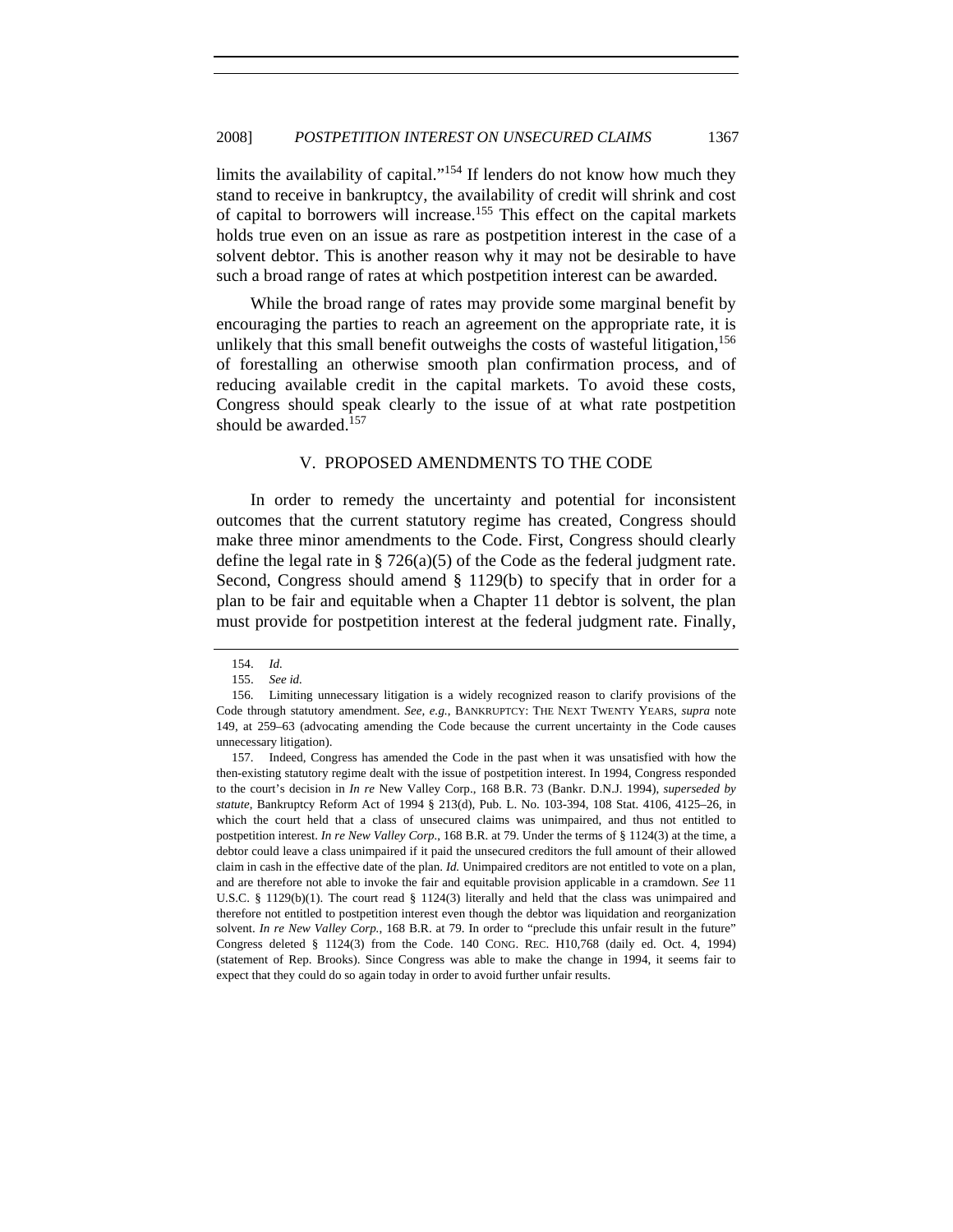Congress should specify that in making the determination of whether a Chapter 11 debtor is solvent for the purposes of determining whether postpetition interest should be awarded under the fair and equitable provision of § 1129(b), courts should compare the debtor's reorganization value with the debtor's liabilities.

If Congress made these amendments to the Code, every one of the areas of uncertainty previously identified would be eliminated and the potential for inconsistent outcomes could be avoided. If the legal rate was clearly defined as the federal judgment rate, the appropriate rate of interest would be clear and courts would no longer have the ability to interpret § 726(a)(5) in inconsistent ways. If § 1129(b) was amended to specify that postpetition interest should be awarded at the federal judgment rate when a debtor is solvent in order to make the plan fair and equitable, judges would no longer have discretion to award interest within a broad range of rates. Finally, there would be no uncertainty with respect to whether a reorganization solvent but liquidation insolvent debtor is entitled to postpetition interest because the determination of solvency for the purposes of determining whether postpetition interest should be awarded under the fair and equitable requirement of § 1129(b) would be made by looking at the debtor's reorganization value. Thus, if the debtor was reorganization solvent but liquidation insolvent, creditors would be entitled to postpetition interest in a cramdown at the federal judgment rate just like every other creditor of a liquidation solvent Chapter 11 debtor. These proposed amendments do, however, raise several questions.

## A. QUESTION ONE

Why should the legal rate of  $\S$  726(a)(5) be defined as the federal judgment rate instead of the contract rate? As already mentioned, there is significant debate over this very question.<sup>158</sup> The importance of the decision to define the legal rate as the federal judgment rate or as the contract rate is significantly diminished, however, once one realizes that neither approach is necessarily "creditor friendly" or "debtor friendly." Granted, we currently live in a relatively low interest rate environment where the federal judgment rate as established by the return on U.S. Treasury bonds typically is lower than most rates of interest in contracts between private parties.<sup>159</sup> However, this has not always been the case, nor

<sup>158.</sup> *See supra* Part III.A.

<sup>159.</sup> *See* Selected Interest Rates, *supra* note 119 (releasing selected interest rates weekly).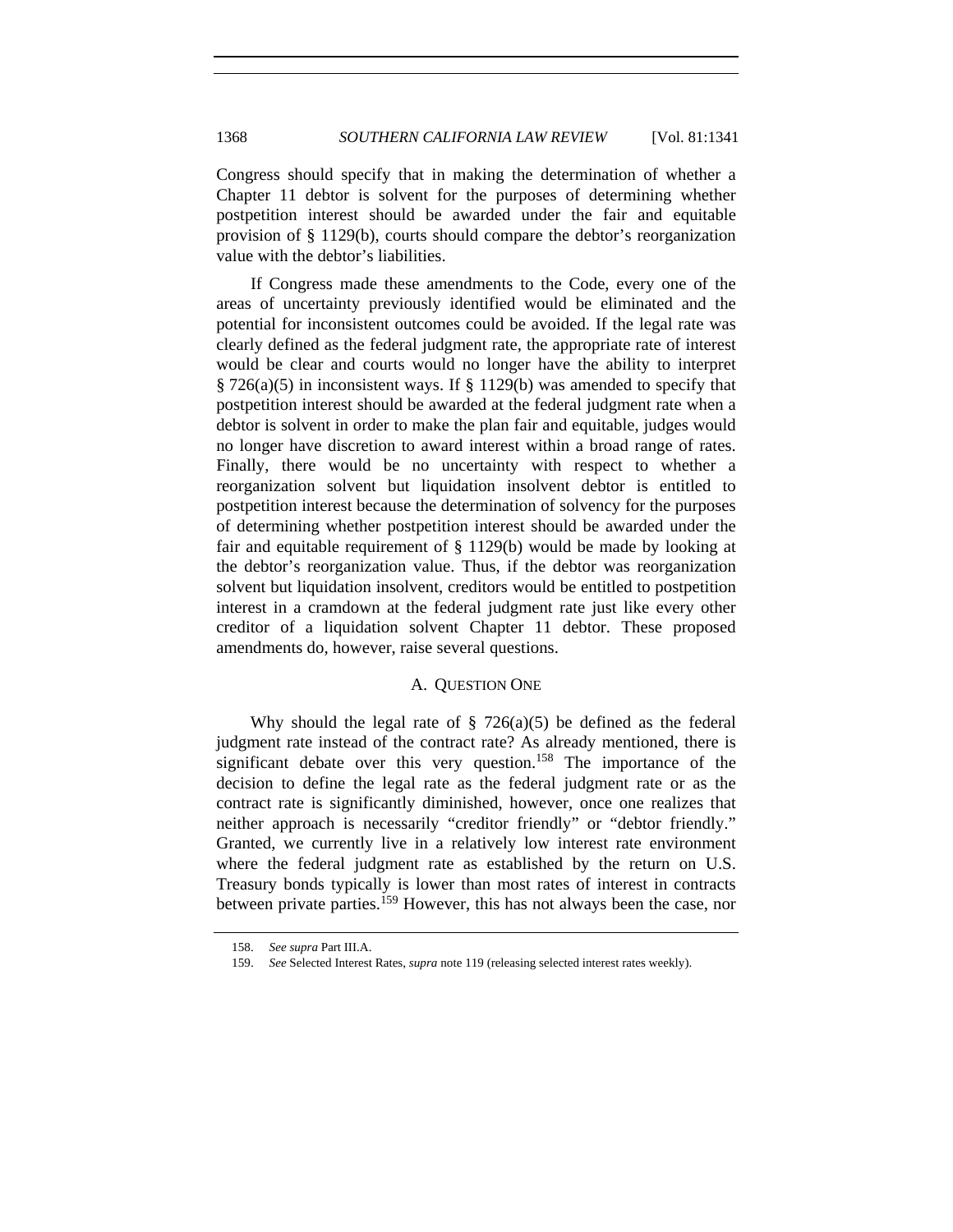will it necessarily be so in the future.<sup>160</sup> It is easy to imagine a scenario in which a creditor and debtor entered into a long-term contract in a low interest rate environment with a relatively low fixed rate of interest. It is possible to imagine the federal judgment rate rising consistently over time, such that when the debtor files for bankruptcy some time thereafter, the federal judgment rate of interest is significantly higher than the rate in the contract. In such a scenario, if the debtor is a solvent entity, the shoe would be on the other foot and the debtor would argue that the court should apply the contract rate of interest instead of the federal judgment rate. Given this plausible hypothetical, it is evident that there is no clear "prodebtor" or "procreditor" petition in the debate over whether the legal rate of § 726(a)(5) should be defined as the contract rate or the federal judgment rate. With this in mind, the importance of Congress's decision of what rate to reference when defining the legal rate is significantly diminished. The need simply to choose one approach or the other so as to eliminate the uncertainty surrounding the issue is paramount.

Despite the aforementioned diminished importance of the decision, given that Congress must choose one approach or the other, Congress should define the legal rate of  $\S 726(a)(5)$  as the federal judgment rate. The arguments on both sides of the issue are persuasive, but on balance, the arguments for defining the legal rate as the federal judgment rate are more convincing.

Courts following the state law approach use various lines of reasoning to reach their conclusion that the legal rate should be defined as the rate of interest in a contract between the debtor and creditors or at a rate of interest fixed by state statute. Some of these courts rely on pre-Code practice, where the award of postpetition interest in the case of a solvent debtor was left entirely up to a balancing of the equities of the case.<sup>161</sup> This approach was established by the pre-Code case *Vanston Bondholders Protective*  Committee v. Green,<sup>162</sup> in which the Supreme Court said that "the touchstone of each decision on allowance of interest in bankruptcy . . . has been a balance of the equities between creditor and creditor or between

<sup>160.</sup> *See id.* (providing links to Federal Reserve historical data showing that in 1981 the rate on a one-year constant-maturity treasury bond was as high as 14 percent).

<sup>161.</sup> *See, e.g.*, *In re* Fast, 318 B.R. 183, 192 (Bankr. D. Colo. 2004) (adopting a balancing-of-theequities approach); *In re* Shaffer Furniture Co., 68 B.R. 827, 830 (Bankr. E.D. Pa. 1987), *abrogated by In re* Chiapetta, 159 B.R 152, 160 (Bankr. E.D. Pa. 1993) (noting that the award of postpetition is dependent on the "equities of the case").

 <sup>162.</sup> Vanston Bondholders Protective Comm. v. Green, 329 U.S. 156, 165 (1946), *superseded by statute*, Bankruptcy Act of 1978, Pub. L. No. 95-598, 92 Stat. 2549, 2549.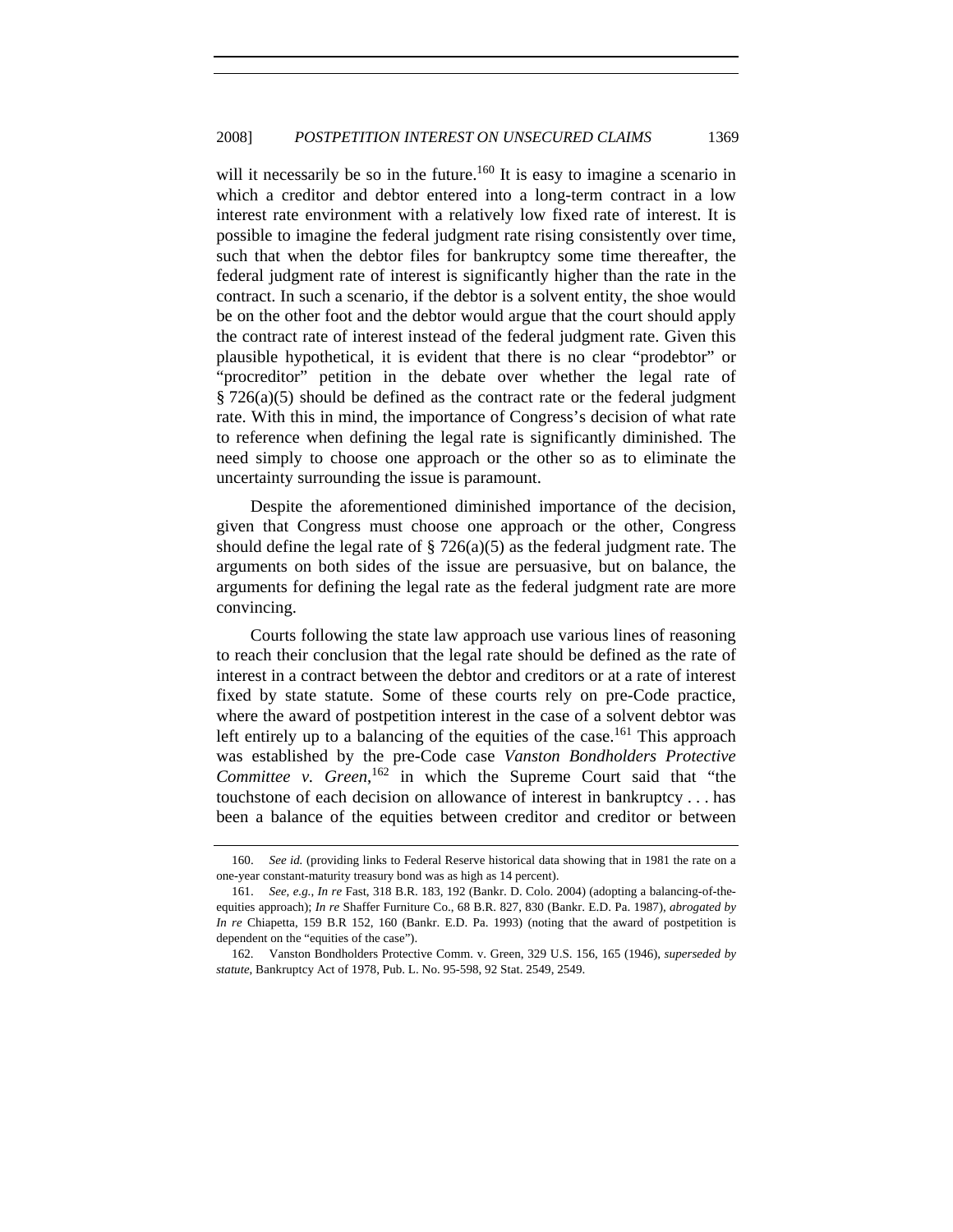creditors and the debtor."163 Some courts applying postpetition interest under the state law approach balance the equities and then, based on the particular facts of the case, determine that postpetition interest should be paid under § 726(a)(5) at the contract rate.<sup>164</sup> It has been widely recognized, however, that *Vanston*'s balancing-of-the-equities approach no longer is controlling because the creation of the Code superseded pre-Code practice and now expressly requires interest to be paid at the legal rate or in the absence of a contract, at the state statutory rate.<sup>165</sup> Thus, most courts have concluded that the award of postpetition interest under  $\S 726(a)(5)$  is no longer discretionary and that the *Vanston* approach has been abrogated by statute.<sup>166</sup>

Other courts using the state law approach have relied on questionable authority for their determination that the legal rate is the contract rate. In *In re Carter*, the court cited mostly to cases<sup>167</sup> decided under § 506(b) for its conclusion that "[t]he majority of cases follow the state law approach by providing that when a creditor seeks interest on his or her claim, the bankruptcy courts apply the security agreement's interest rate."<sup>168</sup> Although the cases on which the court relied applied interest at the contract rate, those cases were decided under § 506(b), which only applies to postpetition interest in the case of an oversecured creditor, not a solvent debtor.169 Thus, the *Carter* decision and others using similar reasoning are unpersuasive.

Still other courts using the state law approach have relied on the theory that an unsecured creditor should be restored to its prebankruptcy position if the debtor is solvent.<sup>170</sup> These courts accept the general assumption that if a debtor can afford to pay its contractual obligations, it should be required to do so.<sup>171</sup> While this reasoning is attractive for its simplicity, it is not firmly grounded in the text of the Bankruptcy Code.

Decisions holding that the legal rate of  $\S$  726(a)(5) should be defined

<sup>163.</sup> *Id.*

<sup>164.</sup> *See, e.g.*, *In re Fast*, 318 B.R. at 192; *In re Shaffer Furniture Co.*, 68 B.R. at 831.

<sup>165.</sup> *See In re* Manchester Gas Storage, Inc., 309 B.R. 354, 385 (Bankr. N.D. Okla. 2004); *Dow I*, 237 B.R. 380, 395 (Bankr. E.D. Mich. 1999); Lonstein & Domanowski, *supra* note 63, at 439.

<sup>166.</sup> *See, e.g.*, *In re Manchester*, 309 B.R. at 385; *Dow I*, 237 B.R. at 395.

 <sup>167.</sup> *In re* Carter, 220 B.R. 411, 415 n.10 (Bankr. D. N.M. 1998).

<sup>168.</sup> *Id.* at 415.

<sup>169.</sup> *See* 11 U.S.C. § 506(b) (2000).

<sup>170.</sup> *See In re* Beck, 128 B.R. 571, 573 (Bankr. E.D. Okla. 1991) (defining the legal rate as the rate of interest that would have applied absent the petition being filed); *In re* Cont'l Airlines Corp., 110 B.R. 276, 280 (Bankr. S.D. Tex. 1989).

<sup>171.</sup> *See In re Beck*, 128 B.R. at 573.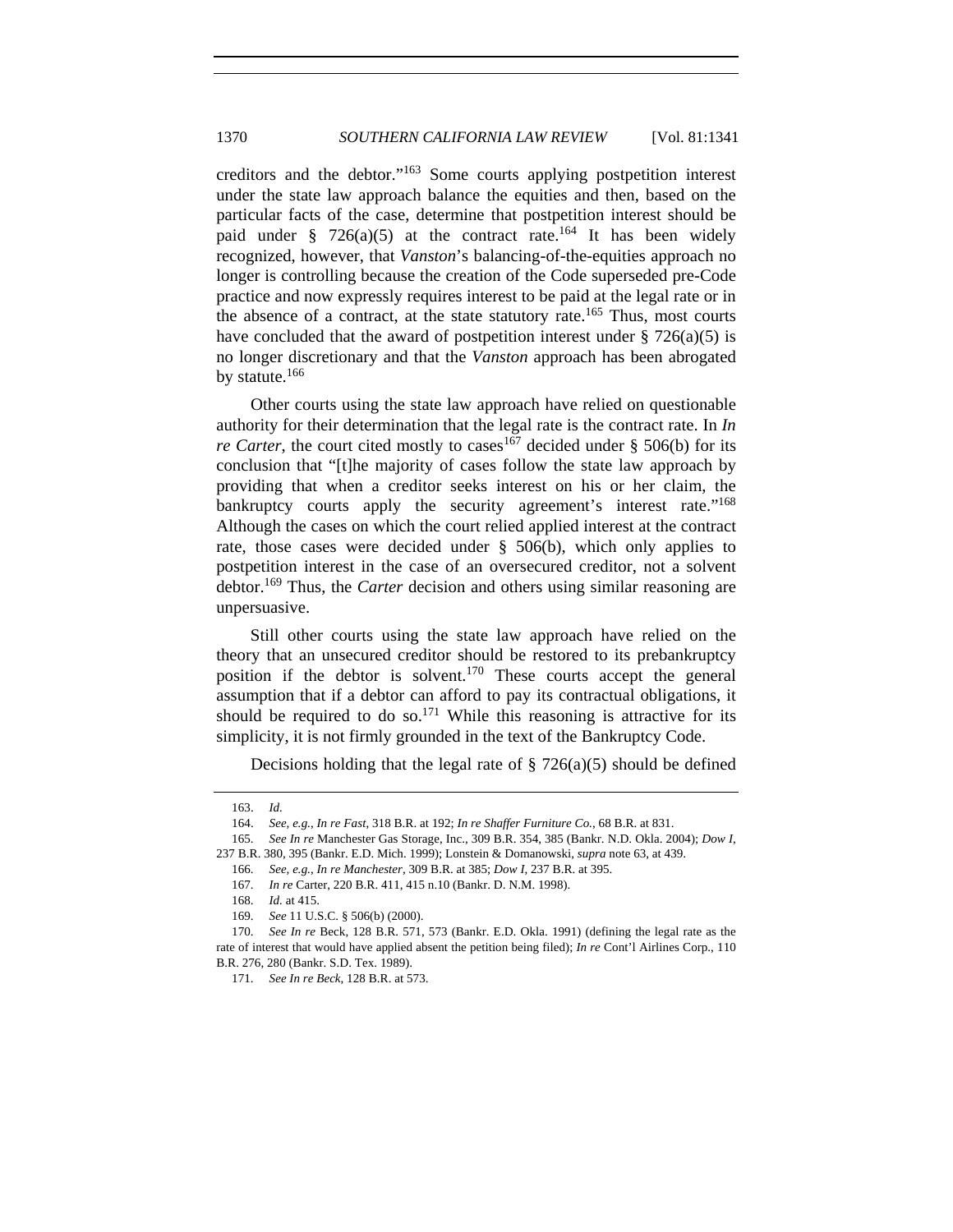as the federal judgment rate are much more convincing. The current trend clearly is to define the legal rate as the federal judgment rate.<sup>172</sup> *Cardelucci* is the only case decided by a federal appeals court to explicitly address the issue, and there the Ninth Circuit held that the legal rate should be defined as the federal judgment rate.<sup>173</sup> The court gave four reasons for its decision. First, the court said that principles of statutory interpretation strongly support defining the legal rate as the federal judgment rate.<sup>174</sup> Since Congress used the definite article "the," instead of the indefinite "a" or "an," Congress most likely intended for a single source to be used.<sup>175</sup> Second, the court held that using the federal judgment rate promotes uniformity within federal law.<sup>176</sup> Since a claim against the estate is analogous to postjudgment interest, to which the federal judgment rate typically applies, it makes sense to award postpetition interest at the same rate.<sup>177</sup> Third, the court reasoned that applying a single, easily determined interest rate to all claims for postpetition interest ensures equitable treatment of creditors.<sup>178</sup> A uniform interest rate ensures that no single creditor receives a disproportionate share of the remaining assets at the other creditors' expense.179 Finally, the court held that the federal judgment rate was the most efficient and practical means for allocating the estate's assets.<sup>180</sup> The need to calculate the appropriate rate of interest to potentially thousands of creditors would significantly bog down the bankruptcy courts.181 These four reasons led the court to conclude that the legal rate should be defined as the federal judgment rate.<sup>182</sup> Other courts have followed *Cardelucci*, and it is currently the leading case in the trend toward using the federal judgment rate. $183$ 

181. *Id.*

<sup>172.</sup> *See* Lonstein & Domanowski, *supra* note 63, at 425.

 <sup>173.</sup> Onink v. Cardelucci (*In re* Cardelucci), 285 F.3d 1231, 1233 (9th Cir. 2002).

<sup>174.</sup> *Id.* at 1234.

<sup>175.</sup> *Id.* at 1234–35.

<sup>176.</sup> *Id.* at 1235.

<sup>177.</sup> *Id.*

<sup>178.</sup> *Id.*

<sup>179.</sup> *Id.* at 1236.

<sup>180.</sup> *Id.*

<sup>182.</sup> *Id.* at 1233.

<sup>183.</sup> *See In re* Wallace, No. 04–08560, 2007 Bankr. LEXIS 412, at \*19–20 (Bankr. E.D. Wash. Jan. 29, 2007); *In re* Sapp, No. 01-08736-FJO-11, 2003 Bankr. LEXIS 2174, at \*15 (Bankr. S.D. Ind. Mar. 4, 2003). A somewhat more novel argument for the proposition that the legal rate should be defined as the federal judgment rate was made by the court in the *Dow I* decision. *Dow I*, 237 B.R. 380, 395 (Bankr. E.D. Mich. 1999). In *Dow I*, the court took note of a law review article written by Chaim T. Fortgang and Lawrence P. King, *The 1978 Bankruptcy Code: Some Wrong Policy Decisions*, 56 N.Y.U. L. REV. 1148 (1981). *Dow I*, 237 B.R. at 395. In that article, the authors argued that Congress's decision to award postpetition interest at the legal rate was undesirable because they thought it would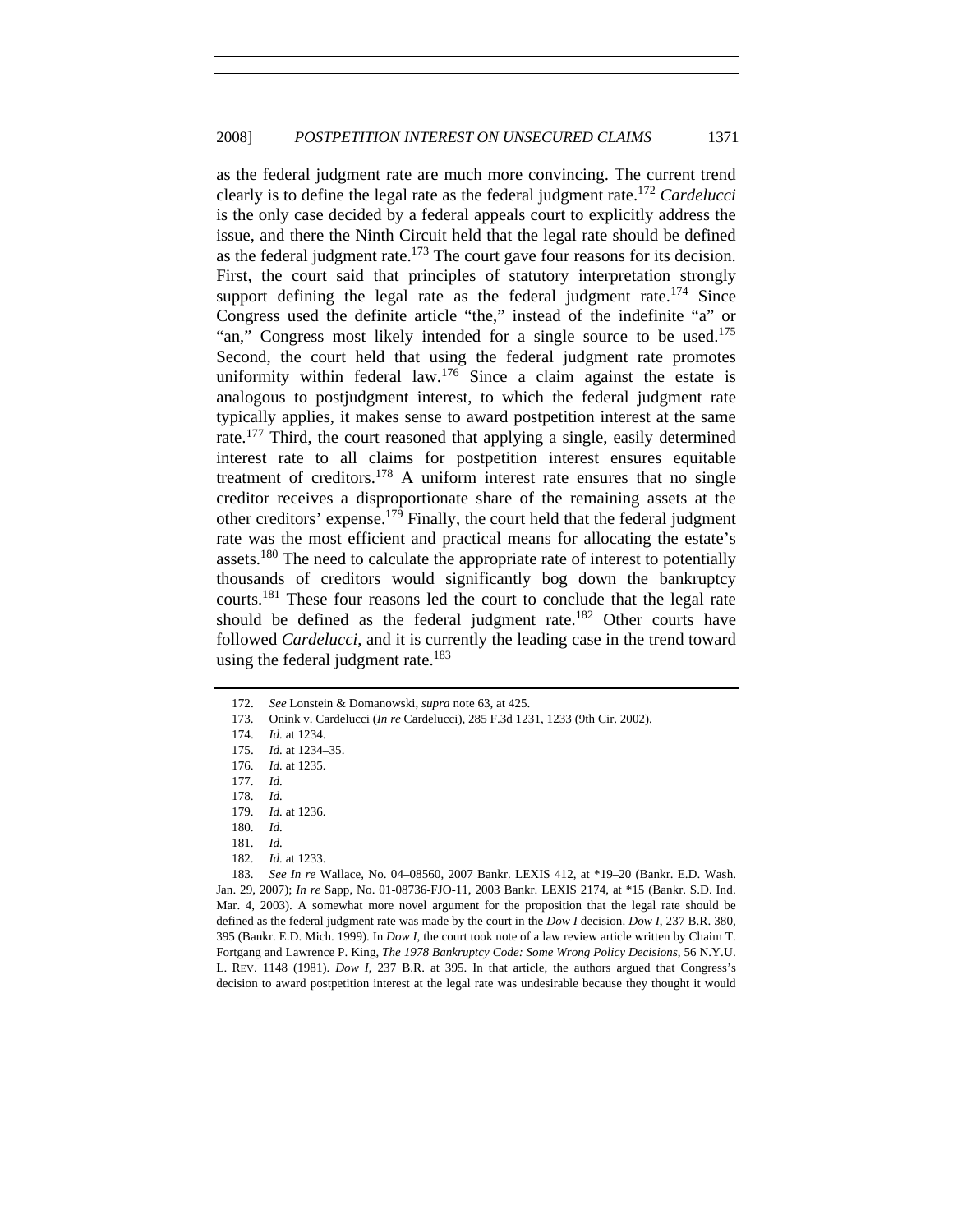Additionally, defining the legal rate as the federal judgment rate would create less potential for litigation than the state law approach. If Congress were to adopt the state law approach, courts would have to determine whether there was a valid contract between the parties and, if so, what the applicable rate of interest was in the contract. It is easy to imagine this inquiry resulting in a contentious dispute between the parties, especially when there are several potentially applicable contracts. The federal judgment rate approach, on the other hand, avoids this potential dispute by establishing the legal rate as an easily determined rate of interest.

In sum, defining the legal rate as the federal judgment rate is preferable to the state law approach. The reasons offered by the court in *Cardelucci* are more convincing and better reasoned than the reasons offered by courts that have defined the legal rate as the contract rate. Given that Congress should make a decision on the issue simply to resolve the existing uncertainty, the overwhelming weight of authority supports the conclusion that Congress should define the legal rate as the federal judgment rate.

#### B. QUESTION TWO

A second question regarding the proposed amendments is, why should postpetition interest be awarded under the fair and equitable provision of § 1129(b)? As already discussed, there is significant controversy surrounding courts' decisions to award postpetition interest pursuant to § 1129(b)'s fair and equitable mandate.<sup>184</sup> One reason why postpetition interest should be required at some rate under the fair and equitable provision of  $\S$  1129(b), however, is to be consistent with the legislative history. As noted earlier, although Congress did not specify what rate should apply, the legislative history clearly states that postpetition interest should be awarded for a plan to be fair and equitable when the debtor is

violate creditors' contractual rights. Fortgang & King, *supra*, at 1153. The court observed that the article's authors had recommended that Congress amend the Code to eliminate the words "at the legal rate" in order to reinstate the pre-Code practice of paying postpetition interest at the contract rate. *Dow I*, 237 B.R. at 395; Fortgang & King, *supra*, at 1161–64. As the *Dow I* court pointed out, the authors clearly thought that the enactment of  $\S 726(a)(5)$  would significantly change the pre-Code practice of awarding postpetition interest at the contract rate. *Dow I*, 237 B.R. 380 at 395–96. The court also identified the interesting fact that one of the authors of the article was an editor of *Collier on Bankruptcy* and a consultant to the Commission on the Bankruptcy Laws of the United States, which played a large role in creating the Code in 1978. *Id.* 

<sup>184.</sup> *See supra* note 63.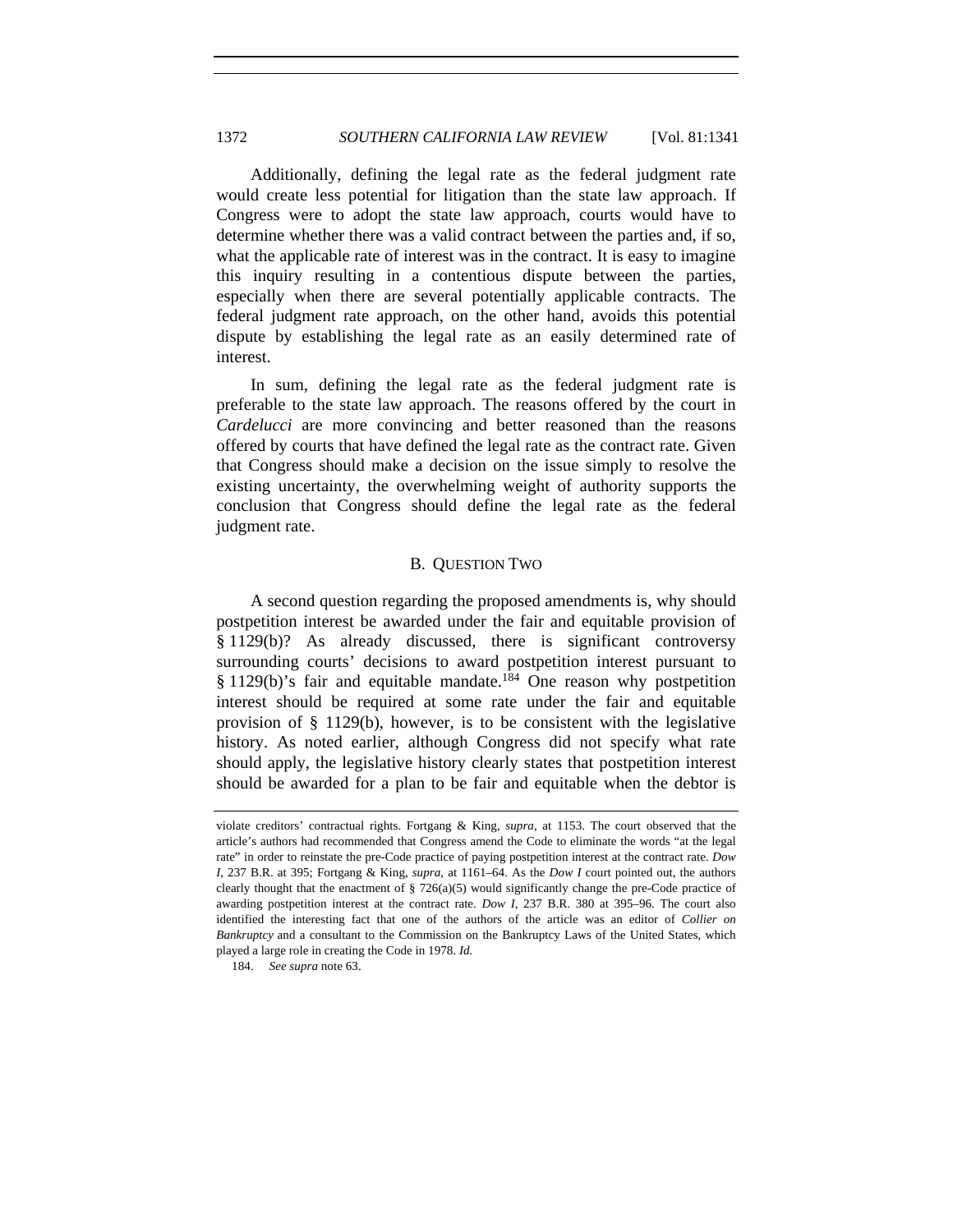solvent.<sup>185</sup> The Sixth and Ninth Circuits have found this legislative history convincing and have already ruled that postpetition interest is appropriate pursuant to  $\S$  1129(b) when a debtor is solvent.<sup>186</sup> Furthermore, requiring postpetition interest under the fair and equitable standard would provide a way to resolve the uncertainty surrounding whether postpetition interest is required in the case of a reorganization solvent but liquidation insolvent debtor. If § 1129(b) was amended to require postpetition interest, the decision whether to award postpetition interest in the case of a reorganization solvent but liquidation insolvent debtor would no longer be left to the discretion of the bankruptcy judge based on an open ended determination of what is fair and equitable. $187$ 

#### C. QUESTION THREE

Given that postpetition interest should be awarded under § 1129(b), why should § 1129(b) be amended so that interest can only be awarded at a single rate? Might it be a good idea to allow judges discretion to award postpetition interest within a narrower range of rates? Although limiting the potential rates to a narrower range would limit to some extent the unpredictability of the possible outcomes, it would not eliminate the amount of unnecessary litigation around the issue as it would if the rate were defined as one single rate. Even with a relatively narrow range of possible rates, if there was enough money on the line, parties would still dispute the appropriate rate of interest. This could have the effect of holding up the confirmation of an otherwise successful reorganization. Confirmation would not be delayed, however, if the rate were established as one clearly defined rate. Thus, in order to eliminate excessive litigation over the issue of postpetition interest so that the debtor can confirm a plan promptly and emerge from Chapter 11, it is preferable to amend § 1129(b) to provide for interest at a single rate.

#### D. QUESTION FOUR

Given that interest should be awarded at one single rate under

<sup>185.</sup> *See* 140 CONG. REC. H10,768 (daily ed. Oct. 4, 1994) (statement of Rep. Brooks). Even though the statement of legislative intent was made in 1994, not in 1978 when the Code was originally passed, the statement stands as the only indication on the record of Congress's intent on the issue.

<sup>186.</sup> Official Comm. of Unsecured Creditors v. Dow Corning Corp. (*In re* Dow Corning Corp.), 456 F.3d 668, 679–80 (6th Cir. 2006); Liberty Nat'l Enters. v. Ambanc La Mesa Ltd. P'ship (*In re*  Ambanc La Mesa Ltd. P'ship), 115 F.3d 650, 654 (9th Cir. 1997).

<sup>187.</sup> *See infra* Part V.E (discussing why postpetition interest should be required in the case of a reorganization solvent but liquidation insolvent debtor).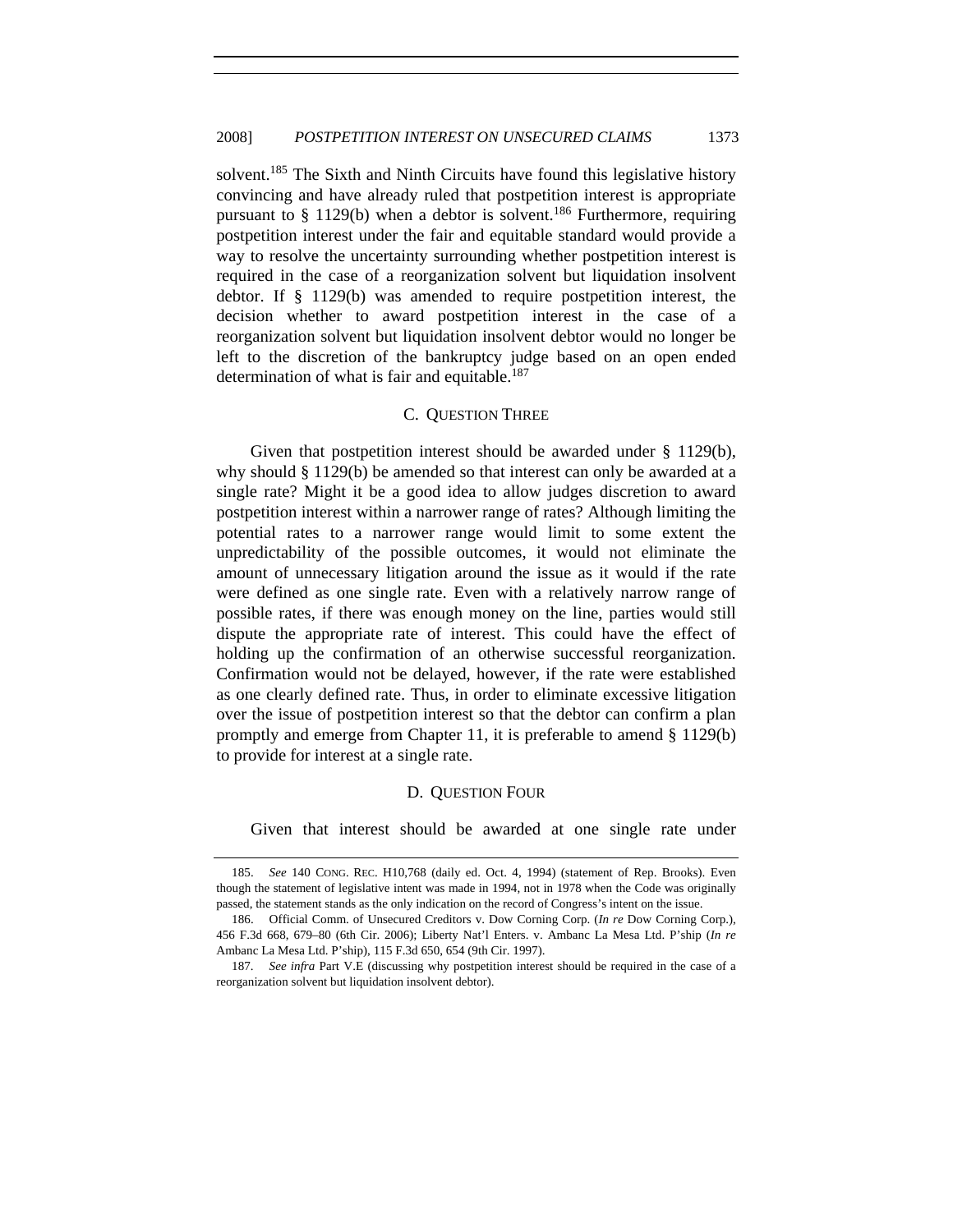§ 1129(b), why should it be awarded at the federal judgment rate? Opponents of this proposed amendment might argue that the rate of interest awarded under the fair and equitable provision of § 1129(b) should be higher than the federal judgment rate so that the parties will have room to negotiate for an intermediate rate. They might also point to the fact that some of the arguments offered for interpreting the legal rate as the federal judgment rate do not apply when considering at what rate interest should be awarded under the fair and equitable standard of § 1129(b). For instance, the argument based on statutory interpretation clearly does not apply because postpetition interest is not mentioned in  $\S 1129(b)$ .<sup>188</sup>

While these points are valid, there are several reasons why postpetition interest under § 1129(b) should be awarded at the federal judgment rate instead of at the contract rate. One reason given in *Cardelucci* that applies equally as well to the question of what rate should be used for postpetition interest under the fair and equitable standard of § 1129(b) is that using one standard rate of interest ensures equality of treatment among creditors of the same priority.189 If one rate of interest is used, then it will be impossible for some creditors in a class of similarly situated creditors to receive a disproportionate share of the debtor's remaining assets. Consider the following situation.

Imagine a Chapter 11 debtor whose reorganization value is \$210 million and whose liabilities total \$200 million. Creditor A, a commercial lender, has a contract with the debtor that provides for a nondefault rate of interest at 10 percent. Creditor B, a personal injury tort claimant, does not have a contract with the debtor and, in the absence of a defined contract rate of interest, the court awards postpetition interest at the federal judgment rate of 5 percent. Both Creditor A and Creditor B have allowed claims of \$100 million. As a result of their differing rates of interest, over the one-year pendency of the bankruptcy, Creditor A has accrued \$10 million in postpetition interest and Creditor B has accrued \$5 million. However, there is only a surplus of \$10 million. A typical pro rata distribution in this case would result in Creditor A receiving \$6.6 million of its postpetition interest claim and Creditor B receiving \$3.3 million. Thus, even though Creditor A and Creditor B were both general unsecured creditors with underlying claims for the same amount of money, Creditor A

<sup>188.</sup> *See* Onink v. Cardelucci (*In re* Cardelucci), 285 F.3d 1231, 1234 (9th Cir. 2002). The argument based on the legislative intent that the *Dow I* court drew from the Fortgang & King article also does not apply because the authors of that article were referring exclusively to § 726(a)(5). *See Dow I*, 237 B.R. 380, 395–96 (Bankr. E.D. Mich. 1999).

<sup>189.</sup> *See In re Cardelucci*, 285 F.3d at 1235–36.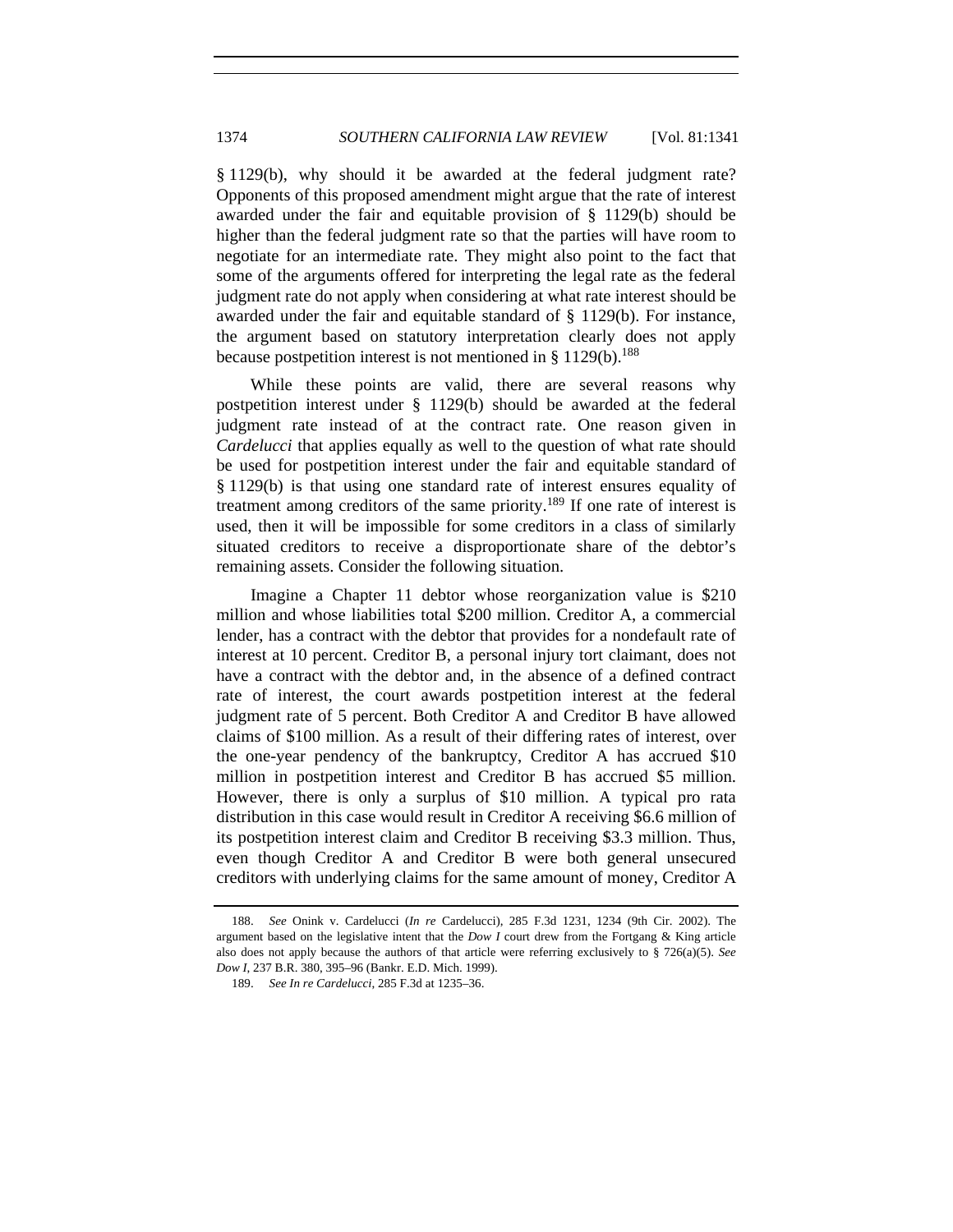would receive twice as much in postpetition interest as Creditor B simply because Creditor A had the opportunity to enter into a contract with the debtor. This hypothetical illustrates how the use of the contract rate for postpetition interest could result in one creditor receiving a disproportionate share of the debtor's assets at the expense of other creditors with equal priority.190 Such a result would not occur if a single rate of interest were employed.<sup>191</sup>

Furthermore, consider the administrative difficulties the court would face if postpetition interest was awarded at the contract rate under the fair and equitable requirement of  $\S$  1129(b). The court would initially have to determine whether valid contracts existed between the debtor and potentially thousands of parties. The court would also have to determine what the applicable rates of interest should be. Then, the court would have to determine accrued interest on each of the creditors' claims during the pendency of the case and what their pro rata shares of the surplus would be. Just as with the definition of the legal rate as the federal judgment rate, it makes sense simply to define the rate of interest as one single rate so that all of these administrative difficulties can be avoided. It should also be remembered that one purpose of adding § 502(b), which effectively banned postpetition interest, was to further the purposes of administrative convenience.192 Clearly then, administrative convenience should be considered when determining the appropriate rate of postpetition interest. In fact, administrative convenience may be more important in some respects than making sure that creditors retain their prepetition contractual

 <sup>190.</sup> Similar reasoning is used to explain why unmatured interest is not included in the allowed amount of the claim as of the petition date:

The reason for disallowing postpetition interest lies in the collective nature of bankruptcy. To understand it, consider that in the vast majority of bankruptcy cases, estate assets will be sufficient to pay only a portion of the claims. As of the moment of the filing of the petition, each unsecured creditor is entitled to a pro rata share of a fixed pool of assets. . . . If unsecured creditors were allowed to accrue interest on their claims at the rates specified in their contracts, the only effect would be to shift some of the recovery from low interest creditors to high interest creditors. While some might argue that is the bargain initially struck among the creditors, that is not the policy reflected in the Bankruptcy Code. Instead, for the purposes of accruing postpetition interest, all the unsecured creditors are equal, even if their initial contracts were different.

LYNN M. LOPUCKI & ELIZABETH WARREN, SECURED CREDIT: A SYSTEMS APPROACH 114–15 (5th ed. 2006).

 <sup>191.</sup> If the pool of available surplus is large enough to pay all claims for postpetition interest in full, then the equality of treatment of creditors with claims of equal priority would not be an issue. However, since it is unlikely that there will ever be a surplus of any amount, it is even less likely that the surplus will be sufficient to pay all the unsecured creditors the total amount of the postpetition interest that has accrued over the pendency of an often lengthy reorganization.

<sup>192.</sup> *See supra* note 15 and accompanying text.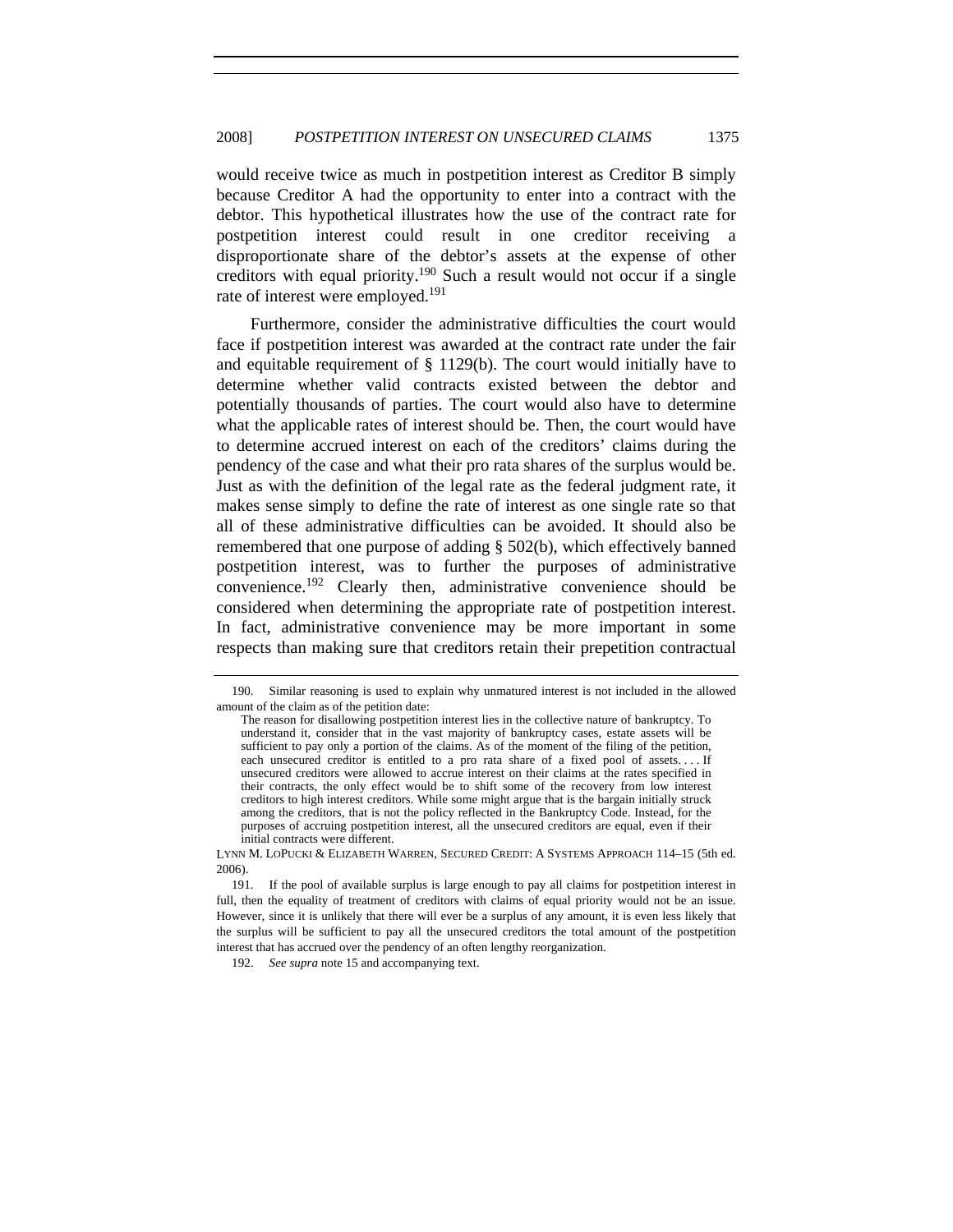rights.193

#### E. QUESTION FIVE

Another question the proposed amendments might raise is why should an unsecured creditor of a reorganization solvent but liquidation insolvent debtor be entitled to postpetition interest under the fair and equitable provision of § 1129(b)? It should be noted initially that under the proposed amendment, an unsecured creditor of a reorganization solvent but liquidation insolvent debtor still would not be entitled to postpetition interest under the best-interest-of-creditors test; it would only be entitled to postpetition interest if it belonged to a class that voted to reject the plan. This is accomplished by amending § 1129(b) so that postpetition interest is required in the case of a solvent debtor under the fair and equitable standard and by defining the determination of solvency by looking to the reorganization value of the debtor compared to its liabilities. The purpose of this structure is to allow the creditors to bargain away postpetition interest to the same extent that they can bargain away principal. The absolute priority rule and its fair and equitable requirement kicks in only if a class votes to reject the plan, thus requiring postpetition interest to be paid at the federal judgment rate. Therefore, unsecured creditors of a reorganization solvent but liquidation insolvent debtor could decide as a class whether they want to push for postpetition interest in a cramdown, or whether they are satisfied with what the debtor has offered them under the plan.194

The main point of this structure is to ensure that the creditors of a reorganization solvent but liquidation insolvent debtor have rights that are similar to the creditors of a debtor that is solvent on both a liquidation and reorganization basis. In both cases, the debtor is emerging as a reorganized

 <sup>193.</sup> *See In re Cardelucci*, 285 F.3d at 1236 (noting that "application of the federal rate is the most judicially efficient and practical manner of allocating remaining assets"); *supra* note 15 and accompanying text.

 <sup>194.</sup> Because of the inherent uncertainty in valuing the debtor, a class of creditors might be willing to accept the amount of postpetition interest provided for under the plan, rather than to gamble and see what the court determines to be the debtor's going-concern value. The interplay between the best-interest-of-creditors test laid out in § 1129(a)(7) and the absolute priority rule codified in § 1129(b) reflects the tension between whether creditors are entitled to be compensated for their claims based on the debtor's liquidation value or its going-concern value. Pachulski, *supra* note 86, at 952. Some have framed the issue as, who is entitled to the "going-concern bonus" of a reorganized debtor—the creditors or shareholders? *Id.* The going-concern bonus is understood as the amount by which the going-concern value of income-producing assets exceeds their liquidation value. *Id.* at 952 n.117. In a cramdown, the dissenting creditors can be bound if the requisite majority determines that the plan gives them a fair deal based on their own determination of the debtor's reorganization value. *See* 11 U.S.C. § 1126(c) (2000).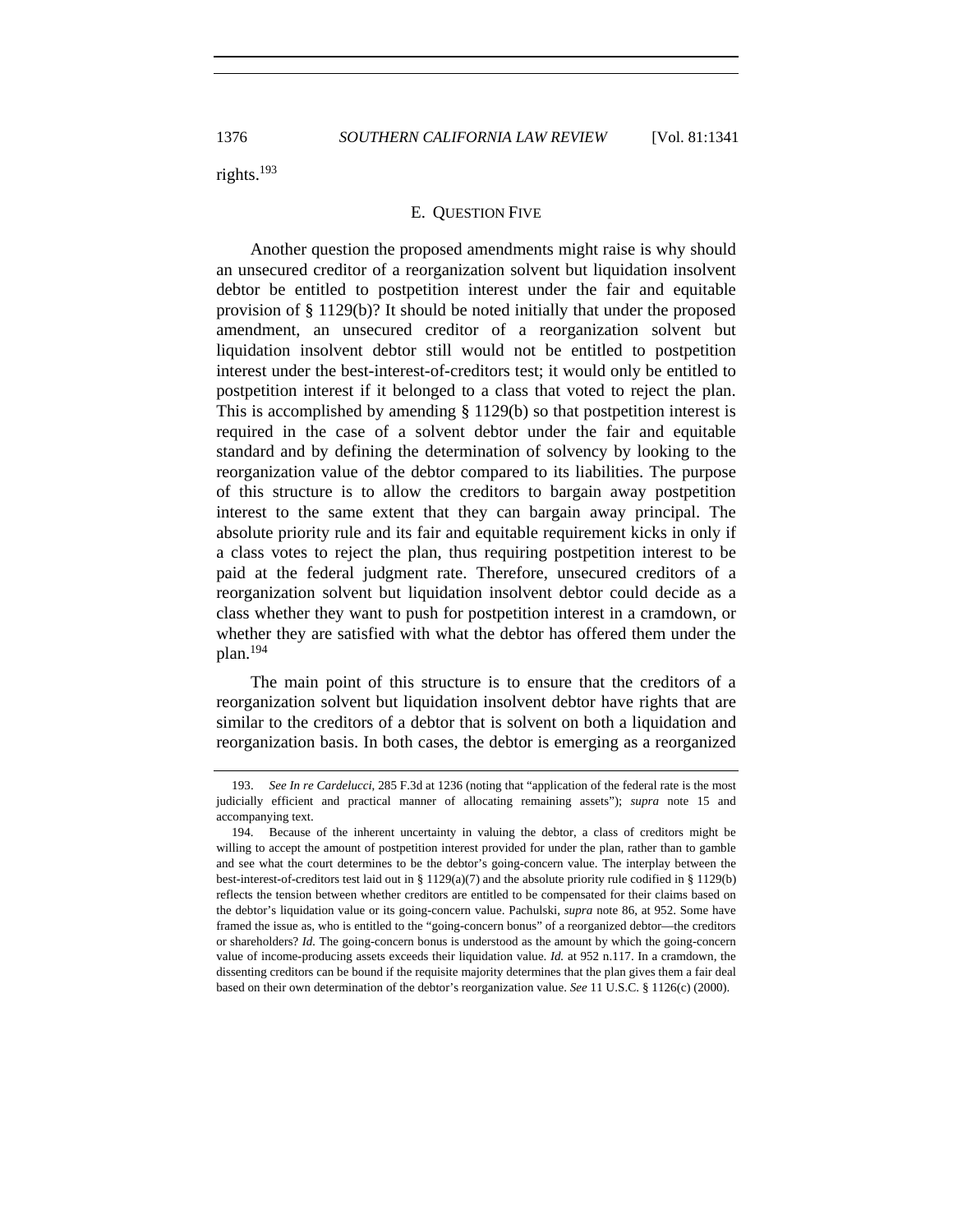entity, not liquidating, and therefore it would be fair to require both classes of unsecured creditors to receive similar amounts of postpetition interest.195 At the same time, however, the proposed amendment respects the recognized policy that the absolute priority rule does not kick in unless a class votes to reject the plan, thereby allowing the creditors to bargain away as much of the postpetition interest that the class deems appropriate.

In essence, what this amendment does is adopt the reasoning of the *Coram Healthcare* decision.196 In that case, the court said that the reorganization value was the appropriate value to look at in order to determine whether the debtor was solvent and, therefore, should pay postpetition interest.<sup>197</sup> This amendment takes the same approach and says that in the case of a reorganization solvent but liquidation insolvent debtor, the going-concern value is the relevant value for determining whether the debtor should have to pay postpetition interest under the fair and equitable provision of § 1129(b). Given that § 1129(b) would also be amended to expressly provide for postpetition interest in the case of a solvent debtor, the infirmities of simply relying on the *Coram Healthcare* approach would be avoided. For one thing, the precedential value of the *Dow II* and *III* cases would no longer be questionable because the Code would be expressly amended to state that postpetition interest is part of the fair and equitable requirement. Furthermore, the possibility for a wide range of rates under the fair and equitable standard would not exist because the Code would be amended to specify the rate as the federal judgment rate. Thus, the *Coram Healthcare* approach would be adopted, with the added benefit that there would be no uncertainty as to whether, and at what rate, postpetition interest must be awarded in future cases of reorganization solvent but liquidation insolvent debtors.

# VI. CONCLUSION

The current statutory regime providing for postpetition interest in the case of a solvent debtor has created areas of uncertainty as to when, and at what rate, postpetition interest is required, thus fostering inconsistent and unpredictable outcomes. Although solvent-debtor cases are not extremely common, when they do occur there can be massive sums of money in dispute based on the issue of whether, and at what rate, postpetition interest

<sup>195.</sup> *See* Pachulski, *supra* note 86, at 960 (noting that under the old Bankruptcy Act, a majority of courts valued income-producing collateral on a going-concern basis justified by that fact that "the entire theory of a reorganization proceeding is that a reorganization of a going business is taking place").

 <sup>196.</sup> *In re* Coram Healthcare Corp., 315 B.R. 321, 345 (Bankr. D. Del. 2004).

<sup>197.</sup> *See id.*